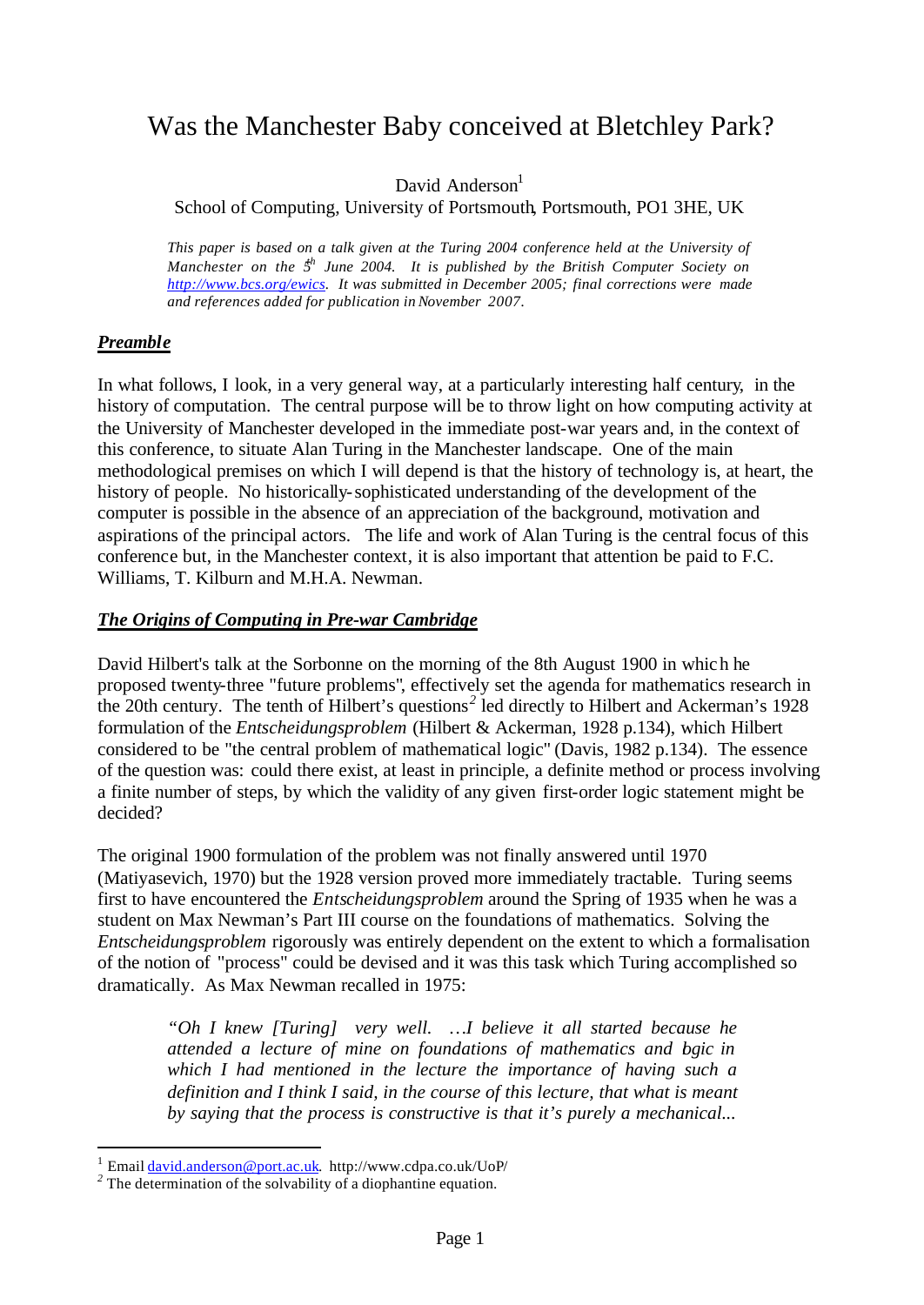*machine and I may even have said a machine can do it. But he took the notion and really tried to follow it right up and did produce this extraordinary definition of a perfectly general, what he called, computable function. Thus, giving the first idea really of a perfectly general computing machine."(Evans, 1975)*<sup>3</sup>

In the middle of April 1936, Turing gave Newman the draft<sup>4</sup> of his answer in the negative to Hilbert's question. (Hodges, 1992 p.109) Turing's solution was an extraordinary combination of the physical and the abstract at the heart of which was an idealised description of a person carrying out numerical computation.

*"We may compare a man in the process of computing a real number to a machine which is only capable of a finite number of conditions al, q2, ..., qR which will be called "m-configurations". The machine is supplied with a "tape", (the analogue of paper) running through it, and divided into sections (called "squares") each capable of bearing a "symbol". At any moment there is just one square, say the* r*-th, bearing the symbol S(*r*) which is "in the machine". We may call this square the "scanned square". The symbol on the scanned square may be called the "scanned symbol". The "scanned symbol" is the only one of which the machine is, so to speak, "directly aware". However, by altering its* m*-configuration the machine can effectively remember some of the symbols which it has "seen" (scanned) previously. The possible behaviour of the machine at any moment is determined by the m-configuration qn and the scanned symbol S(*r*). This pair qn, S(*r*) will be called the "configuration": thus the configuration determines the possible behaviour of the machine. In some of the configurations in which the scanned square is blank (i.e. bears no symbol) the machine writes down a new symbol on the scanned square: in other configurations it erases the scanned symbol. The machine may also change the square which is being scanned, but only by shifting it one place to right or 1eft. In addition to any of these operations the m-configuration may be changed. Some of the symbols written down will form the sequence of figures which is the decimal of the real number which is being computed. The others are just rough notes to "assist the memory". It will only be these rough notes which will be liable to erasure" (A. M. Turing, 1936 pp.231-2)*

Following Church (Church, 1937) we have come to call this characterisation a "Turing machine" and it is today so familiar a notion that it is easy to overlook the extent to which it must have seemed at the time "shockingly industrial" (Hodges, 1992 p.107).

Newman read the paper in mid May and was sceptical in the first instance, believing it must be possible to construct a machine capable of doing more than Turing's machine could do. Soon after Newman had convinced himself of the correctness of Turing's reasoning, he received a copy of Alonzo Church's "*An Unsolvable Problem of Elementary Number Theory"* (Church, 1936), which while anticipating Turing's

 $3$  I am indebted to JAN Lee for first directing my attention to the Evans' "Pioneers of Computing" interviews. I first actually heard the M.H.A. Newman interview in 1998 courtesy of B.J. Copeland who was kind enough to let me hear his copy when I was acting as a visiting researcher at the University of Canterbury, New Zealand.

*<sup>4</sup>* This was finally published as A.M. Turing (1936)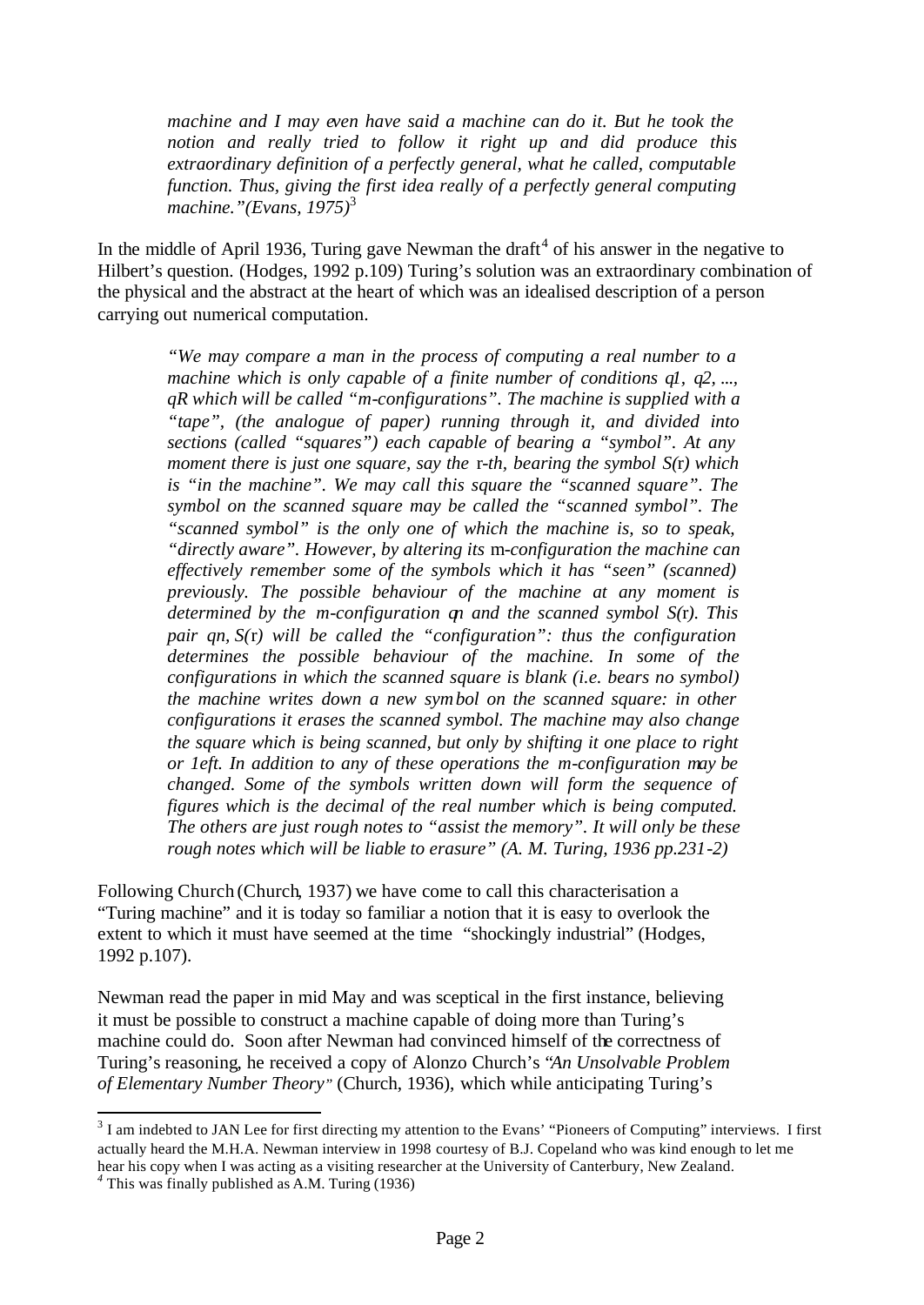result did so by a very different, more circuitous and, in some ways weaker, method. Turing's paper was submitted to the Proceedings of the London Mathematical Society on 28th May 1936 and was refereed by Church. It is widely considered as perhaps the most important "computing" paper ever published.

Turing's election, fifteen years later, as a Fellow of the Royal Society was on the basis of his work on the *Entscheidungsproblem*. However, he did enjoy some more immediate success. In 1935, aged just 22, Turing secured a King's College Fellowship having submitted a dissertation entitled 'On the Gaussian Error Function' in which he proved or, more accurately, re-proved, the Central Limit Theorem<sup>5</sup>. In 1936, the same work earned Turing the prestigious Smith's Prize for Mathematics<sup>6</sup>.

Typically, Turing's work on the *Entscheidungsproblem* was a solo effort, par excellence, as Newman wrote to Church on the  $31<sup>st</sup>$  May 1936:

> *"I should mention that Turing's work is entirely independent: he has been working without any supervision or criticism from anyone. This makes it all the more important that he should come into contact as soon as possible with the leading workers in this line, so that he should not develop into a confirmed solitary."* (Hodges, 1992 pp.112-3)

Unfortunately, Newman's hopes for Turing, in this respect at least, were dashed. With the departure from Princeton the year before of Gödel, Kleene, Rosser and Bernays, logicians were fairly thin on the ground and Church was, like Turing, a somewhat retiring figure not much given to conversation.

#### *The Institute of Advanced Study, Princeton, USA*

l

Newman made arrangements for Turing to attend Princeton with the purpose of working towards a doctoral degree under Church's supervision. This, Turing's "deepest and most difficult work" (Hodges, 2004), was completed in 1938. It "investigated the structure of uncomputable functions, with a suggestion that these were related to human intuition." (Hodges, 2004).

According to Copeland and Proudfoot (Copeland, 1998) (Copeland & Proudfoot, 1999), Turing's 1938 Ph.D. thesis was also noteworthy for having anticipated in detail the idea of "hypercomputation"<sup>7</sup>. However, Hodges (1999) (2007) and Davis (2004) (2006) have between them raised a number of serious and so-far unsatisfactorily-answered questions concerning the

*<sup>5</sup> Turing's work was carried out in 1934. Characteristically, he had not troubled to find out if the result he was after had already been achieved. Unfortunately it had: (See Lindeberg, 1922). (Hodges, 1992 p.88) reports that Turing was advised, "provided that due explanation was given, it might still be acceptable as original work for a King's fellowship dissertation".* 

*<sup>6</sup> Two annual prizes for awarded for proficiency in mathematics and natural philosophy. The Smith's Prize was established in 1768 by a bequest from the Master of Trinity College, Robert Smith. The prizes have been awarded every year since, except for 1917 when there were no candidate. Other winners include: G. B. Airy 1823, G. G. Stokes 1841, Arthur Cayley 1842, William Thomson (Lord Kelvin) 1845, J. Clerk Maxwell 1854 , J. W. L. Strutt (Lord Rayleigh) 1865, J. J. Thomson 1880, E. T. Whittaker 1896, G. H. Hardy 1901,*

*Arthur Eddington 1907, J. E. Littlewood 1908 and Fred Hoyle 1938. For a good account of the history of the prize (See Barrow-Green, 1999).*<br><sup>7</sup> This term is not Turing's l

This term is not Turing's but was introduced by Copeland to describe various speculative methods for computing non-Turing-computable functions.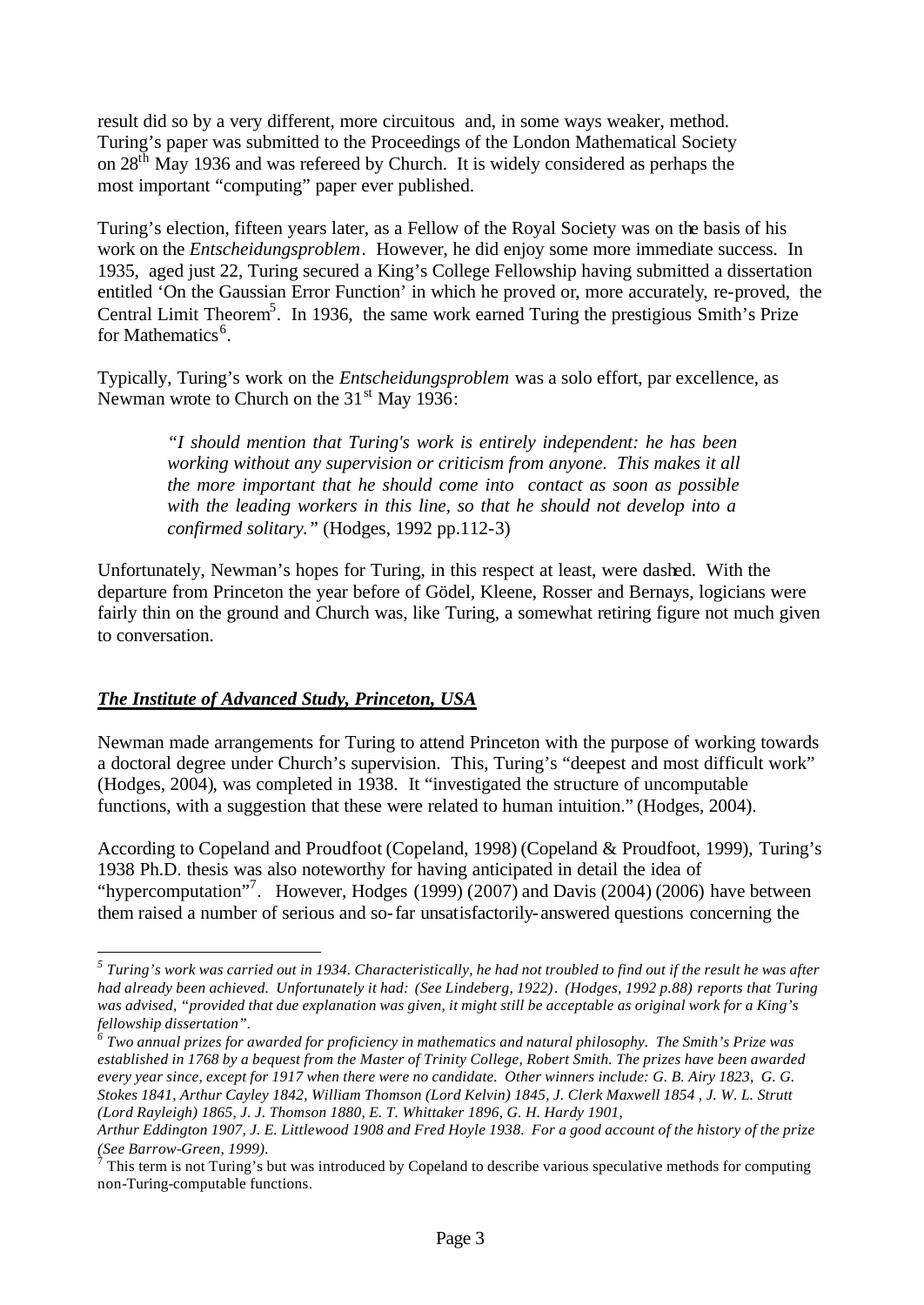singular interpretation of Turing's views promoted by Copeland and Proudfoot as well as providing strong grounds for doubting the prospects for "hypercomputation".

Randell (1972) has suggested that von Neumann's thinking was influenced by Turing's pre-war work on the *Entscheidungsproblem* and cites the recollections of Stanley Frankel as evidence that von Neumann was quite open in acknowledging his debt to, and the central importance of, Turing's work:

*"I know that in or about 1943 or '44 von Neumann was well aware of the fundamental importance of Turing's paper of 1936 'On computable numbers . . .' which describes in principle the 'Universal Computer' of which every modern computer (perhaps not ENIAC as first completed but certainly all later ones) is a realization. Von Neumann introduced me to that paper and at his urging I studied it with care. Many people have acclaimed von Neumann as the 'father of the computer' (in a modern sense of the term) but I am sure that he would never have made that mistake himself. He might well be called the midwife, perhaps, but he firmly emphasized to me, and to others I am sure, that the fundamental conception is owing to Turing insofar as not anticipated by Babbage, Lovelace, and others. In my view von Neumann's essential role was in making the world aware of these fundamental concepts introduced by Turing and of the development work carried out in the Moore school and elsewhere. Certainly I am indebted to him for my introduction to these ideas and actions. Both Turing and von Neumann, of course, also made substantial contributions to the 'reduction to practice' of these concepts but I would not regard these as comparable in importance with the introduction and explication of the concept of a computer able to store in its memory its program of activities and of modifying that program in the course of these activities."* (Frankel, 1972)

While it does appear that Turing's work was, by 1943-44, influential on von Neumann, the precise extent of the influence and the exact date when and the means by which it was first exercised is rather less clear. Writing on June  $1<sup>st</sup>$  1937 von Neumann remarks:

*"Mr. A.M. Turing has informed me that he is applying for a Proctor Visiting Fellowship to Princeton University for the academic year 1937-1938. I should like to support his application and to inform you that I know Mr. Turing very well from previous years: during the last term of 1935, when I was a visiting professor in Cambridge, and during 1936-1937, which year Mr. Turing has spent in Princeton, I had opportunity to observe his scientific work. He has done good work in branches of mathematics in which I am interested, namely: theory of almost periodic functions, and theory of continuous groups"* (Hodges, 1992 p.131)<sup>8</sup>

Von Neumann makes no reference here to Turing's most substantial and mathematically significant work, "On Computable Numbers". This would be perfectly understandable if von Neumann was unaware of the paper until some time after the middle of 1937. Consequently, it seems unlikely he would have, before that time, been discussing with Turing the latter's assault

*<sup>8</sup> A copy of the original Von Neumann letter is held in Turing's file at the Department of Mathematics, Princeton University.*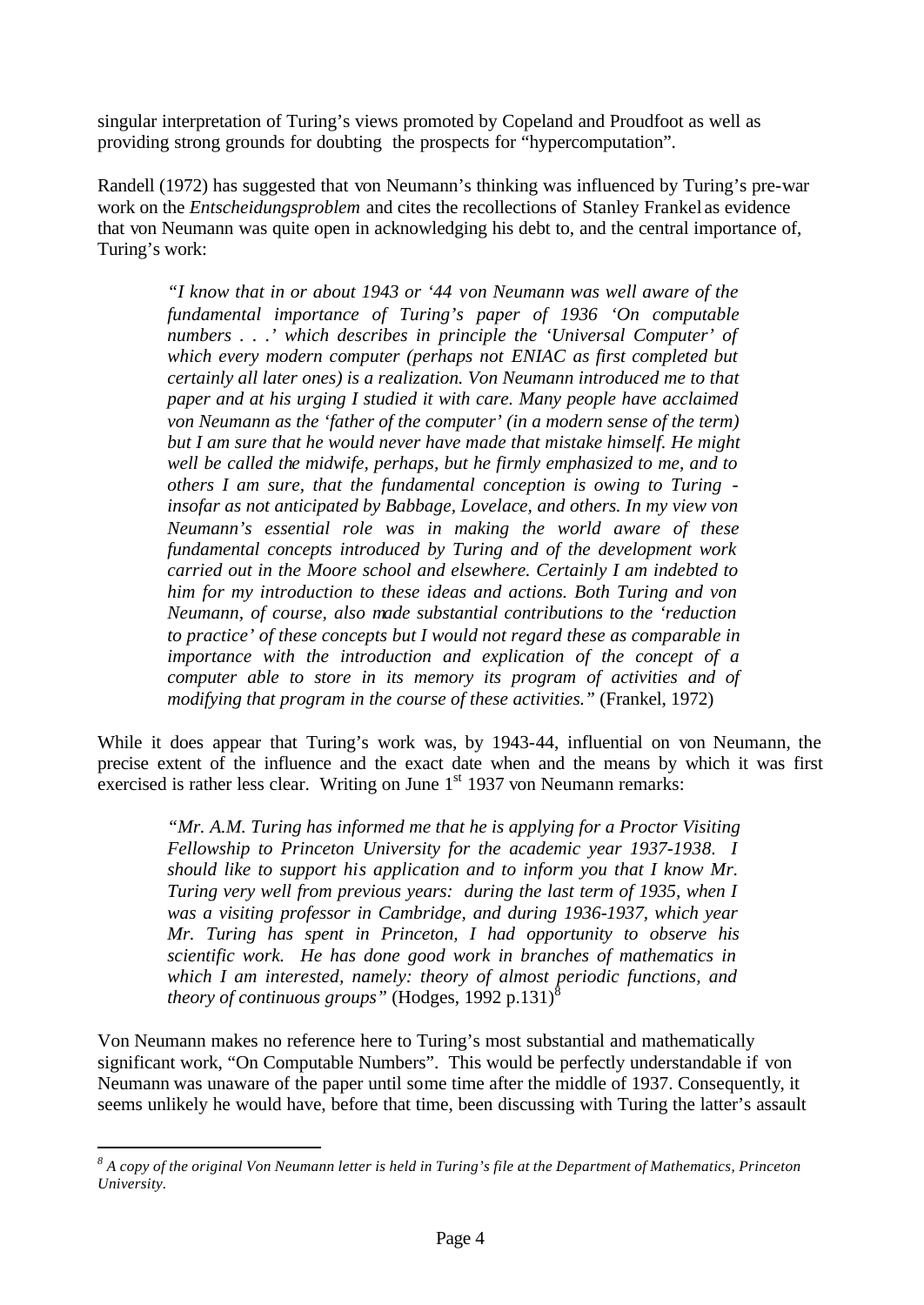on the *Entscheidungsproblem* (or how, by extension, it might be possible to actually build a universal Turing machine). Hodges suggests that Turing may have been "too shy to press his work upon the 'mathematical bigwig'(Hodges, 1992 p.132). Such reticence is entirely consistent with what we know of Turing's character. A year later, in the Summer of 1938, von Neumann does appear to have encountered "On Computable Numbers" and was proposing to Stanislaw Ulam, a game of "writing down on a piece of paper as big a number as we could, defining it by a method which indeed has something to do with some schemata of Turing's" (Hodges, 1992  $p.145)^{9}$ .

It may reasonably be concluded that any relevant personal communication which took place between Turing and von Neumann during 1936-38 was fairly limited in character. This view is supported by comments made by von Neumann's long-term associate Herman Goldstine, in conversation with Chris Evans in 1975:

*"EVANS - Could you say whatever you can about what you know about von Neumann's early interest and the way in which he directed the… the thinking so that the projects were sort of inevitably drawn towards the idea of an electronic computer?* 

*GOLDSTINE - Von Neumann was very well acquainted with Turing and Turing's work. I know he had very substantial admiration for… for Turing and I think that acquaintance had a lot to do with the ultimate direction in which the computer went.*

*EVANS - I wonder how much cross fertilisation there was. Sometimes some people will say not that they barely met but that the exchange of information between them was slight and other people, if I take the line that you are advancing, suggest that there was a fair bit of communication between them.*

*GOLDSTINE - No, I don't know that there was communication, I don't think that's true. I think the fact is that von Neumann understood all about Turing's thesis and when the time came he brought that out of the recesses of his memory and utilised them, those ideas, for his own purposes."* (Evans, 1976g)

The contemporary record equally gives no reason to believe that von Neumann was in any way instrumental in shaping Turing's thinking during this period. Indeed, ever the confirmed solitary, being influenced by others was somewhat alien to Turing's character. As Mike Woodger $^{10}$  put it:

*"Well you have to understand that Turing was an utter individualist, that not a single thought would he allow in his head that wasn't selfgenerated. This is rather an exaggeration but it did seem that way. He worked at the Institute of Advanced Study in Princeton USA before the war and knew von Neumann at that time. I'm sure he had a healthy* 

<sup>&</sup>lt;sup>9</sup> Hodges is quoting from (Ulam, 1999).

<sup>&</sup>lt;sup>10</sup> Woodger worked with Turing at the National Physical Laboratory from 1946 and made a contribution to the design of the ACE (Automatic Computing Engine) test assembly.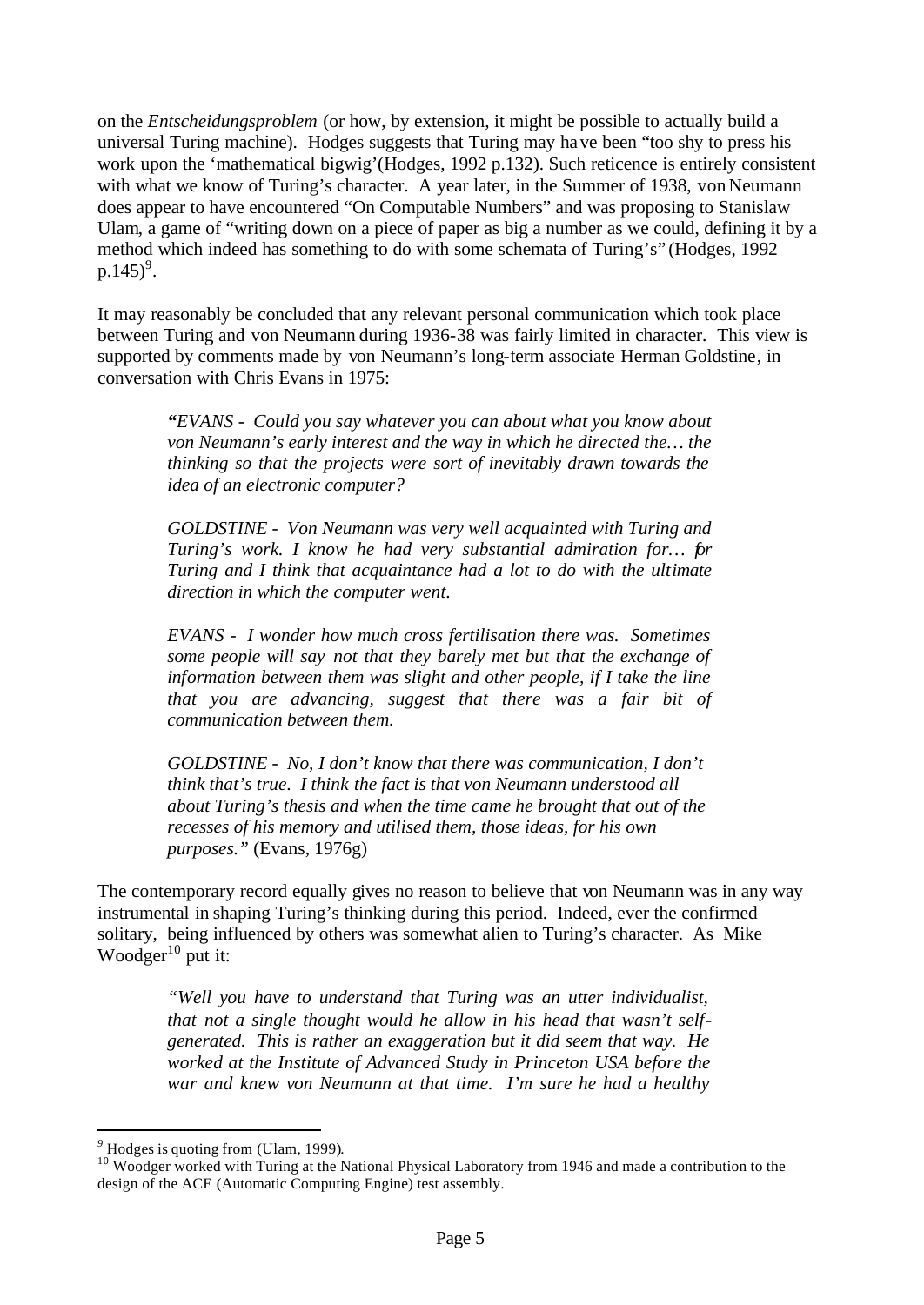*respect for these people but he would always do things for himself both theoretically and practically if at all possible."* (Lavington, 1976)

In the Spring of 1938, von Neumann made Turing the offer of a research assistantship at the Institute of Advanced Study. Turing turned down the opportunity and, in mid-July of the same year, returned to England where, almost immediately, he attended a course held in the headquarters of the Government Code and Cipher School (GC&CS) (Hodges, 1992 p.148). By the start of 1939, Turing was attending similar training sessions every two or three weeks and was attached to Dilly  $\arccos \arccos 11$  and Peter Twinn.<sup>12</sup> Turing continued his relationship with the University, he still held a Fellowship at King's College, and for a short period, beginning in the Spring of 1939, Turing delivered a course in the foundations of mathematics in the Faculty of Mathematics ("Cambridge University Reporter," 1939 p.100). On the 4<sup>th</sup> September 1939, immediately following the British declaration of war on Germany, Turing reported to Bletchley Park which, since August of the same year, had been the new home of the  $GC\&CS^{13}$ .

#### *Bletchley Park and the Birth of the Digital Computer*

No effort will be made here to describe in detail Turing's cryptanalytic work. Suffice it to say that his contributions were centrally important to the overall effort.

The first notable inroads against Enigma were made far from Bletchley Park by the Polish Army "Cipher Bureau" (*Biuro Szyfrów*) headed by Captain Maksymilian Ciezki. A small team of cryptanalysts, Marian Rejewski, Jerzy Rózycki and Henryk Zygalski enjoyed considerable success in deducing the rotor wiring of the Enigma cipher machines, using a combination of acute observation, mathematical inspiration and the application of elementary group theory. In the Autumn of 1938, Rejewski developed an electro-mechanical device called the "Bomba" to automate and accelerate the process of searching for "keys" in the cipher text of intercepted messages. In December of the same year, the Germans produced an improvement in the Enigma<sup>14</sup> with the consequence that the *Biuro Szyfrów* did not any longer have the resources to prosecute successfully their cryptanalytic effort. A meeting was arranged between the *Biuro Szyfrów* and their French and British counterparts at which the Poles brought their opposite numbers up to speed.

Interestingly, the idea of deploying a mechanised attack on the mechanically generated Enigma cipher never seems to have occurred to anyone at the GC&CS prior to their meeting with the

<sup>&</sup>lt;sup>11</sup> Alfred Dillwyn 'Dilly' Knoxwas a Greek scholar from King's College Cambridge. He is credited as being the first person at the GC&CS to achieve success against Enigma.

 $12$  Peter Frank George Twinn was a mathematician from Brasenose College, Oxford. He was recruited to GC &CS early in 1939 after answering an advertis ement. Twinn became the first British cryptographer to decipher a message encoded by a German Enigma coding machine while he was working at the Government Code and Cipher School (GC&CS) at Bletchley Park during the Second World War. For further details see the Times obituaries column, November 24, 2004.

 $13$  The previous location having been Broadway Buildings, 54 Broadway, London.

 $14$  They increased the number of possible rotors from three to five meaning that instead of there being just six ways to arrange the rotors in a three rotor Enigma machine there were now sixty.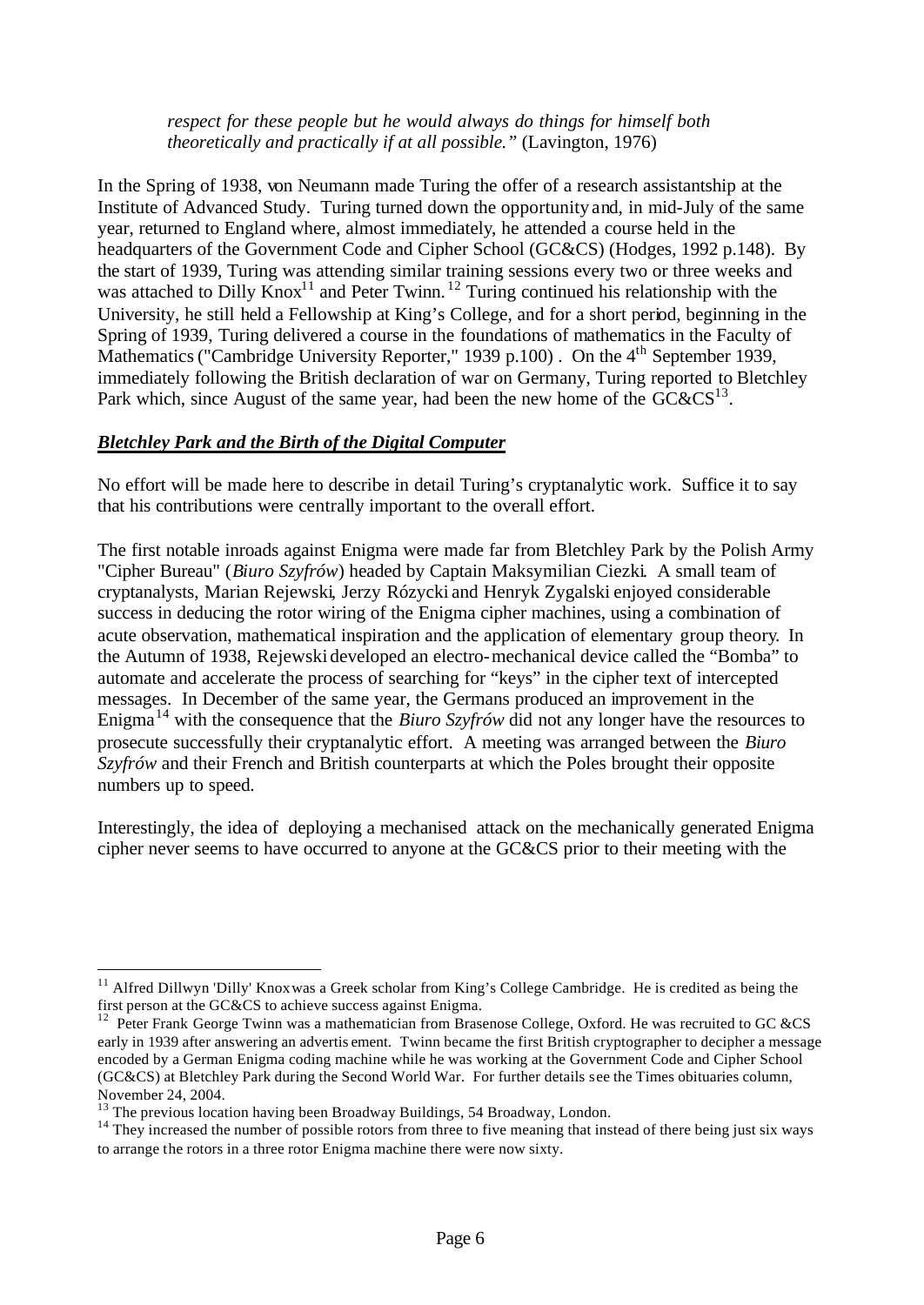Poles in July 1939 (Hodges, 1992 p.175) and it was late 1939 before R.V. Jones<sup>15</sup> suggested to Edward Travis<sup>16</sup> marking or punching

*"a paper or film in any one of 26 positions, corresponding to the letter coming out of the machine…. and to run the resulting record past a*  battery of photocells, so that each could count the number of times of *occurrence of the letter that it was looking for. After a given total count had been achieved, the frequency distribution between the letters could be compared with the one appropriate to the language, which could have been set up on some kind of template."(Jones, 1978)*

This very promising idea led to a positive meeting with Turing but although strikingly similar to the approach later used by Colossus, the mechanised attack on Enigma embodied by the British version of the Bomba, the BTM Bombe, was founded on the search for logical consistency based on hypothesising a "crib" or probable word in the originating plain text.

The first Bombe, based on Turing's original design<sup>17</sup>, arrived at Bletchley Park in March 1940 and was encouragingly named "Victory". The machine was successful to such an extent that by the late Spring of 1945, there were some two hundred and eleven Bombes in service, requiring a staff approaching two thousand to meet their operational needs.<sup>18</sup>

The Bombe was designed for a single purpose and was not, it should be stressed, a universal Turing machine. But if "*On computable numbers*" marked the first theoretical step in a process then the success of the Bombe, by encouraging further development of cryptanalytic machinery, represented an important engineering first step. The dance which had started with a throwaway remark of Newman's in the Spring of 1935 was now gathering pace and the remaining steps, which would take another eight years to culminate in the first successful run of the Manchester Small Scale Experimental Machine (SSEM) or "Baby", would each involve Turing, Newman or both. This observation is not intended to detract from the vital roles played, in various developments, by other leading figures which were, naturally, of great importance.

Turing's contribution to the theory of computing is now so widely-regarded as singular that it is worth sounding a cautionary note about assuming that his contemporaries read, understood or were directly influenced by his published work. The documentary record suggests that Turing's writing only really came to be seen as important some years after his death in 1954 and long after the first real computers were built. Such effect as he had on the early development of the storedprogram computer appears to have been accomplished either directly by means of personal contact or indirectly through friends and colleagues. In consequence, it is likely that we will never be in a position to say with any degree of precision exactly what impact Turing had on the early development of computers.

Whatever tendency there may be to exaggerate Turing's role there is a tendency of at least equal strength to under-estimate the part played by his lifelong friend Max Newman Newman's often

<sup>&</sup>lt;sup>15</sup> Reginald Victor Jones went on to solve a number of tough Scientific and Technical Intelligence problems during World War II and is generally known today as the "father of S&T Intelligence" (See Clark, 2007).

<sup>&</sup>lt;sup>16</sup> Edward Wilfred Harry Travis became the director of Bletchley Park during World War II. At the time of this exchange he was deputy to Alexander Guthrie (Alastair) Denniston.

<sup>&</sup>lt;sup>17</sup> Without Gordon Welchman's diagonal board improvement which was not implemented for another five months. <sup>18</sup> In addition to the machines installed at Bletchley Park there were five Bombe "outstations" located at Adstock,

Eastcote, Gayhurst, Stanmore, and Wavendon.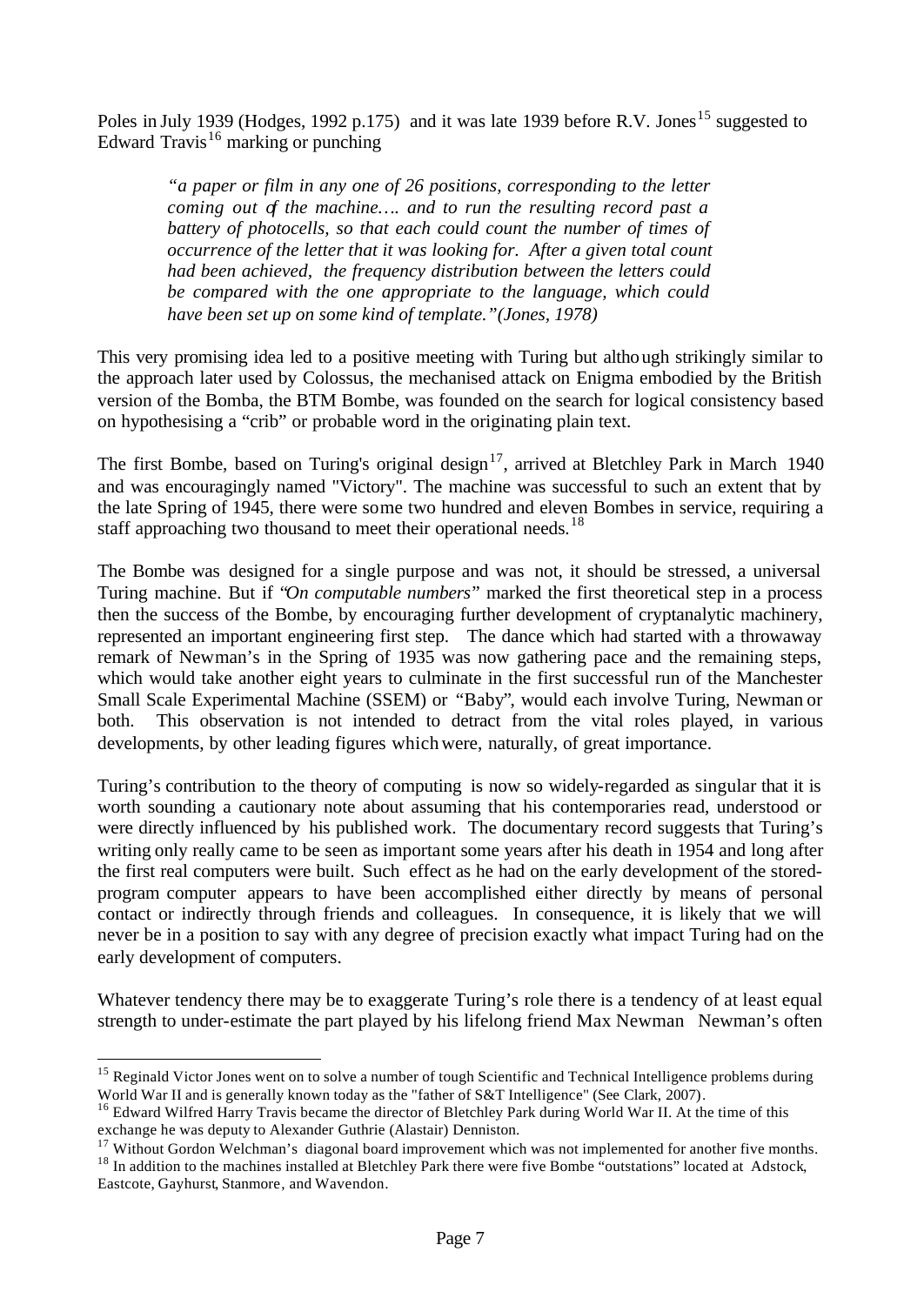understated manner and admirable aversion to claiming credit for his achievements left him vulnerable to being thought of as much less prominent in the history of post-war British computing than ought to be the case.

Newman was not an early recruit to Bletchley Park. The initiative appears to have come from Patrick Blackett who wrote to the Director of Naval Intelligence, Rear Admiral John Henry Godfrey, on the  $13<sup>th</sup>$  May 1942 recommending Newman as

 *"… one of the most intelligent people I know, being a first-class pure mathematician, an able philosopher, a good chess player and musician,"* (Blackett, 1942 p.2)

In the early Autumn of 1942 Newman took up his post as a Senior Assistant assigned to Major G.W. (Gerry) Morgan's research section and was assigned to the "Testery" which was a subsection under Major Ralph Tester, applying hand methods to decrypting so called "Fish"<sup>19</sup> signals. This was not a task to which Newman felt well suited and he was actively considering a return to Cambridge when he saw the possibility of automating one of the techniques(Banks, 1996 p.8). The approach in question relied on complex statistical methods the effective application of which would require the building of machines. Newman took the idea to Travis, whose approval to set up a new section (known afterwards as the 'Newmanry') was secured quickly, and before the Winter of 1942, contacts were made in the Post Office with a view to securing the services of electrical engineers to undertake the project which eventually came under the leadership of the Telecommunications Research Establishment's (TRE) engineer Charles Eryl (C.E.) Wynn-Williams.

The first machines, known as Robinsons, were delivered to Newman's Hut F by April 1943. Although producing some valuable results, the Robinsons were not sufficiently reliable nor were they fast enough in operation for the demands of cryptanalytic work in the Bletchley Park context. The essential technical problem was that they made use of a pair of long paper tapes, the passage of which through Robinson needed to be synchronised. This was a task which proved beyond the skills of the engineers to accomplish. A different approach was required and a possible way forward was suggested by Post Office engineer, Tommy Flowers before the first Robinsons had even been assembled. The kernel of his idea was to store one of the paper tapes (containing the Fish key-patterns) electronically, thereby doing away with the need for synchronisation. In practice, this would require the simultaneous and reliable deployment of a colossal number of thermionic valves. Such a proposal ran counter to the general understanding at the time that valves were prone to breakdown at a rate which would render any attempt at such large-scale co-ordinated use of valves doomed to failure.<sup>20</sup> Flowers was confident however and Newman, in what must have seemed a reckless move at the time, lent his support to the proposal, effectively overruling the concerns of the both the builder of the Bombe, Harold 'Doc' Keen and of the Robinson, Wynn-Williams. Even with Newman's backing the plan failed to secure official support from Bletchley Park. Undeterred, Flowers effectively bypassed Bletchley Park, obtaining approval instead from Gordon Radley, the Director of the Dollis Hill Research Station. Working closely with Sydney Broadhurst and William Chandler, Flowers then set about the process of design and construction of what is widely acknowledged today as the world's first working digital electronic computer. The rapidity and effectiveness with which Flowers' team successfully completed their task was quite remarkable. The process of

<sup>&</sup>lt;sup>19</sup> German High Command ciphers produced by Lorenz machines. These devices employed an encryption scheme more complicated even than that used by Enigma.

 $^{20}$  Exactly the same concerns were raised against Presper Eckert's plan for the ENIAC.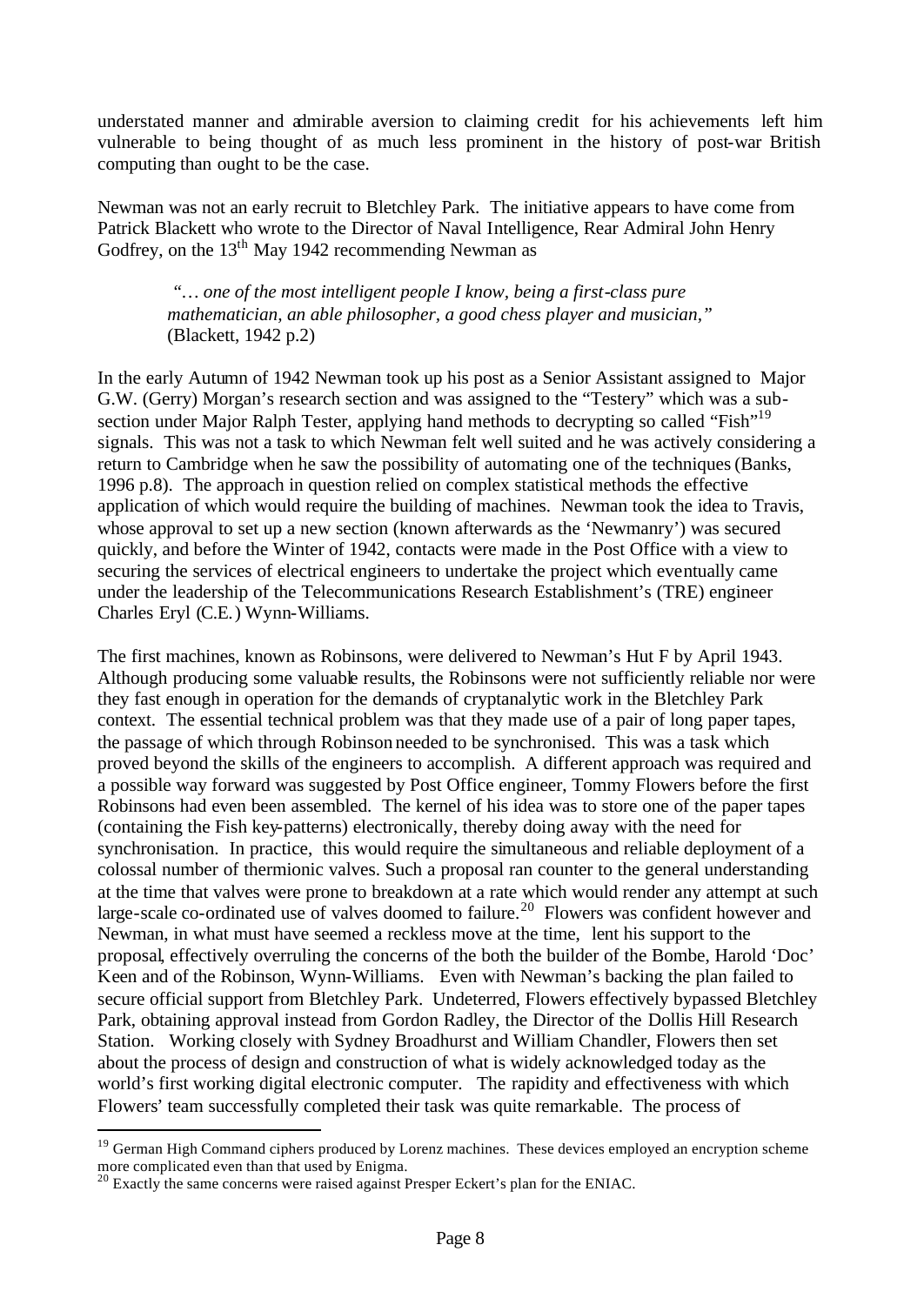construction was begun in February 1943 and in a little less than a year the Colossus was up and running at Bletchley Park.

Turing was aware of these developments and may have discussed some initial ideas with Flowers even before Newman, but it is difficult to gauge the extent to which he played an active part in the detailed development of Colossus. Turing did visit Flowers at Dollis Hill and had discussions there about Colossus but appears to have had very little input at meetings held at Bletchley Park. The National Archives hold a number of photographs of the Colossus accompanying which is a caption, by Benjamin, fairly summarising the roles of the principal players:

*"The requirement for the machine was formulated by Professor M.H.A. Newman and the development was undertaken by a small team led by T.H. Flowers. A Turing was working in the same department at that time, and his earlier work had its full influence on the design concept."(The National Archives, 1943)*

#### *Newman's Character and Managerial Style*

It is perhaps appropriate here to discuss briefly the character and managerial style of Newman as this discussion will play a part in understanding better the nature and extent of his involvement in the British computing scene in the immediate post-war period.

At first contact Newman was perhaps a little austere but his manner was generally affable and occasionally playful. Speaking in 1975, Jack Good recalled that:

*"Typical of his quiet wit, in the face of wartime delays, was his topological comment, "It's wonderful how many different shapes the neck of a bottle can take."* (Evans, 1976h)

Newman ran his section at Bletchley Park with patriarchal authority but in a democratic spirit in accordance with which his staff were always encouraged to speak up if they thought him mistaken. Having something of the force of nature about him and possessed of considerable intellectual daring, he demanded, and generally got, the impossible both from situations and people. According to Donald Michie, Newman drove his section with *"vigour and certitude, seemingly as a vehicle without reverse gear"(*Michie*,* 2001*)*.

Under his leadership originality flourished. The successes of his team, in which he took great pleasure, were not the result of detailed micro-management but came about by finding people in whom he could place his trust and then allowing them to work according to their own judgment. This freed Newman to concentrate on the larger managerial and organisational issues in the service of which he displayed an "*unerring sense of direction in a broader-brush landscape of which [his staff] often had no inkling. Over time his persistence towards a perceived goal would fructify in a stunning coup."* (Michie, 2001).

An illustrative example of Newman's democratic management style was his famous 'Tea Party' book *,* 

*"in which anyone was encouraged to write anything - mainly technical schemes, analyses and suggestions. Additionally one was free to make the entry 'There will be a Tea Party on .... at ....', and the discussions then*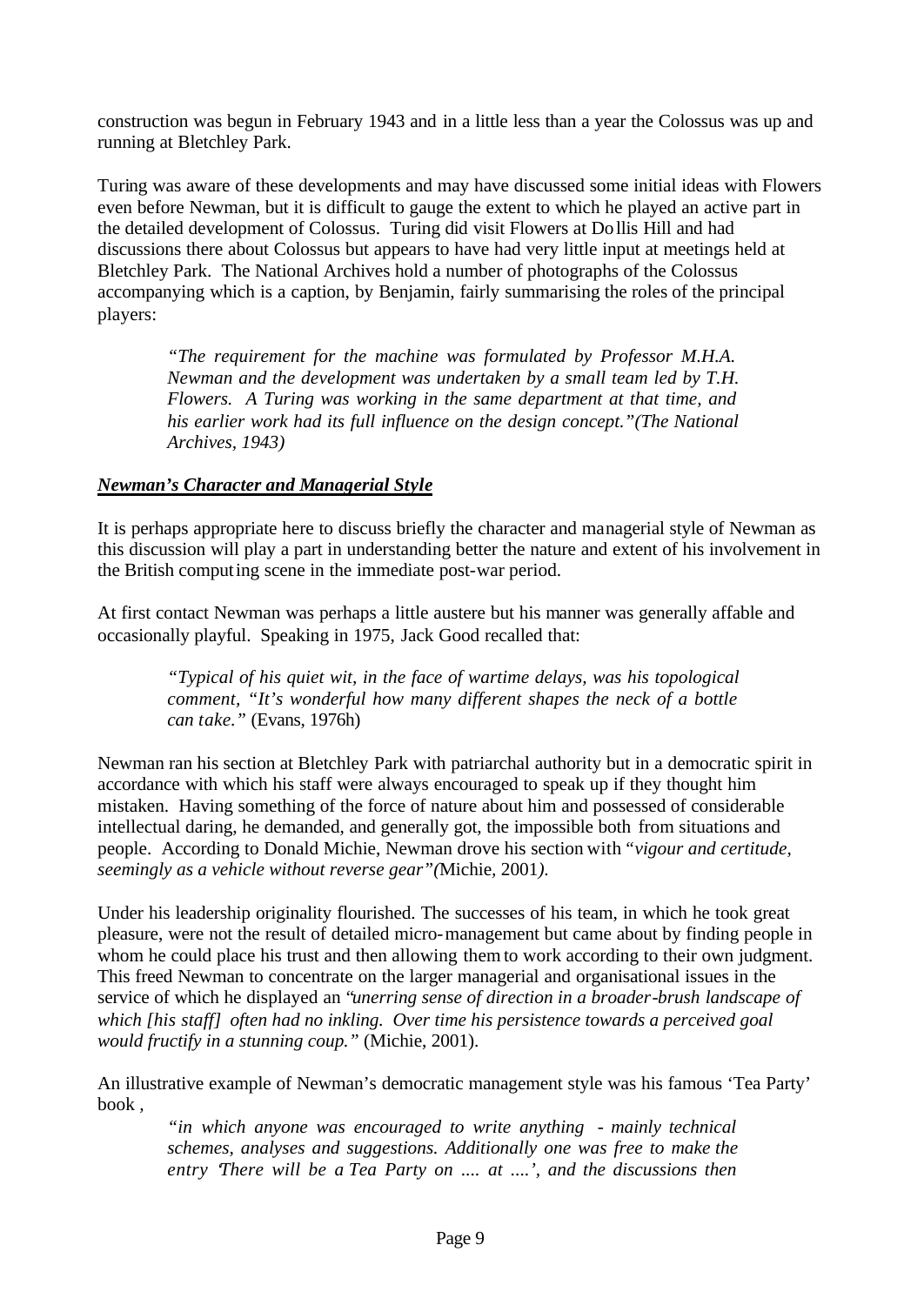*occurring at the said meeting were minuted, including decisions and action items with report-back dates. If [Newman] were out of town, or for any other reason, unable to attend, he simply had to read the new stuff and abide by it until or unless it was overtaken by new and subsequent decisions." (*Michie*,* 2001*)*.

His tolerance of democracy and debate notwithstanding, Newman was certainly quite prepared to put an end to discussion when it had served its purpose and he had settled on his course.

*"People who incline on occasion to be peremptory usually cover up thereby some inner lack of confidence. In Max's case the reverse was true. His confidence in his own judgment (including his judgment of his own strengths and weaknesses) was serene. From such a being, peremptoriness is that of a god. Moreover here was a god who was pro-active in empowering his servants.*

*Max Newman was an Olympian. Those years supplied fuel and navigational systems for my own life voyage, - and I am sure for many, many others."* (Michie, 2001)

#### *Turing seen from the perspective of Bletchley Park*

Turing's personal manner was always more challenging than that of Newman with the result that reactions to him are somewhat varied. Shy and somewhat isolated, Newman recalled that;

*"… he emerged rather slowly as an outstanding man and it was this paper that he then wrote about this machine which lifted him into the first rank, as a purely technical mathematician he was not really among the first mathematicians in the world. … he had this extraordinary idea of a computable function which has been the basis of a great deal of mathematical logic since that time*."(Evans, 1975)

One fairly consistent theme which emerges is of Turing as a kind and thoughtful man who often went to enormous pains to choose Christmas and birthday presents. No-one was in any doubt about his fearsome intellect. Interviewed in 1976, Good described Turing in the following terms

*"He was a kindly person I'd say and a very very intelligent person with a depth of thinking. His I.Q. was only about half way up the undergraduate standard and that convinced me that the I.Q. was a measure of speed of thinking and not depth. That single example was sufficient as far as I was concerned. He was very excitable and in discussions he would often prevent you from talking by saying "Ah!" between sentences continually saying "Ah! Ah! Ah! Ah! Ah!". I don't know if you knew him yourself…"(Evans, 1976h)*

From his earliest involvement with computing, Turing seems to have had a clear appreciation that computers could use number to represent something other than quantity. This was by no means as obvious a notion then as it may seem today and, as we shall see later, even von Neumann was slow to appreciate the possibility of computers as anything other than 'number crunchers'. Repeatedly at Bletchley Turing discussed ways in which computers could come to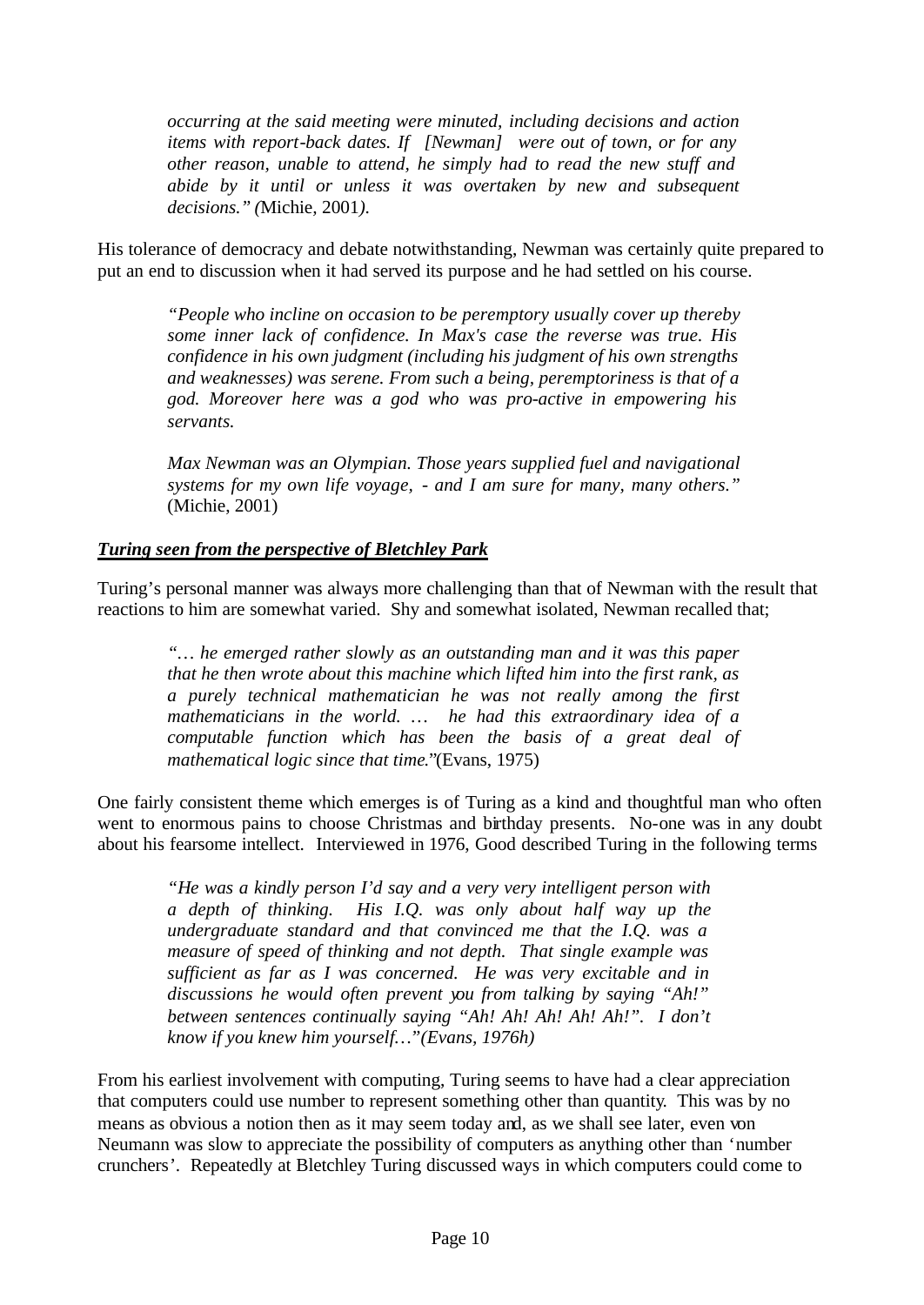embody genuine intelligence, and Turing is properly thought of as the founding father of artificial intelligence.

> *"Turing believed that the embodiment in electronic devices of the fundamental ideas in the mathematics of computation with which he was earlier associated could be used as an instrument for simulating and possibly eventually surpassing the human brain.... I was one of the group of young people who were tremendously inspired by his ideas but the general run of scientists and mathematicians in that community simply regarded this as a rather regrettable aberration in a very fine mathematical brain that was contaminated by this deplorable streak of science fiction!"* (Evans, 1976c)

Certainly Turing was, for much of the time, a very difficult man and anecdotes abound of him breaking off discussions and walking away without another word if he felt that the attention of his interlocutor had wandered. This was an aspect of his personality which seems to have become more exaggerated as he got older. There was another side to Turing though, and not everyone found him problematic. As Tommy Flowers recalled:

*"… we didn't find him difficult. Probably because we were the subservient people, we were the people who were doing things for him so we didn't get into argument with him. I think that part of his incoherence was due to a speech impediment, or I don't know if it was an impediment in his speech so much as in his mind. I think… his mind was tumbling over faster than he could get the words over and he would go "a .... a.... a... " and break off in sentences and sometimes you had to listen very carefully and integrate several sentences before you knew what he was talking about. …I think that the trouble with a lot of people was that they couldn't listen carefully enough. Well if you listened carefully enough and perhaps put one or two questions he was very coherent… and we got on with him very well."*  (Evans, 1976j)

### *The Bletchley Park Experience and Preparations for Post-war Computing Activity*

Presumably nothing could have been further from Newman's mind when he first came to Bletchley Park than that he should within a few years have left forever mathematics at Cambridge and moved to a provincial university, the principal attraction of which was the possibilities it offered to build a computer (Whitehead, 1946). Colossus changed everything and almost as soon as he had seen it in action, Newman began to lay plans to start work on another computer once the war had ended. Once again Patrick Blackett played an important role in shaping Newman's career. The Fielden Chair of Mathematics at the University of Manchester was vacant and Blackett was determined that Newman should put in for the post. Tempting though the prospect must have been, the decision to accept cannot have been simple. Newman's wife Lyn was appalled at the prospect of giving up "*Cross Farm & our cold but wide & bright*  skies for the perpetual gloom of Manchester"(L. Newman,  $1945)^{21}$ . For a fortnight or so during February 1945 Lyn resisted the move but matters seem to have come to a head on the  $24<sup>th</sup>$ February when the Blacketts and Henry Whitehead came to stay at Cross Farm. Lyn's opposition lasted another four days but in the end she capitulated.

l  $21$  See also (W. Newman, 2002).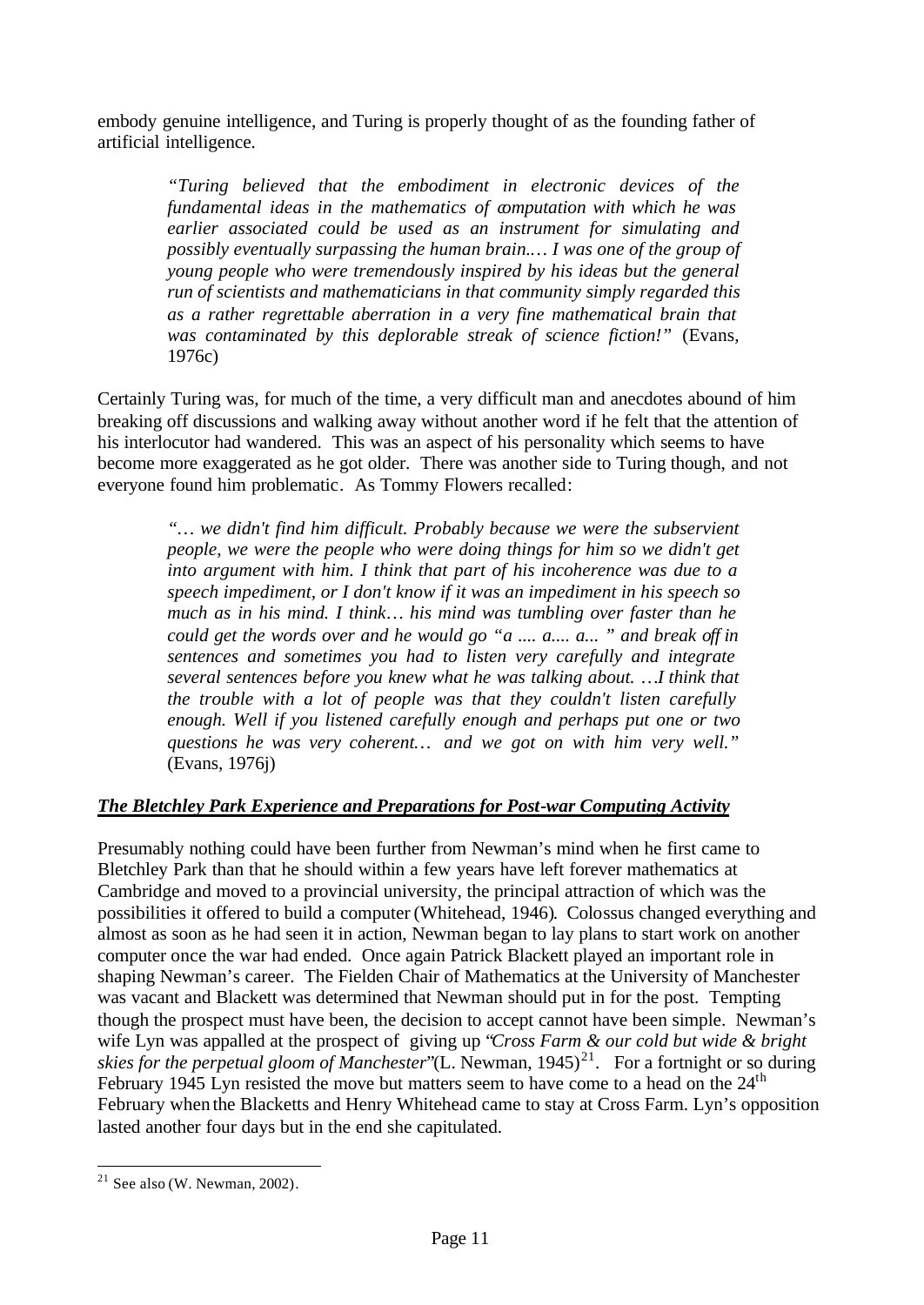*"The Blacketts were determined he should come & Patrick got at that always sensitive place, pride in a husband's career – he said if Max chose to take a back seat in Cambridge still, another would gladly step in."(L. Newman, 1948)*

Newman was of course not the only person in the Newmanry sent in an entirely unexpected postwar direction as the result of contact with Flowers' remarkable machine. Donald Michie went on to become a major figure in the emerging field of machine learning, Jack Good and David Rees continued their association with Newman and joined him for a time at Manchester. It is perhaps a little less well known that Henry Whitehead very nearly left Oxford for a chair at Bristol expressly to take advantage of the opportunities to mechanise their mathematics department. He imagined an alliance with the physicist Nevill Mott at Bristol, to mirror that of Blackett's relationship with Newman and which would form the nucleus of joint activities between Bristol and Manchester (Whitehead, 1946). On the engineering side, Coombs, Chandler and Broadhurst all went on to develop computers in the years following the end of hostilities.<sup>22</sup>

By 1945, Turing's post war trajectory was, like Newman's, fairly clear. According to his mother's account, Turing had, for the previous year at least, been discussing

> *"his plans for the construction of a universal computer and of the service such a machine might render to psychology in the study of the human brain"(E. S. Turing, 1959)*

His ideas came together in his 1945 report "Proposed Electronic Calculator"<sup>23</sup> which although pre-empted to some extent by the von Neumann's draft EDVAC report (Neumann, 1945) arguably owes nothing to it and goes far beyond it in scope and conception.<sup>24</sup> Turing's proposed machine was by no means to be restricted to routine calculation as is illustrated by the following list of problems, all but one of which he took to be within its repertoire:

- *1. The construction of range tables*
- *2. To find the potential distribution outside a charged conducting cube*
- *3. The solution of simultaneous liner equations*
- *4. The calculation of radiation from the open end of a rectangular wave guide*
- *5. The performance matrix multiplication where the terms are polynomials*
- *6. The calculation of the response to given input signals in complicated electrical circuits.*
- *7. It would not be possible to integrate the area under a curve (due to input restrictions).*
- *8. Counting the number of butchers due to be demobilised (working from Army records)*
- *9. Finding the solution for a simple jigsaw problem.*
- *10. From a given Chess position, to calculate all the winning positions for three moves on either side.*

<sup>&</sup>lt;sup>22</sup> Coombs and Chandler developed MOSAIC (Ministry of Supply Automatic Computer) and Broadhurst led the development of ERNIE (Electronic Random Number Indicator Equipment).

<sup>&</sup>lt;sup>23</sup> Available in Carpenter B.E. & Doron R.W. (1986).

<sup>&</sup>lt;sup>24</sup> For an excellent discussion see Carpenter B.E. & Doron R.W. (1986).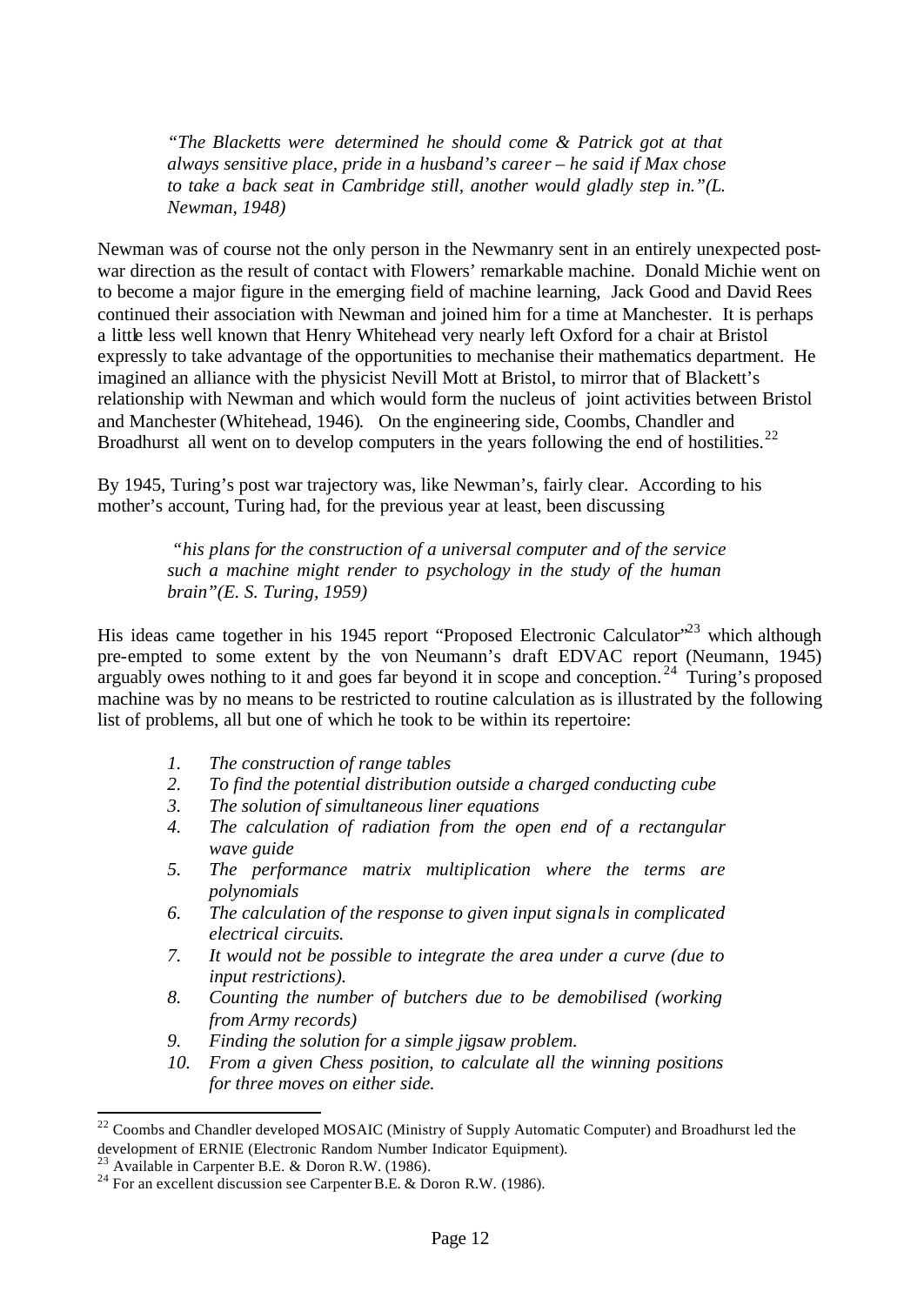This was to be computing in the modern sense. Turing's report thus marks a clear break with the notion of computing as 'number crunching' and points confidently to a conception of the computer as a universal machine.

#### *The Manchester Engineers*

l

Nearly all of the people who played a part in the early development of computers at Manchester had a Cambridge mathematics background in common. The senior figure in this group was Max Newman who taught Alan Turing and David Rees, both of whom went from Cambridge to Bletchley Park where they came into contact with Jack Good - lately of Jesus College. Tom Kilburn and Geoff Tootill, whose wartime service was spent at the Telecommunications Research Establishment,<sup>25</sup> had also been students of Newman's at Cambridge.

The exception to the rule of Cambridge mathematics was Professor F.C. (Freddie) Williams. A lifelong engineer, and famously disdainful of mathematics, Williams was, when he took up the Edward Stocks Massey chair of electro-technics in 1946, a major figure in Electrical Engineering with a considerable international reputation.

Williams started his university career in 1929 at Manchester's Department of Engineering which he entered on a Matthew Kirtley scholarship and where he graduated in 1932, with First Class honours and as winner of the Fairbairn prize. The following year was spent very profitably working towards a master's degree under the direction of Frank Roberts. Next Williams embarked on what was intended to have been a two year stint with the Metropolitan-Vickers Electrical Company Ltd., as a college apprentice. In the event, he left after just twelve months having accepted the offer of an IEE Ferranti Scholarship to Magdalen College, Oxford. Williams worked with Eric Moullin at the engineering laboratories and, in 1936, was awarded a DPhil. Then it was back to Manchester to take up the offer of an Assistant Lectureship in his old department. The following few years were extremely productive and resulted in the publication by Williams of around twenty academic papers. It was almost certainly during this period of ferocious activity that Williams first came into contact with computation, and with Patrick Blackett with whom he wrote a paper on an automatic curve follower for the Hartree Differential Analyser (Anderson, 2007). Thus it was that Williams' active involvement with mechanical calculation<sup>26</sup> actually began somewhat earlier than the others. In 1939 Williams was awarded a DSc by the University of Manchester.

<sup>&</sup>lt;sup>25</sup> For ease of presentation the term TRE (Telecommunications Research Establishment) is employed consistently throughout this piece to refer to an organisation which underwent considerable change during the period under investigation. The detailed actual picture is quite complicated. In 1935-36 the Air Ministry set up the Bawdsey Research Station (BRS) which in 1938 became the first operational 'CH' (Chain Home) early warning radar station. At the outbreak of the war, BRS moved to Dundee and was renamed the Air Ministry Research Establishment (AMRE). In 1940, AMRE was moved to Worth Matravers (Swanage) and was renamed TRE. In 1942, TRE moved to Malvern College. After the war, in 1946, TRE was moved to the former HMS Duke where in 1953 it was merged with the Radar Research and Development Establishment (RRDE) to form the RRE. In 1957, RRE was renamed the Royal Radar Establishment. At around the time this interview was recorded in 1976, the RRE ceased to exist as an independent entity when it merged with the Signals Research and Development Establishment (SRDE) and the Services Electronics Research Laboratory (SERL) to become the Royal Signals and Radar Establishment (RSRE). In 1991 an expanded Malvern became a founding member of the Defence Research Agency (DRA) which in 1995 in turn became a division of the Defence Evaluation and Research Agency (DERA). The latest in this long series of changes occurred in 2001 when DERA split into the Defence Science and Technology Laboratories (Dstl) and QinetiQ.

 $^{2\delta}$  The Hartree Analyser was, of course, an analogue device rather than a digital machine.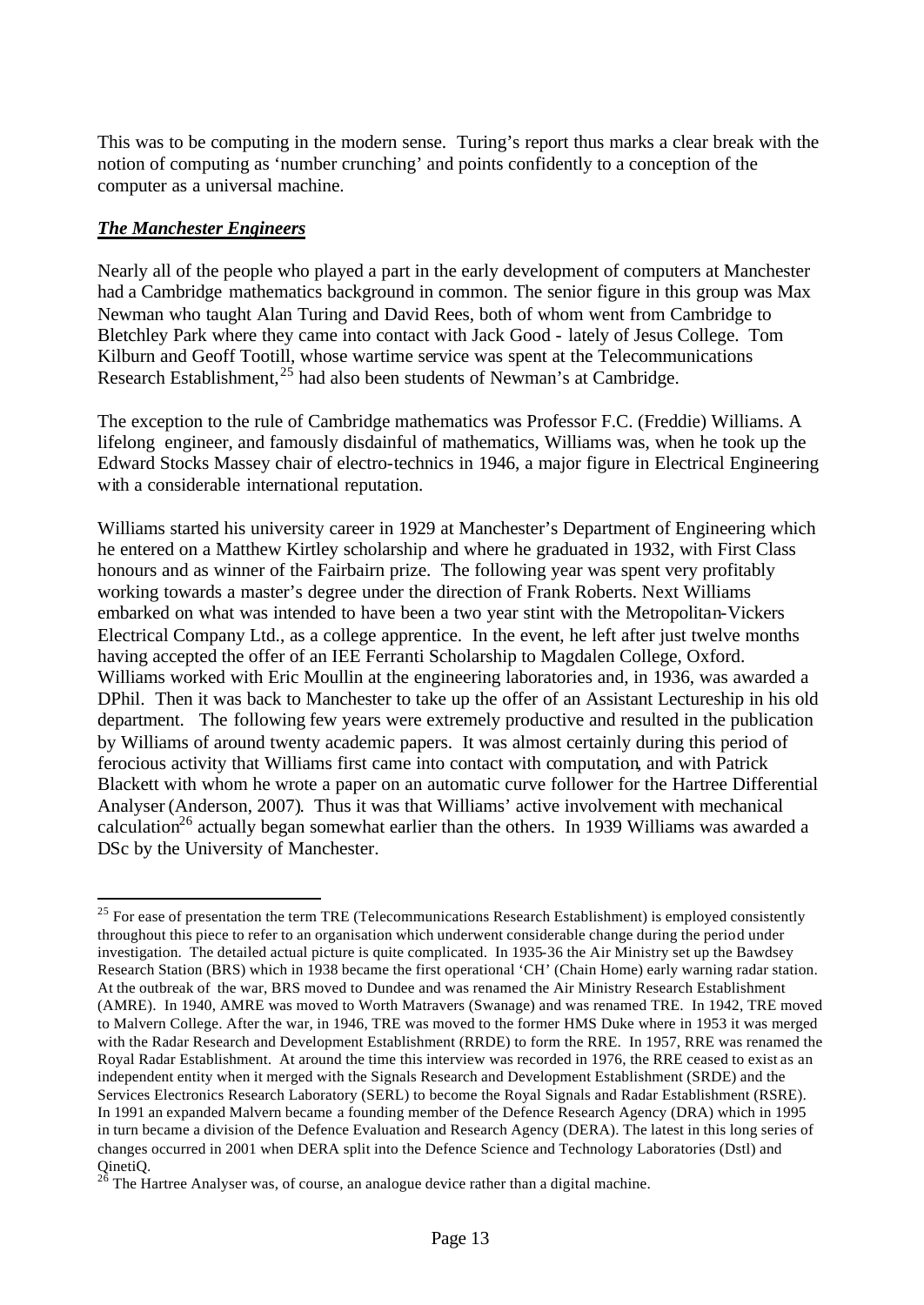Recruited by Blackett, Williams spent the war at TRE where he made important contributions to the electronics of radar, the development of  $IFF<sup>27</sup>$  and to airborne interception systems. By 1942, Williams had become a very influential figure within TRE and headed a small group whose principal job was to solve problems which had proved beyond the powers of other groups both within the organisation and more widely.

At the end of hostilities, Williams was invited by the Massachusetts Institute of Technology (MIT) Radiation Laboratory to co-edit two of the volumes in their twenty-four volume series on Electrical Engineering. Williams was both literally and metaphorically writing the book on his discipline.

It was in connection with the MIT series that Williams made a couple of visits to the USA in 1945 and 1946 during one of which he saw ENIAC and first learned of attempts to use cathode ray tubes (CRT) for data storage. Williams, whose attention was fixed on radar, took no immediate interest in computation. This changed after he returned to England. As he explained in his 1976 interview with Chris Evans:

*"the problem [of computer storage] was quite simply brought to my notice and it was up to me then to either take an interest in it or not take an interest in it. It seemed quite a serious challenge. I knew nothing about any other attempts that were going on to produce storage, so one made a few enquiries of the people who had brought the problem to me and they enumerated, for example, the mercury delay line store as being a possibility. Fortunately for me, I suppose, during my immediately previous visit to the United States, I'd seen some work at the Radiation Laboratory using storage on cathode ray tubes for the purpose of echo cancellation in radar - to record one trace and use that to cancel the fixed echoes in a second trace. Now this had failed, but in the process of doing experiments certain properties of cathode ray tube surfaces had been exposed and they themselves had, I believe, thought, certainly Eckert and Mauchly had thought about the possibility of using cathode ray tubes."* (Evans, 1976e)

Williams doesn't say who might have brought the problem of computer storage to his notice but the possibilities are fairly limited. Around the time in question the National Physical Laboratory (NPL), were trying to secure the services of electrical engineers to build the Automatic Computing Engine (ACE) and Blackett and Newman were also looking for engineers to construct a machine at Manchester. Williams indicates elsewhere that he was already active "in the computer field" when first approached by Newman so it was almost certainly NPL who made the initial approach. John Womersley, Superintendent of NPL's recently-formed Mathematics Division, contacted TRE on the  $8<sup>th</sup>$  May 1946 enquiring about the state of research there into mercury delay lines. The approach was probably made at Turing's suggestion. By the 13<sup>th</sup> August, NPL had received an encouraging response with Williams indicating a 'strong interest' in the problem of storage. The enumeration of other alternative possibilities for computer storage, to which Williams refers, is likely to have been the same list which Turing gives in the ACE report and from which it was in all likelihood taken. Options mentioned there included

 $27$  'Identification - Friend or Foe' which enables radar operators to make the critical distinction between friendly and enemy aircraft.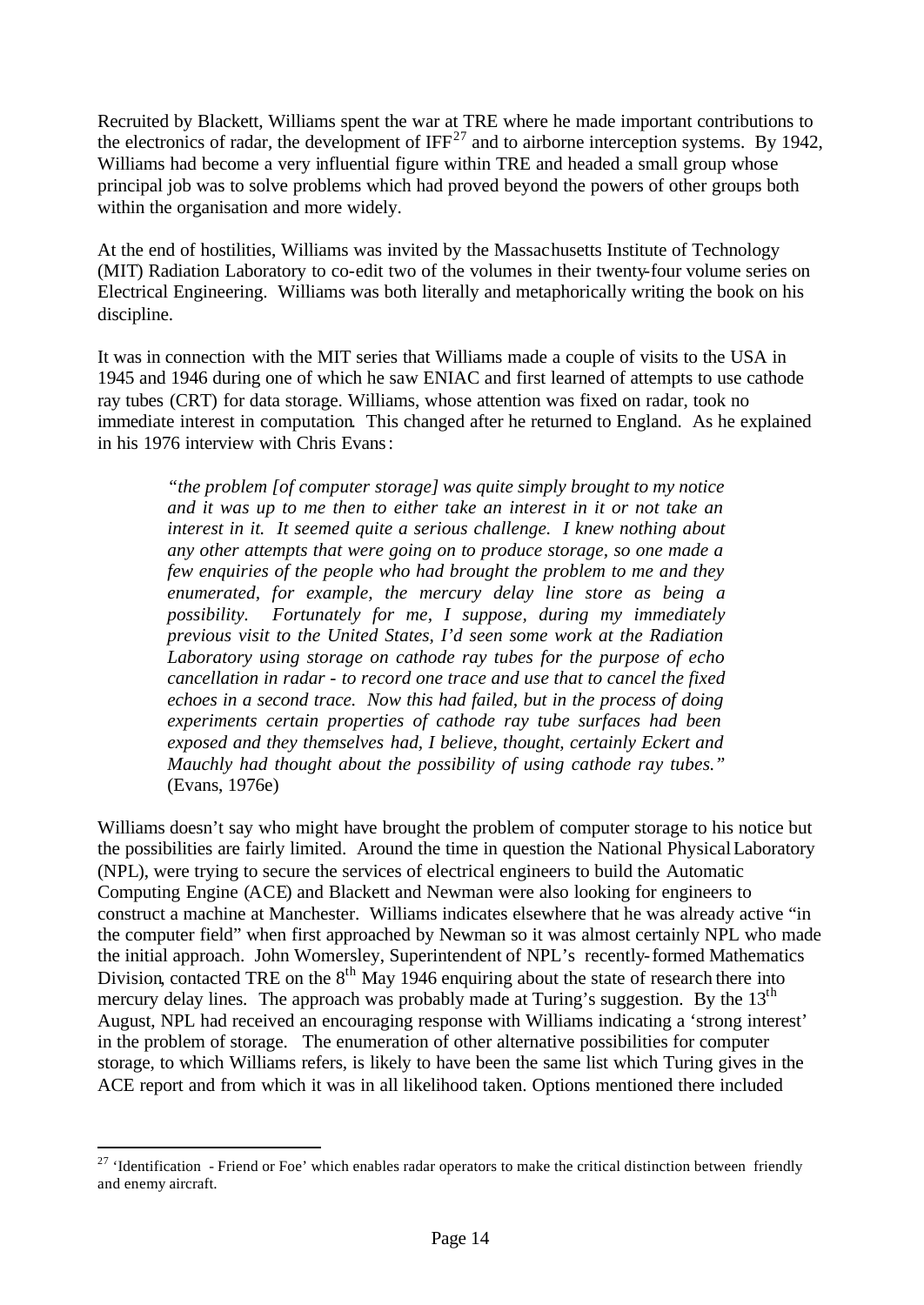punched paper tapes (as used in Colossus), acoustic delay lines, electric delay lines, magnetic tape and storage tubes. Turing concludes that:

*"Much the most hopeful scheme, for economy combined with speed, seems to be the 'storage tube' or iconoscope (in J. v. Neumann's terminology).*

*…In an iconoscope as used in television a picture of a scene is stored as a charge pattern on a mosaic, and is subsequently read by scanning the pattern with an electronic beam. The electron beam brings the charge density back to a standard value and the charge lost by the mosaic registers itself through its capacity to a 'signal plate' behind the mosaic. The information stored in this way on an iconoscope, using a 500 line system, corresponds to a quarter of a million digits.* 

*…It seems probable that a suitable storage system can be developed without involving any new types of tube, using in fact an ordinary cathode ray tube with tin-foil over the screen to act as a signal plate.*

*…None of this involves any fundamental difficulty, but no doubt it will take time to develop"* (A. M. Turing, 1946)

Having had storage tubes identified to him as potentially the most attractive combination of speed and economy it is hardly surprising that Williams declined to interest himself in mercury delay lines but preferred instead to direct his considerable skill at making storage tubes a practical reality. Williams was used to tackling the engineering problems that others could not solve and this must have seemed an ideal opportunity to launch his post war career. Williams and Kilburn managed to solve the engineering problems involved in realising this 'hopeful scheme' with commendably little delay.

Tom Kilburn was a convert to engineering. He had started out as something of a mathematical specialist having been allowed, by his headmaster at Wheelwright's Grammar school, Dewsbury, to study almost nothing else from around the age of fourteen. In 1940, Kilburn went up to Sidney Sussex College, Cambridge with a State, a Dewsbury Major and an Open Scholarship. In 1942, at the end of a shortened course, he graduated with First Class Honours in the Mathematical Tripos. During the war, many Cambridge mathematics dons were absent from the university serving at Bletchley Park and elsewhere. In spite of this privation, Cambridge still boasted a lively mathematical community in which Kilburn played his part. As the Sidney Sussex college representative in a sub-group of Cambridge University Mathematical Society known as the New Pythagoreans, Kilburn would almost certainly have come into contact with a number of people who would later go on to play a part in the development of computing. Geoff Tootill<sup>28</sup> and Gordon Welchman<sup>29</sup> were, like Kilburn, officers of the New Pythagoreans. Speakers to the student society included future Bletchley Park code breakers M.H.A. Newman<sup>30</sup>, K. J. Le Couteur and W.T. Tutte.

However, one figure into whose orbit Kilburn would not have come was Alan Turing, whose departure to Bletchley Park in 1939 happened too soon for them to have met. Nor would

 $28$  Christ's College representative for the New Pythagoreans and President of the Archimedeans.

<sup>&</sup>lt;sup>29</sup> Honorary Vice-President. Welchman was also from Sydney Sussex College.

<sup>&</sup>lt;sup>30</sup> Kilburn and Tootill were also students in classes given by Newman.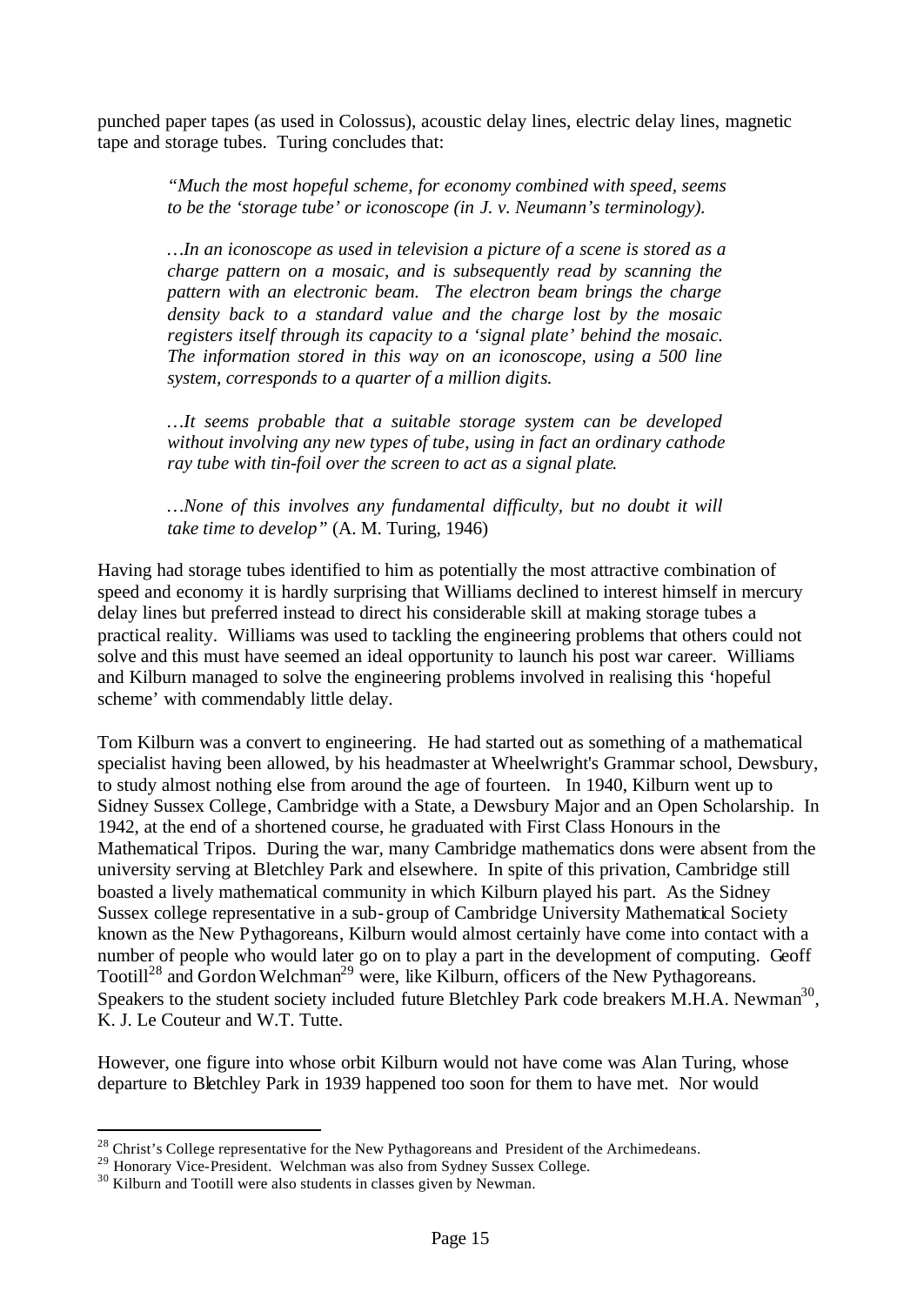Kilburn, whose mathematical inclination was more applied than pure, have been likely to have read "On Computable Numbers" as an undergraduate:

*"….pure mathematics seemed extremely abstract. I was the sort of person who was always prepared to accept that two and two are four, whereas I'd spent the first term at Cambridge in one of Newman's lectures proving that this was so. Whilst it was all very interesting – I mean one could appreciate the beauty of it – it left me rather cold. At the end of it, you didn't seem to be much further forward…" (Bowker & Giordano, 1993 pp.18-19)*

In light of his youth when he solved the *Entscheidungsproblem,* and the sheer magnitude of his achievement, it is not unreasonable to suppose that Turing's name and something of his reputation (if only as a recent Smith's prize winner<sup>31</sup>) ought to have been known to someone as active in the mathematical community as Kilburn just as it was to Jack Good (Evans, 1976h).<sup>32</sup> However, speaking in 1976, Kilburn recalled:

*"I know now that Turing published, I believe in '36, a Ph.D. on digital computers but at that time I was fifteen. I'd never heard of Turing until 1947 perhaps."* (Evans, 1976k)

Some time during his last year at Cambridge, Kilburn attended a talk by C.P. Snow<sup>33</sup> who was visiting universities recruiting people for unspecified war work. As Kilburn engagingly recounts, he had some fairly clear ideas about what he wanted to do for the war effort:

*"It seems silly but if I could have joined the RAF as a pilot, I would have done that, but I was relegated to navigator or some such, and that was not quite so appealing. It sounds egotistical but I like to lead. I like to be in charge and I didn't fancy the idea of being driven and crashed by some other character. I wanted to do my own driving and crashing. It's on these sorts of whims that life is founded – it's not through any profound thought is it? You take advantage of what's there at the time."* (Bowker & Giordano, 1993 p.17)

After leaving Cambridge, Kilburn enrolled on a number of short courses in electronics followed by a six-week City and Guilds course on electricity, magnetism and electronics. After a break of around a week, Kilburn was posted to TRE where, as a mathematician, he was not met with unbridled enthusiasm. Williams had requested an extra person to join his team and Kilburn was the person they had sent. The other members of Williams' team were all around 30 years old with an average of 10 years experience in practical electronics. Kilburn was aged just 21 and prior to being called up had not the least interest in electronics or electronic equipment of any

 $31$  The Smith's Prize was set up to foster an interest in the study of applied mathematics and consequently should have been of interest to Kilburn – even if only to the extent of being acquainted with the names of recent recipients. For an excellent discussion of the Smith's Prize see Barrow-Green, J., "A Corrective to the Spirit of too Exclusively Pure Mathematics: Robert Smith (1689-1768) and his prizes at Cambridge University", Annals of Science, 56 (1999) pp.271-316.

 $32$  Even Good, himself a winner of the Smith's Prize in 1940, had not actually read Turing before the war.

<sup>&</sup>lt;sup>33</sup> Charles Percy Snow, Baron Snow of Leicester. Originally trained as a chemist at Leicester and a physicist at Cambridge, Snow was at the time of this talk, mid way through his four years of service as technical director of the ministry of labour.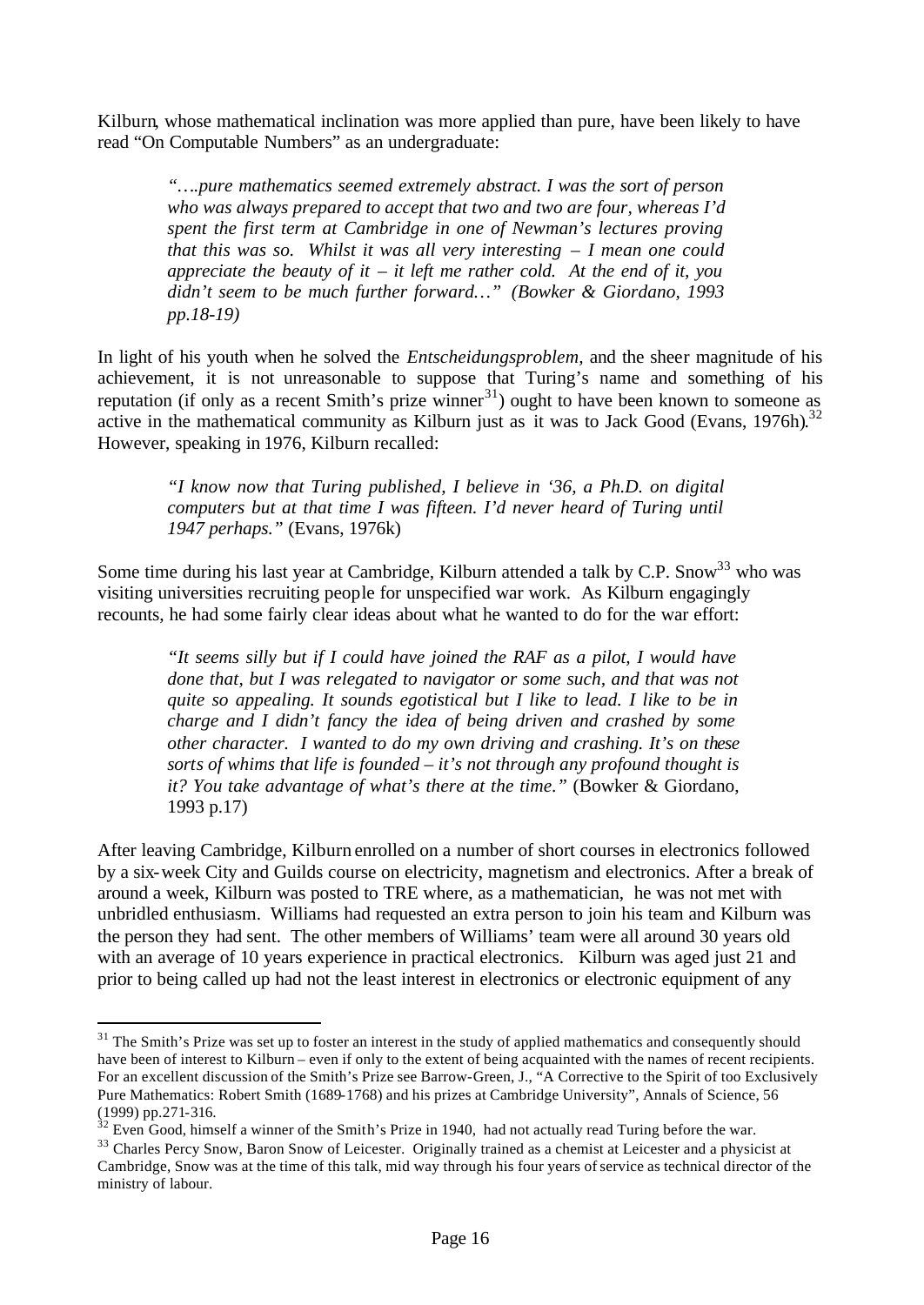kind. Williams was not impressed with the latest addition to his team and made no attempt to hide his disappointment:

*"… in effect he said 'Oh God, you don't know anything?' and I said 'No.'. That was the sort of relationship at the start. But of course by the time we left Malvern – that was four years later – the relationship was quite different."* (Bowker & Giordano, 1993 p.18)

In trying to come to a balanced assessment of the contribution made by Kilburn to the development of the first stored program computer at the University of Manchester, the historian is faced with a difficult task. With each of the other principal figures it is relatively simple to trace when they first became interested in digital computation and to discern the intellectual roots out of which their interest grew and developed. Pinning down when exactly Kilburn first became aware of digital computation or first began to think in detail about the design of digital computing machinery is somewhat more complicated. The situation is far from improved by Kilburn's own recollections which actually add to the confusion by appearing to rule out almost every possible account without offering any alternative explanation.

Kilburn stressed in a number of interviews that he was not familiar with the corpus of published work available at the time of the Manchester development. However, an apparent lack of familiarity either with von Neumann's "First draft of the report on the EDVAC" or Turing's "Proposed Electronic Calculator" does not appear to have acted as any sort of impediment to him. Indeed both reports were, in Kilburn's estimation, fairly irrelevant for an engineer:

*"All you needed to know… is that the computer has a store which is alterable, that it goes through a program in order, and that it does its computing in an arithmetic unit. You don't need to know anything else. Right? Where I got this knowledge from I've no idea."* (Bowker & Giordano, 1993 p.20)

Nor did Kilburn have any use for the theoretical description of the computer outlined in "On Computable Numbers" or for mathematical concepts in general:

*"I'd never read Turing's papers but you don't need, for example, the Turing machine. It's irrelevant. It's a mathematical concept… but not of much interest to me"* (Bowker & Giordano, 1993 p.20)

Kilburn acknowledges that he was aware, around 1945, of the development of mercury delay lines<sup>34</sup> but does not appear to have had any active involvement in digital computing prior to 1947. Nevertheless he appears to have had, by that time, some very clear ideas on how computer development should take place even if he was less certain exactly how these ideas had first occurred to him:

*"Between early 1945 and early 1947, in that period, somehow or other I knew what a digital computer was, I knew how I would build it, and I knew how I wouldn't be building it"* (Bowker & Giordano, 1993 p.20)

<sup>&</sup>lt;sup>34</sup> Presumably this knowledge came via F.C. Williams who, as we have seen, also became aware of these developments at around the same time.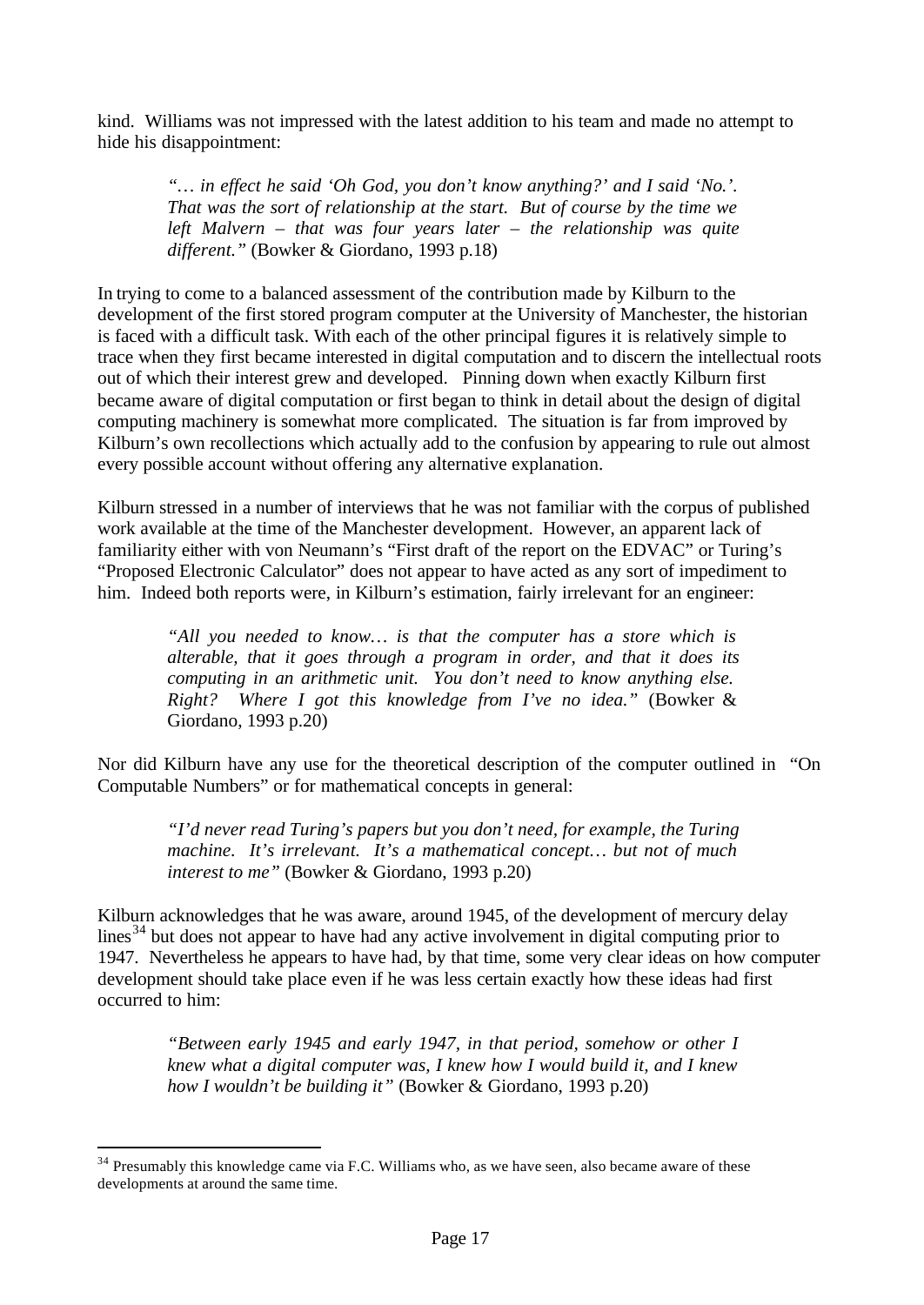If Kilburn's thinking on computer design was as mature by 1947 as he appears to be suggesting then he gave no sign of it at the time. Certainly Williams appears not to have been aware of anything remotely approaching the suggested level of sophistication in Kilburn's thinking prior to 1948. Indeed, far from believing that Kilburn had already thought out in some detail how to implement a universal Turing machine as early as 1945, Williams recollection was that neither of them knew very much about computers until after they had made substantial progress on the CRT store. Only then, by Williams' account had they reached a point where a detailed understanding of computers was necessary. Williams recalled in 1975, that it was Newman and Turing who first explained the basics of computation to the engineers:

*"With this store available, the next step was to build a computer around it. Tom Kilburn and I knew nothing about computers, but a lot about circuits. Professor Newman and Mr. A.M. Turing in the Mathematics Department knew a lot about computers and substantially nothing about electronics. They took us by the hand and explained how numbers could live in houses with addresses and how if they did they could be kept track of during a calculation. In addition, Professor Newman had a grant from the Royal Society."* (Williams, 1975 p.328)

He repeats substantially the same account in his interview with Christopher Evans:

*"Now let's be clear before we go any further, that neither Tom Kilburn nor I knew the first thing about computers when we arrived in Manchester University. We knew that ... we'd had enough explained to us to understand what the problem of storage was and what we wanted to store, and that we'd achieved. So the point now had been reached where we'd got to find out about computers. Now we were very fortunate in this respect because we had in the University here, Professor Newman and Mr Turing, who were both very keen on computers and indeed Newman had already got a grant from the Royal Society to build a computer but had not in fact yet embarked on the problem of building it, nor indeed was Newman, who was a mathematician, the right sort of person to build the computer. So it was a very fruitful opportunity for collaboration between the Maths Department and the Electrical Engineering Department. And Newman explained the whole business of how a computer works to us, took him, I should think, all of half an hour. So we went away and decided to build one"* (Evans, 1976e)

Some questions have been raised over the details of Williams' account (Napper, 1998, Section 2) but it is clear that the general sequence of events outlined by Williams, in which precise consideration of computer design was deferred until the problem of storage had been solved, fits very well with the known chronology of the development of the Manchester Baby. Up until the autumn of 1947 (probably October) nearly all the engineering effort was spent on getting the CRT store working reliably with 2048 bits. During November, Kilburn prepared his progress report "A storage system for use with binary digital computing machines" which was completed by the  $1<sup>st</sup>$  December. In the last few months of 1947, Kilburn was concerned about thoroughly testing the CRT and, to that end, was beginning to work more seriously on the design of the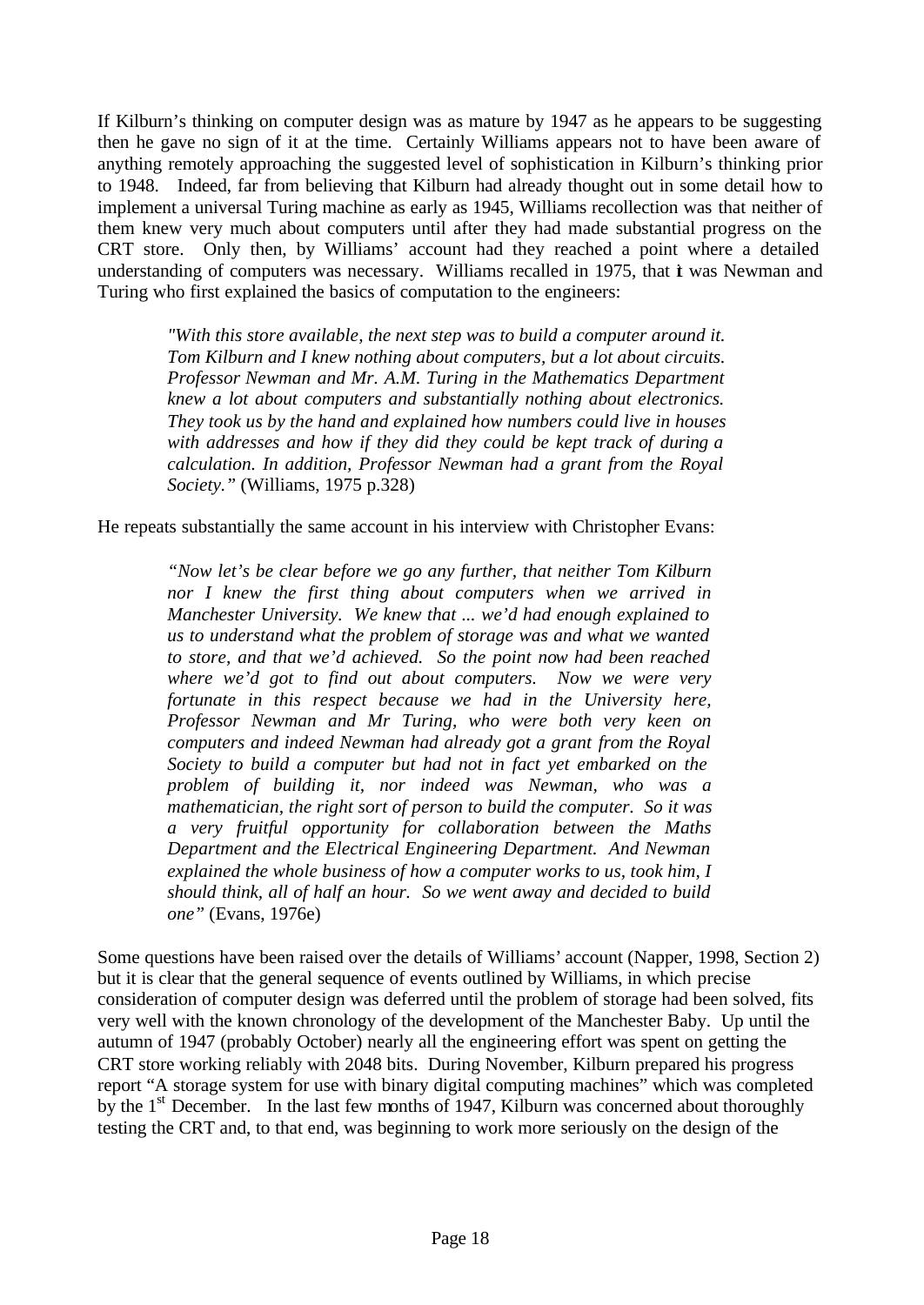machine. It is possible that there may have been breadboard<sup>35</sup> construction during the same period.

Kilburn, speaking to Chris Evans in 1976, confirms that no serious attention was paid to working on a computer until after the problem of storage had been solved:

*"EVANS So in '46 you came up to Manchester. Perhaps you could start absolutely at the beginning. … were you immediately told what the nature of the problem was and what the goals were?*

*KILBURN Well whilst at RRE<sup>36</sup> some initial work had been done on cathode ray tube storage by Professor Williams<sup>37</sup> and Ritson and they had succeeded in storing one digit. And it was quite clear what the programme was, we were not immediately busy with the idea of building a computer, we were immediately busy in developing a cathode ray tube storage system which had a very important property over the mercury delay line in that it had what is now called immediate access to information."* (Evans, 1976k)

Slightly later in the conversation Kilburn suggests that it was not apparent to him much before the middle of 1947 that a computing machine was going to be built<sup>38</sup>.

*"… it was a very exciting time and there were a very small number of people involved who worked together very closely indeed. Put in some very hard and continuous work and we just pressed on, and I wouldn't be able to put a date on it, but by perhaps the middle of '47 or slightly earlier it was already apparent we were going to build a computing machine. And I remember writing up, for the purposes of my Ph.D. to be submitted later, a design for the machine which we ... the prototype machine which we built in 1948 and which we reported as working in June 1948. I remember that design being complete by about December '47. So, we rapidly moved from the phase that it was only a store that was the basis of the project to the state where we were certainly going to build a computer."(Evans, 1976k)*

While detailed engineering work on the Baby probably did not begin until very late in 1947 or perhaps early 1948 it is clear that the mathematicians had been giving serious thought to the technical specification of the stored program computer for at least the previous eighteen months.

It is also apparent from Good's notes that from the start of 1947 they had been communicating their thinking on the subject to Kilburn. One example of this dialogue and the influence it may

<sup>&</sup>lt;sup>35</sup> A breadboard is a reusable solderless prototype of an electronic circuit generally used for experimenting with circuit designs.

<sup>&</sup>lt;sup>36</sup> Kilburn appears to have mis-spoken here. He presumably meant the Telecommunications Research Establishment (TRE) as the Radar Research Establishment (RRE) was not formed until 1953, some years after Williams had taken up his appointment at the Victoria University of Manchester.

<sup>&</sup>lt;sup>37</sup> Williams filed the first patent associated with the CRT store in December 1946, a provisional patent for the single-bit store.

 $38$  I am indebted to Chris Burton for clarifying that the actual date was almost certainly around October 1947.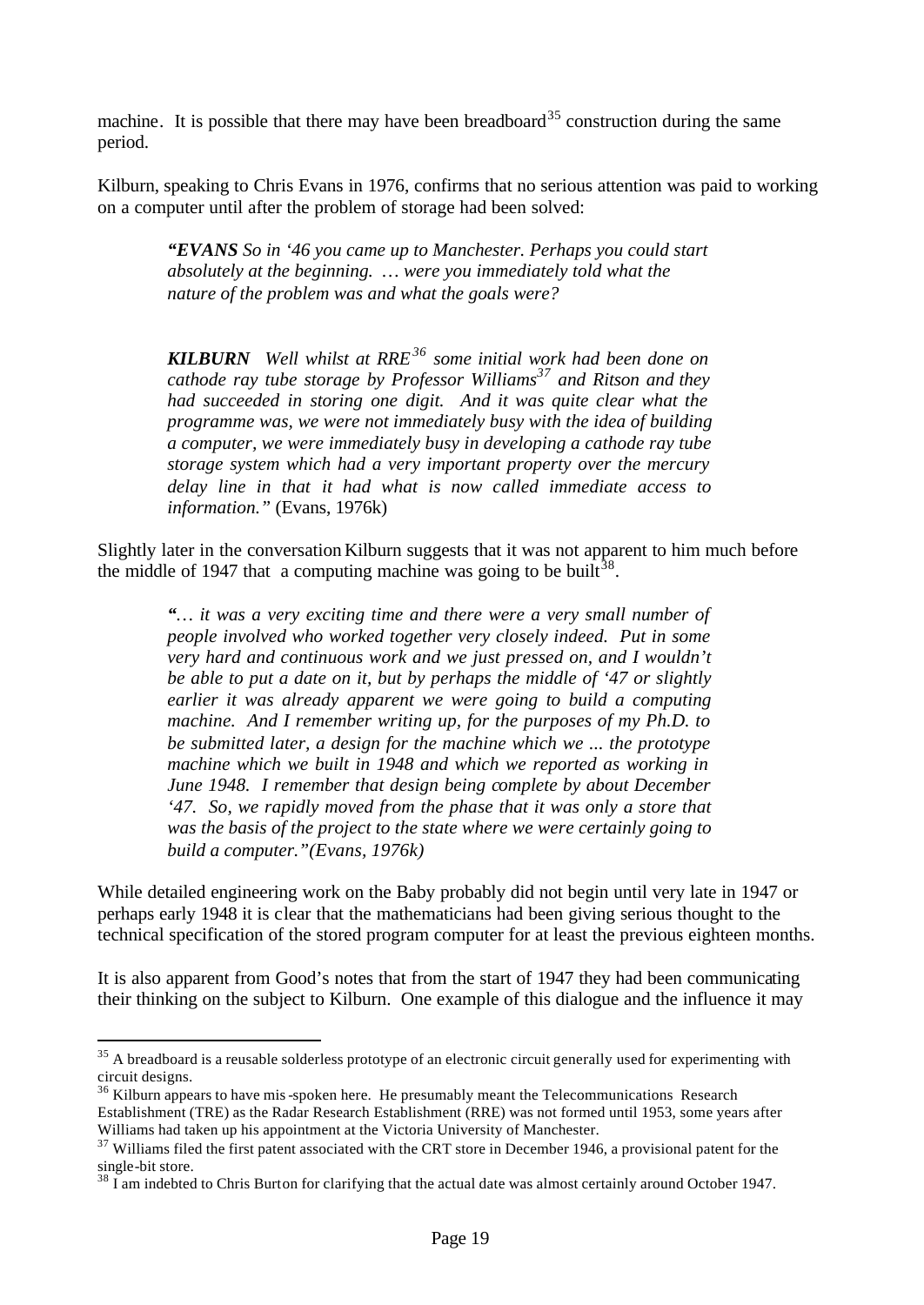have had may be found in Appendix 1 where a suggested block diagram for the Baby (Appendix 1, Fig.1) drawn by I.J. Good on the 3<sup>rd</sup> June 1947 is shown. The diagram and a short report were passed in the first instance to Max Newman and David Rees who approved them with only minor modifications. Newman passed Kilburn the material on the  $10<sup>th</sup>$  June 1947. The precise extent to which the diagram Kilburn included in his report to TRE (Appendix 1, Fig 2) owes an intellectual debt to the earlier work by Good is a matter for just the sort of internalist debate which is very common in the history of computing. The temptation to pursue that line risks obscuring the much greater significance of Good's notes as documentary evidence that the computer-building activity at Manchester was, in contrast to what the dominant historical discourse would have us believe, very much a collaborative effort between two communities of practice out of which a third and distinct community was about to emerge.

#### *The Two-project Myth*

The notion that in Manchester, immediately after the war, there were two distinct and separate projects to build a stored program digital computer, one led by Williams and the other by Newman represents an orthodoxy in British history of computing. From this stance Williams' project is perceived as a triumph and the engineers emerge as heroic figures whereas, by contrast, Newman's project is characterized as a failure and the mathematicians are, if mentioned at all, portrayed as marginal figures. The two-project myth, reflects the dual nature of the computer (Mahoney, 1988) and is a central tenet of a wider professional mythology which has emerged as the dominant discourse in the history of British computing and within it the engineering or practical perspective is privileged while the mathematical or theoretical point of view is almost entirely excluded.

There will not be space here to deal comprehensively with the dominant discourse as a whole or even to provide a full treatment of the two-project myth but a few comments are in order.

An early statement of the two-project myth comes in Lavington's short book "A History of Manchester Computers" (Lavington, 1998).

> *"Newman and his mathematicians took no active role in the design of Manchester computers, but he did provide a general enthusiasm for the project… In due course [the Newman] project became merged with the Williams/Kilburn machine.*" (Lavington, 1998 pp.4-5)

The assertion that the mathematicians took no active part in the design process is more complex than may, at first, be apparent and is clearly dependent on what precisely is meant by 'active' and 'design'. Williams' recollection that neither he nor Kilburn knew the first thing about computers until 1947 when Newman and Turing explained to them how a computer works is prima facie evidence, coming from an engineering source, of at least one active contribution made by the mathematicians. As we have seen, Good documented a number of other contributions to the SSEM design process and also recalls having had a hand in the general theoretical education of the engineers.

*"I was at Manchester, and concerned with computers, before the engineers F.C. Williams and Tom Kilburn arrived, and helped teach them a few things."* (Good, 1945-8)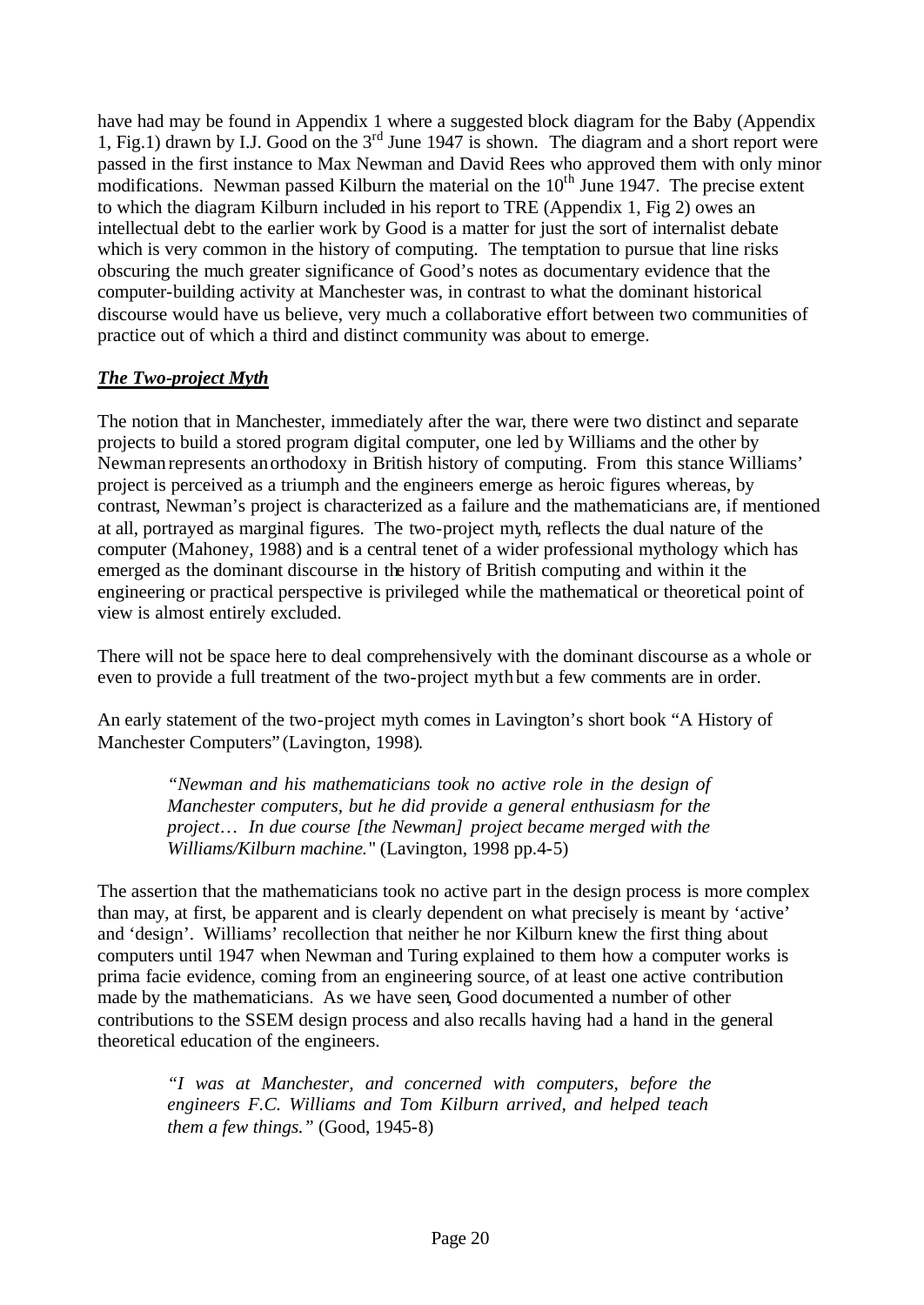Newman delivered, at Manchester in the immediate post war period, a series of lectures on computing which may have helped shape the understanding of the engineers but may at the very least be thought of as constituting part of the ir computing education. Moving outside the immediate Manchester circle, Turing and Wilkinson delivered, at the Ministry of Supply's London Headquarters between late 1946 and early 1947, a series of lectures on the design of the ACE. Kilburn attended these lectures and whatever impact they may or may not have had on the subsequent design of the SSEM, it is clear at least that Turing was, contrary to the impression which may have been left by Lavington, active ly disseminating ideas on computer design. It is certain that as part of his attempt to interest Williams in working on computers – specifically as part of the Royal Society sponsored computing machine project, Newman would have had conversations of a substantive nature with Williams while the latter was still at TRE. As noted above, NPL were also very keen to solicit Williams' help to build the ACE and it is overwhelmingly probable that this would have involved a number of quite detailed exchanges, at least some of which would have involved Turing directly.<sup>39</sup>

It is clear that over and above any detailed computer design work which may have been undertaken by Newman and the Manchester mathematicians before 1948, they were, during the same period, also active in educating engineers to the point where they could engage constructively with the problem of building a computer. Turing, who had mature computer design plans well before the Manchester engineers had even begun to think seriously about computing, was similarly active in what we might today call knowledge transfer, via the NPL. It is clear that any characterization of the mathematicians as passive enthusiasts runs counter to the available evidence.

Of course, it is one thing to note that mathematicians within Manchester and more widely were active in stimulating an interest in computing per se, but quite another to show that they had a tangible effect on the design of the SSEM. However, there is no reason why anyone should have ever expected mathematicians to be making that kind of contribution. It is one of the shortcomings of Lavington's account that it suggests that active involvement by mathematicians in the detailed circuit design of the SSEM is a pre-requisite for their being full partners in the project. This is very much to see the world from the perspective of the drawing board or the soldering iron and it is important to recognize that what counts as 'activity' is critically dependent on one's point of view.

Consider how the Colossus was developed at Bletchley Park. There, Newman, along with others, took great care to explain to Flowers and the Post Office engineers precisely what was required of the machine which needed to be produced. This would have involved giving an explanation of enough by way of general principle as would be needed to let the engineers make progress. In the case of Colossus, it would also have been necessary to provide detailed explanation of the precise statistical techniques which the machine was to employ and an explanation of the sort of changes in German encryption techniques to which the machine might need to respond during its lifetime. In spite of the general direction in which the flow of information was going, it would be a mistake to see even this stage of the development of the Colossus as involving active mathematicians and passive engineers. It would be more accurate to think in terms of a joint endeavor. Newman, as a mathematician and a cryptanalyst would have had a non-trivial job to draw up the project specification for Colossus while the engineering design and machine fabrication of the device would properly fall to others. The specification for

<sup>&</sup>lt;sup>39</sup> For example, Williams went with R.A. Smith and A. Uttley to NPL on the 22nd November 1946 where they discussed the ACE project with Womersley and Turing. It was this meeting that, in due course, resulted in Kilburn's secondment to Manchester.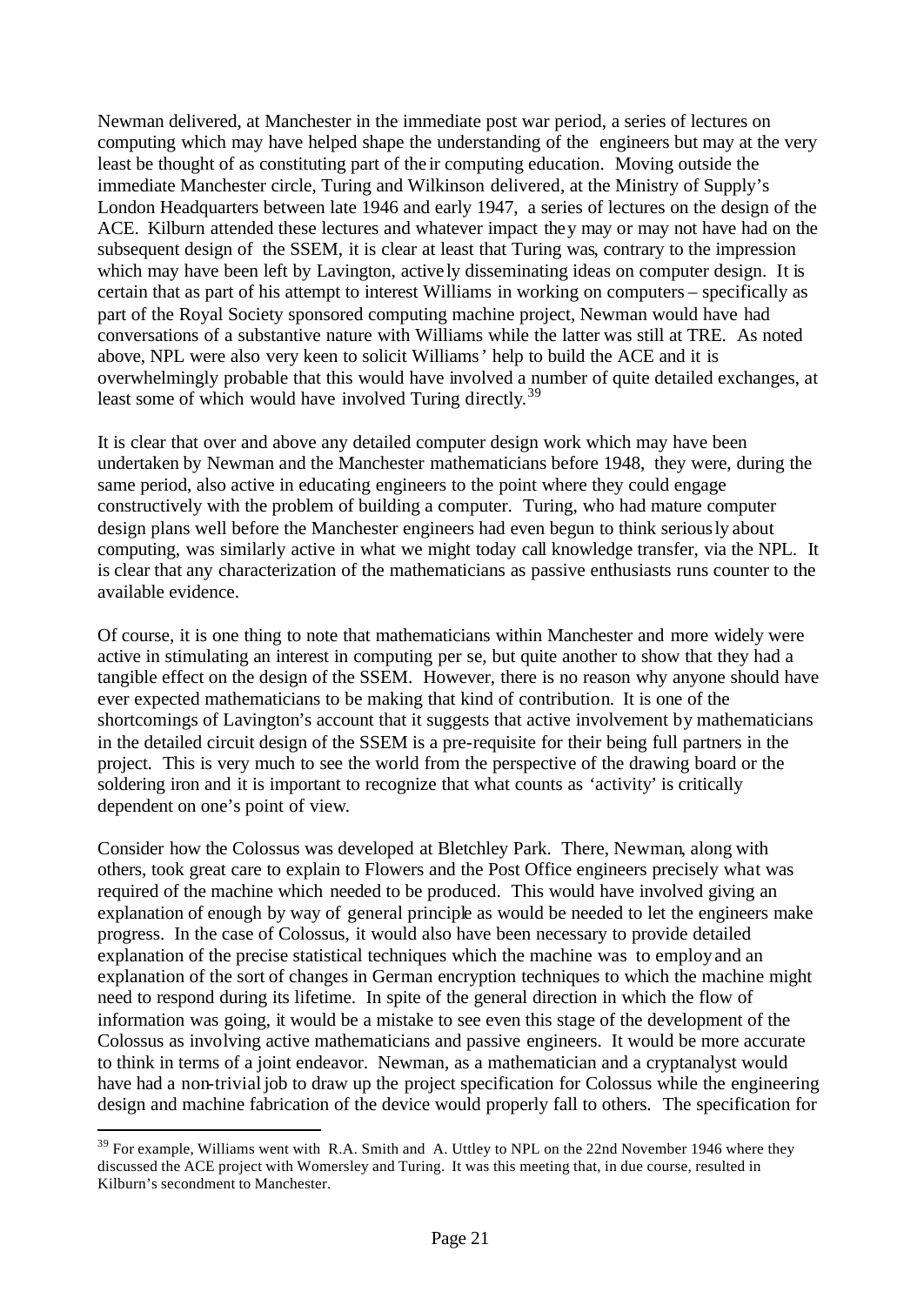Colossus was not contrived in vacuo and Flowers and his team would constantly have been having to triangulate the ideas of the mathematicians onto the geography of the possible. The fact that the skills of a number of different professions needed to be brought to bear on the problem is no demonstration that there were a number of different computing projects at Bletchley Park only one of which, Flowers project, was a success. Similarly, even if it were the case that the Manchester mathematicians had absolutely no involvement in the detailed circuit design of the SSEM it would do nothing to show that there were two different projects in existence, only one of which was a success.

Lavington, who was himself trained as an Electrical Engineer at the University of Manchester in the early 1960s before joining Kilburn's MU5 high-performance design team, based his account substantially, and without further interpretation, on conversations with Williams, Kilburn and Tootill (Lavington, 2005). It is reasonable to suppose that what I have so far been referring to as the Lavington account may be regarded as an accurate representation of the Manchester engineering perspective post-1960.

The account offered, in 1993, by Croarken of the development of the SSEM correctly indicates that Williams' main focus when he arrived at Manchester was the development of the CRT store:

*"TRE was willing to continue to support Williams' work on cathode-ray tube storage systems not only by seconding Kilburn but also by supplying Williams with the components necessary for him to carry out his research." (Croarken, 1993 p.14)*

But Croarken begins to go slightly astray in characterizing Newman's initial intentions and how his thinking altered after the arrival of Williams.

*" In postwar Britain, such components were not readily available. Newman was pleased that Williams had been appointed and decided to wait for Williams' work to come to fruition rather than rely on buying components from the United States whenever they became available. Newman did not anticipate that Williams would produce a working memory unit in such a short time."* (Croarken, 1993 p.14)

In fact, Newman, in his progress report on the computing machine project made to the Royal Society on the  $20<sup>th</sup>$  December 1948 is quite clear that:

*"It was originally intended that, in order to have a machine ready for experimental work as soon as possible, one of the types already under construction in 1946 should be copied. However when Mr. F.C. Williams was appointed to the Chair of Electrical Engineering at Manchester in 1946, the design of the machine was naturally placed in his hands"* (M. H. A. Newman, 1949 p.14)

So Newman's intention does not appear to have been to buy components<sup>40</sup> but rather to make use of design ideas developed elsewhere to guide the fabrication of a facsimile (or near facsimile) at

<sup>&</sup>lt;sup>40</sup> This is not to deny certain key components, such as a memory device, might have been purchased complete from outside.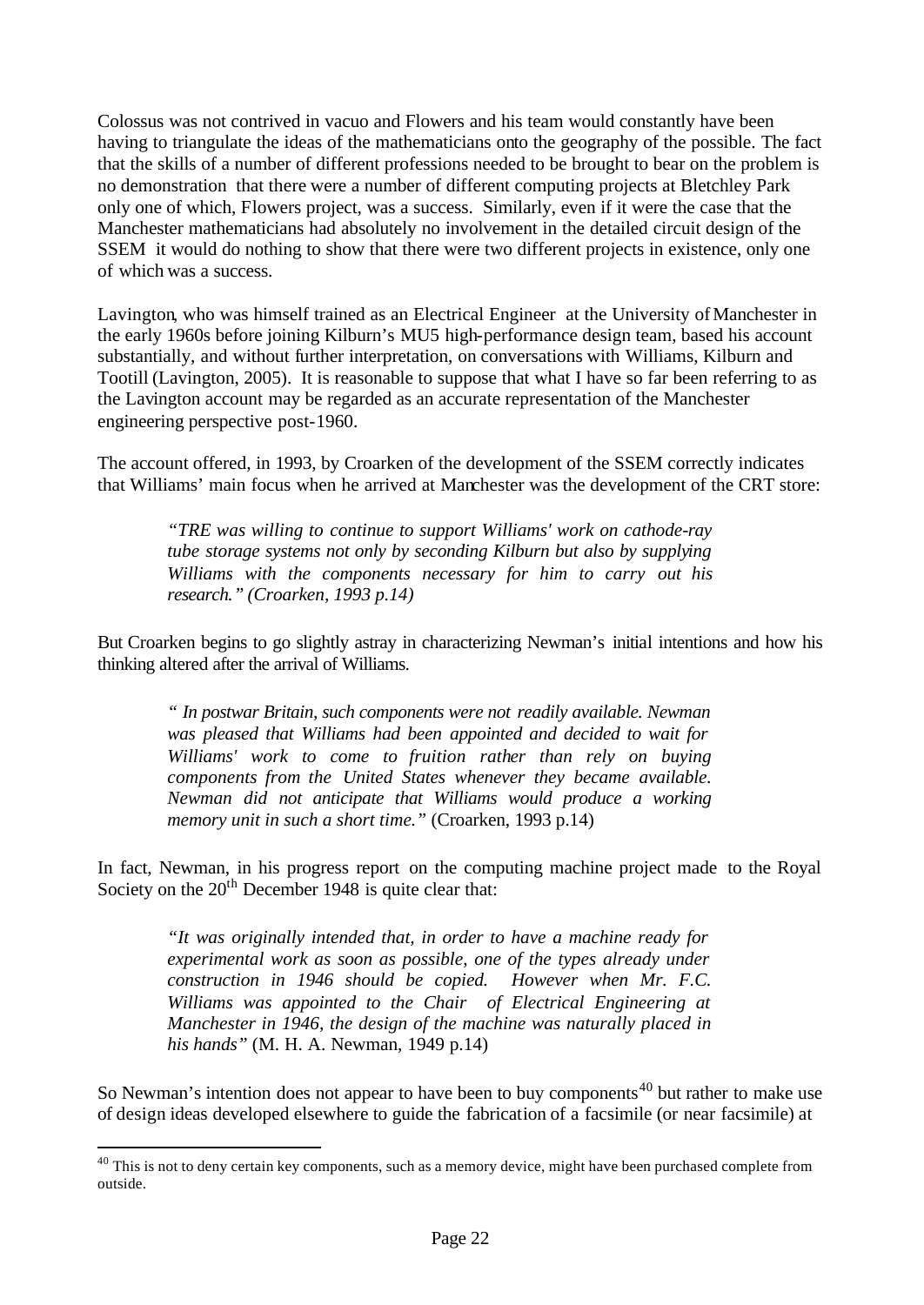Manchester. It ought, perhaps, to be stressed that this would have constituted a serious intellectual and engineering challenge demanding a high degree of skill and theoretical understanding. The proposed activity would have been more or less on a par with the work of Wilkes at Cambridge. Nor was Newman, as Croarken suggests, only interested in American developments but was prepared to make use of any available design. In support of Newman's plan, Rees was sent to the United States to familiarize himself with the work being done there while Good accompanied Newman on a visit to NPL where Turing explained his ideas for the ACE. Evidently, Newman was not much taken with Turing's lecturing style and quickly returned to Manchester, leaving Good to continue on his own. Close contact was maintained thereafter between the Manchester mathematicians and NPL.

Not only did Newman immediately place responsibility for the design of the Royal Society machine in Williams' charge but it was always his intention to delegate to an engineer the job of producing a detailed computer design. Newman's intention to delegate made it particularly important to find a person with the right balance of skills. Newman needed someone who could grasp the difficult theoretical ideas involved and be able to translate these into circuitry. In his 1946 application for Royal Society funding, Newman put it thus:

*"Evidently the success of the enterprise would hang largely on the appointment of the designing engineer. Although he would not be expected to provide the main ideas for projects, he would need a rare combination of wide practical experience in circuit design, with a thorough understanding of the abstract ideas involved. It will be necessary to offer a good salary, up to say £800, to the right man." (M. H. A. Newman, 1946b)*

After a great deal of searching, it was Blackett who suggested that Williams might be the man for the job (Randell, 1975 p.12). Finding the right person to act as the designing engineer was obviously central to Newman's plans but it was equally important that he be supported by mathematicians whose role it would be to develop and explain the main theoretical ideas which underpin computing. Building a stored program digital computer would require a delicate bringing together of the abstract and the practical. The engineering task would be to render the abstract ideas of the mathematicians into physical reality. While he recognized the value of basic research on the principles of computer construction, Newman had an altogether different purpose in mind for his proposed machine. His conception of the computer was as a device which would lead to the development of new types of mathematical solutions and prompt the creation of new techniques in mathematical analysis. Newman did not see the computer as an end in itself, but as a tool which, if it was worth developing at all, had to do something. Williams' conception was, and always remained, somewhat different as he explained to Chris Evans in 1976:

*"I'm an engineer, I defined the computer right from square one as being a device which was designed to facilitate the performance of mathematics, the greater part of which would be very much better not done*." (Evans, 1976e)

Williams' appointment did not mark the starting point of an independent computer-building project at Manchester but was rather an important milestone in the engineering of the Royal Society machine. Following Newman's plan, laid down the previous year, different aspects of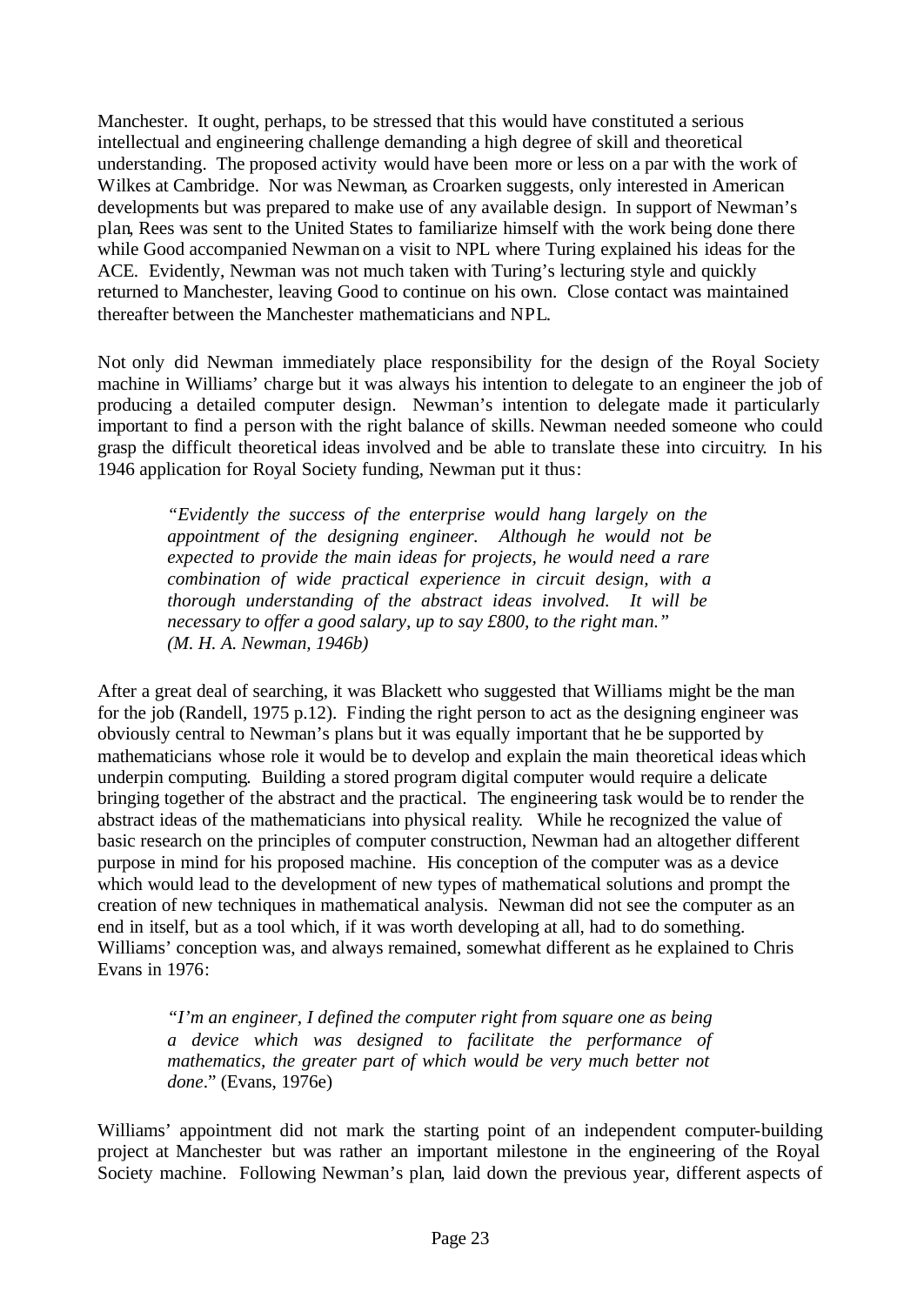the project were being semi-autonomously managed by different specialist groups. In an echo of the Colossus development, primary responsibility for the machine specification and determination of the final use of the machine fell to the mathematicians. The overall responsibility for the details of implementation belonged to the engineers. This division of labour played to the strengths of the participants and would have made perfect sense to all parties. As Williams told Randell in 1972:

*"Since he [Newman] understood computers and I understood electronics the possibilities of fruitful collaboration were obvious."(Williams, 1972)*

As the initiator of the Royal Society supported computing project and the senior Professor, the overall leadership of the activity started out in Newman's hands. Over time, things changed. Within a few years it became clear that the future direction of the project was likely to be focused on engineering and would, in consequence, be better directed by an engineer. In recognition of this, Newman withdrew from active involvement leaving the field to Williams and Kilburn. Williams, who had little interest in computing, soon stepped back leaving the further development of computers at Manchester in Kilburn's hands. This period of transition marked was very important in the emergence of a new community of practice in Britain – computing – and Kilburn was in the perfect position to become one of its leading figures.

Croarken's observation that:

l

*"While the work in the Electro-Technics Department went on independently of the Royal Society Computing Machine Laboratory, the engineers did seek advice from Newman and his staff"* (Croarken, 1993 p.14)

can now be seen as somewhat wide of the mark. While it does recognize some role for the mathematicians, it fails to acknowledge the full significance of their contribution or pay sufficient attention to the overall context in which the project was being carried out. The relative independence of the work of the engineers and the mathematicians was, in fact, more apparent than real. Good's notes, the existence of which Croarken seems alone in recognizing  $4^{1}$ , give a tantalizing glimpse of the connections which actually existed between the engineers and mathematicians. They impart a clear sense of an on-going dialogue between people working on different aspects of the same development.

By the time we get to Burton's account of the development of the SSEM (Burton, 2005), the Engineers are cast as entirely independent and, echoing Lavington's narrative, the mathematicians are once again portrayed in the role of encouraging bystanders:

> *"Although their work in the electrical engineering department was completely independent of outside influence, Williams and Kilburn were nevertheless encouraged by the Mathematics Department's Max Newman, who secretly knew about the Colossus code-breaker machine and was familiar with the work of Alan Turing. Newman wanted a computer in his department and could see that the Williams-Kilburn work might lead to one."* (Burton, 2005 p.46)

 $41$  Croarken's account of the development of the Baby is much the best of those considered here.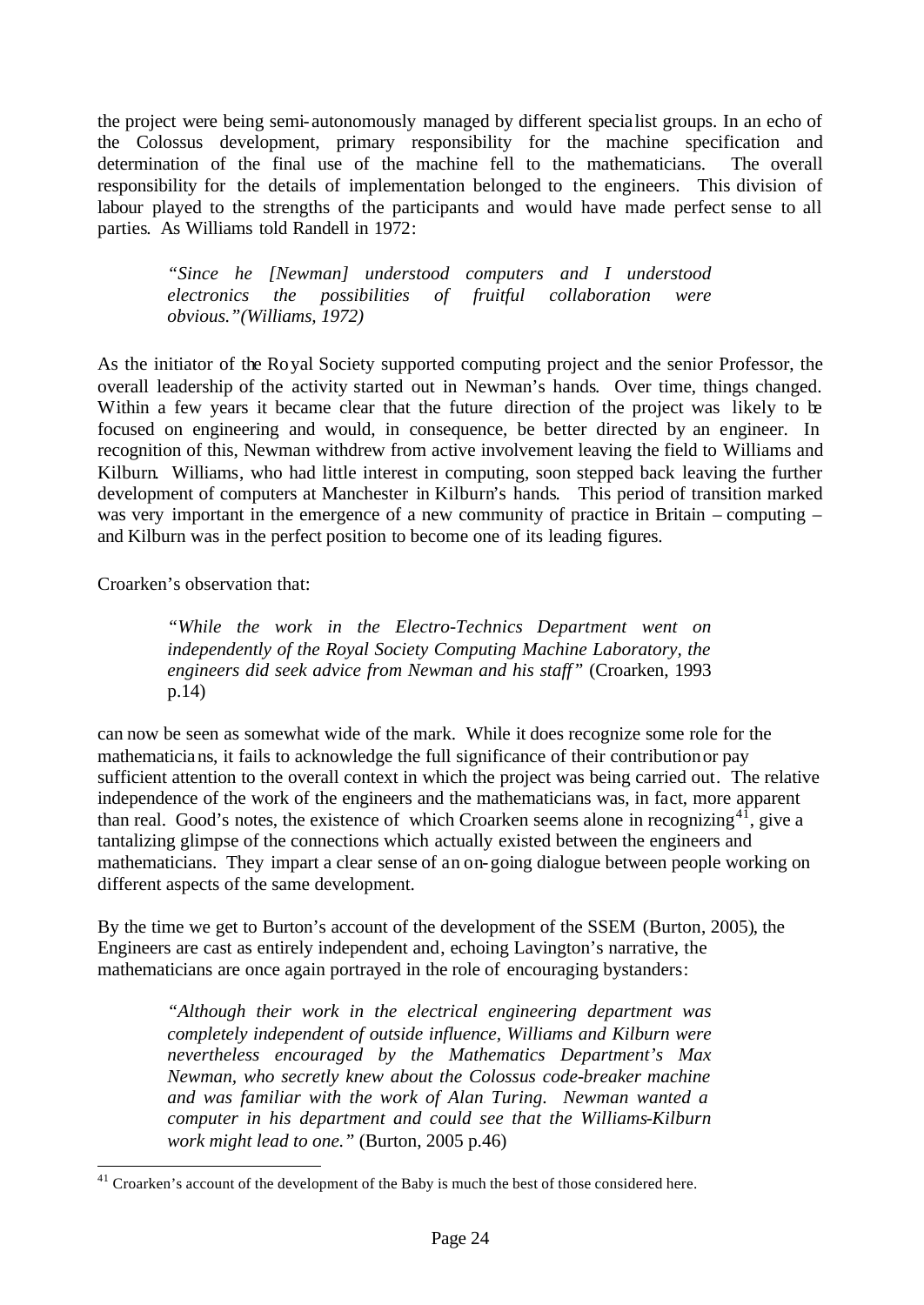As we have seen, far from being independent of "outside influence" the engineers were working side by side with the mathematicians developing a specification for the proposed computer. The bibliography of a report submitted by Kilburn to TRE (Kilburn, 1947) also attests to the fact that he, and presumably Williams, were aware of relevant written material pertaining to computing projects outside Manchester.<sup>42</sup> The idea of the department of Electro-Technics as a selfcontained island of computing activity not only lacks substance but ignores the fact that Kilburn's very presence in Manchester came about only as a result of TRE's concern to retain a helpful connection with the NPL.

#### *The Financial Myth*

The claim that the SSEM enjoyed, from the outset, significant financial support from TRE in contrast to a complete or almost complete lack of financial assistance from Newman and the Royal Society until after the SSEM was complete, may be termed the financial myth.

Lavington sets out the position in a fairly neutral way:

*"The Royal Society grant of £35,000 remained substantially intact for several years, eventually providing for the construction of a building to house the University's Ferranti Mark 1 computer in 1951."* (Lavington, 1998)

Croarken spells out matters a little more fully:

*"The Royal Society Computing Machine Laboratory housed Williams' and Kilburn's work on a prototype computer being built around the Williams tube store. In reality, the Royal Society Computing Machine Laboratory was a 20 x 20-foot room in the Engineering Department, labeled "Magnetism." The laboratory had no staff paid for by the Royal Society. Newman, Good (who left Manchester in April 1948), and Rees were based in, and employed by, the Mathematics Department. Williams, Robertson, and Tootill were on the staff of the Electro-Technics Department. Kilburn was still a senior scientific officer with the Ministry of Supply. The equipment needed to carry out the research continued to be supplied through TRE. Consequently, the Royal Society grant remained almost untouched."* (Croarken, 1993 p.15)

Most recently, Burton highlights how Williams was not a beneficiary of any Royal Society funds.

> *"Newman's receipt of funds to establish a Royal Society Computing Machine Laboratory was not used by Williams (who was fully funded by the University and TRE), though he later appropriated the name as a tag for the Magnetism Room."* (Burton, 2005 p.46)

Napper highlights the important role of the financial myth in supporting the two-project myth:

l  $42$  Kilburn refers to unpublished material by Turing and von Neumann.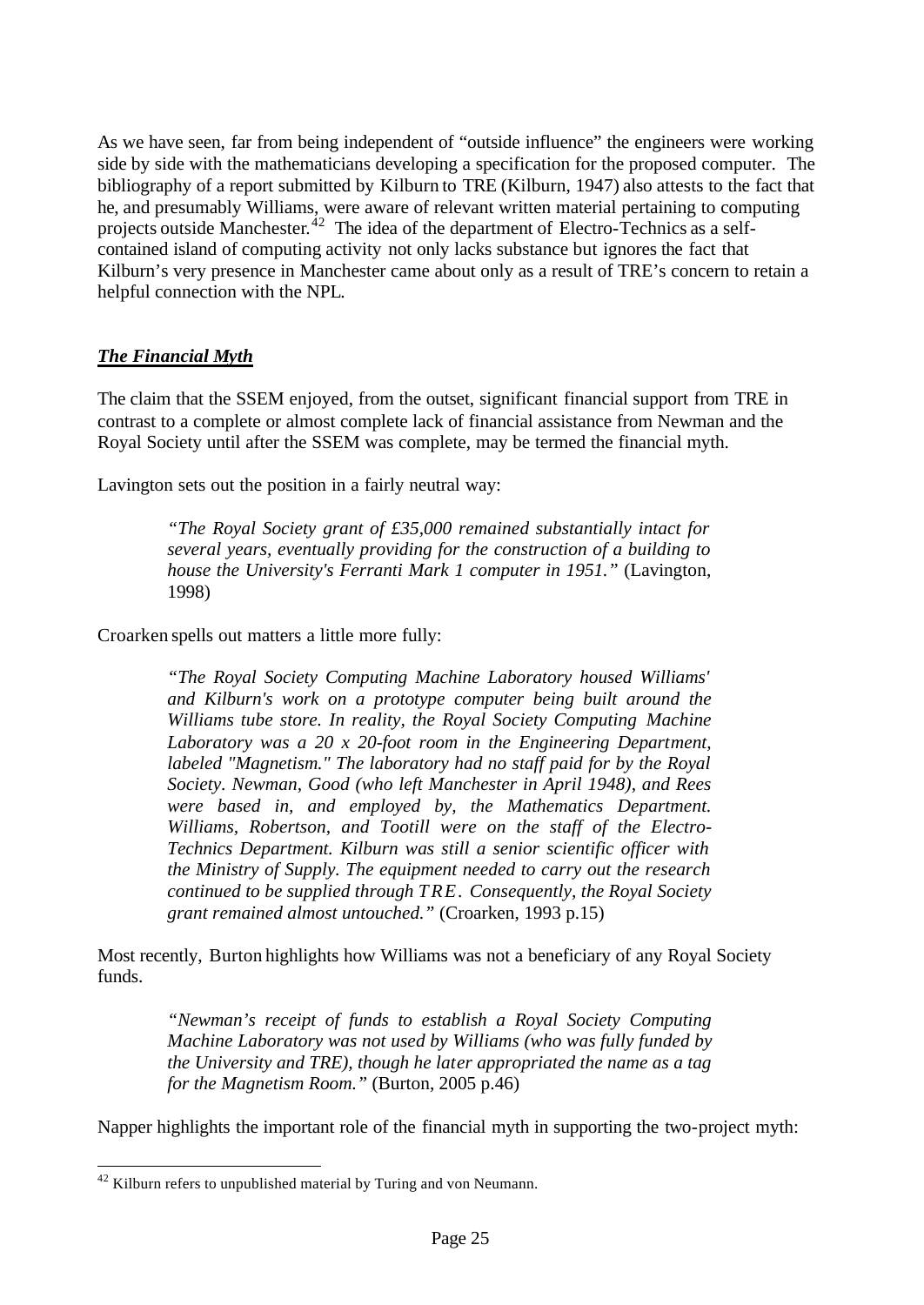*"There is no question that the "Baby" was Williams' project not Newman's (and effectively funded by the TRE). The confusion is caused because Newman got a grant of £20000 capital + 5 \* £3000 per year for wages to build a computer from the Royal Society in 1946. Also the room the Baby was built in was called the Royal Society Computing Machine Laboratory. I won't go into the full debate, but in my mind the empirical proof is in the University records, which show that "Royal Society" was stripped from the name after a year or two, and all the capital and the remaining half of the wages in Newman's grant was spent in 1950 on a new building to house the Ferranti Mark I - the 3rd generation of Williams' (and Kilburn's) computers !!*" (Napper, 2004)

There are two substantial defects which run through these narratives. First, they generally fail correctly to represent how and where the Royal Society grant was actually spent.<sup>43</sup> Secondly. they take no explicit notice of the details of Newman's bid to the Royal Society or his estimate of expected costs, thereby ignoring the financial context.

By January 1946, the university had indicated its strong support for Newman's project but made it clear that this did not extend to a preparedness to provide the necessary financial support. At Blackett's suggestion, Newman turned to the Royal Society for assistance. He gave an outline description of how he saw the project progressing. The plan he sketched owed a great deal to his experience leading the development of the Colossus at Bletchley Park. The engineer would first need the problem to be explained in sufficient detail to permit work to begin but it is hardly without significance in the current context that Newman expected the mathematicians to work closely with the engineer thereafter. It is hardly surprising that he hoped to enlist the support of Turing who was, by then, at the NPL, and Flowers who was still at the Post Office:

*"The following scheme is proposed. The initial staff should be a circuitdesigning engineer, (full time), and two half-time mathematicians… The engineer, after sufficient preliminary discussions in Manchester to form some idea of the problem, should spent some weeks at Dollis Hill, gaining knowledge of the known techniques in the field. Both he and the mathematicians should also spend some time in the N.P.L. After this there would be a period of some months in which the skeleton design of a machine might emerge. The rough draft would then go to Dollis Hill to be drawn out in detail and the machine would then be made…*

*There would still remain the assembling of the machine, and getting it running, which would be done in Manchester."* (M. H. A. Newman, 1946b)

Newman's approximate financial projections were as follows:

l

*"Estimated costs Obviously only very rough estimates are possible. The timing is also liable to large variation either way*

 $43$  Croarken's account is much the most nuanced and accurate of the narratives under consideration here.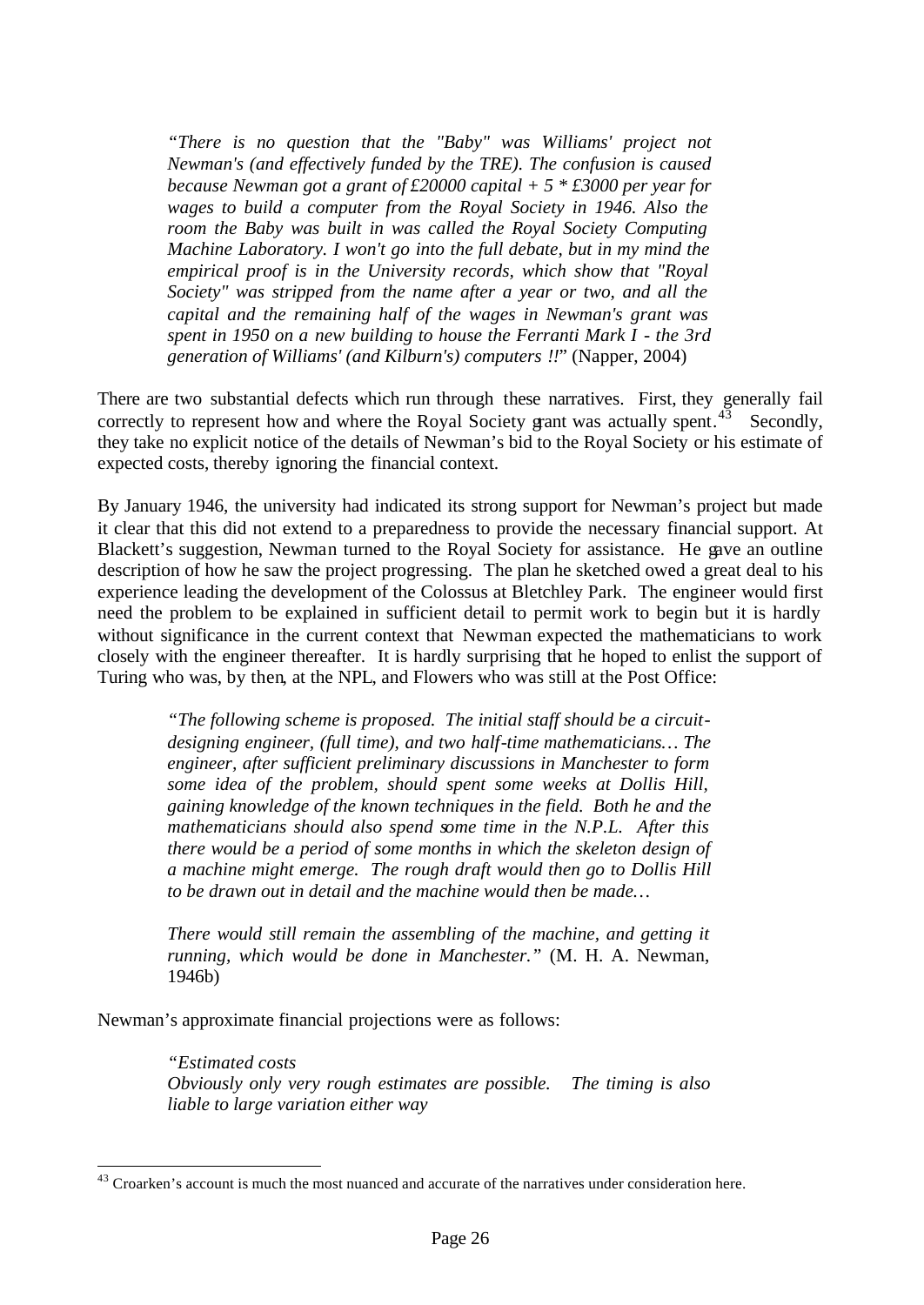| Annual Expenditure       |                              | £          |
|--------------------------|------------------------------|------------|
| First Year:              | Engineer                     | 800        |
|                          | Two half-time mathematicians | <i>500</i> |
|                          | Office and travel expenses   | 50         |
|                          |                              | 1350       |
| Second Year:             | Engineer                     | 800        |
|                          | <b>Mathematicians</b>        | 500        |
|                          | Half-time computer           | 200        |
|                          | Two maintenance men          | 500        |
|                          | Four extra maintenance men   |            |
|                          | (four months only)           | 350        |
|                          | Operator (six months)        | 125        |
|                          | Spare parts, upkeep of       |            |
|                          | laboratory, etc.             | 500        |
|                          |                              |            |
| Subsequent years -       | ---- £3000<br>to             | £3500"     |
| (M. H. A. Newman, 1946b) |                              |            |

No detailed breakdown of costs is given for the construction of the machine beyond noting that the total cost would be £10,000 over the first three years and £20,000 over the first five years. There is no indication that the project was intended to come to an end after the fifth year and in the light of other comments he makes it seems reasonable to suppose Newman saw Manchester as staying at the forefront of computing over the long term.

Newman makes budgetary provision for two half-time mathematicians but makes no allowance for his own salary presumably because felt he could direct the project in the time he had available after his departmental duties were complete. Newman's managerial style, which as we have seen, involved picking very capable lieutenants and giving them freedom to do their jobs without unnecessary interference, would have made this a realistic expectation.

Newman also allowed £800 p.a. to secure the services of a full time engineer who, with the agreement of Prof. Willis Jackson.<sup>44</sup> would have been attached to the department of Electro-Technics. A few months after Newman's bid was submitted, events moved on and Jackson took up the Imperial College London Chair in Electrical Engineering vacated by the retirement of C. L. Fortescue. The departure of Jackson opened the way for his replacement by Williams,<sup>45</sup> whose appointment, so meritorious on other grounds, also brought a considerable indirect bonus to the project in purely cash terms. Rather than having to be funded out of the Royal Society grant Williams' salary was paid by the University of Manchester but it is reasonable to suppose that his attention would primarily have been directed to the day to day administration and organisation of his department. The second cash bonus to the project came in the form of the services of Tom Kilburn who rapidly became the de facto designing engineer for the SSEM project. His salary (presumably on a par with that of a university lecturer) was fully paid by the TRE rather than needing to be met from Royal Society funds.

<sup>44</sup> Willis Jackson was Williams' predecessor as Professor and departmental head of Electro-technics.

<sup>&</sup>lt;sup>45</sup> Jackson's appointment at Imperial was particularly 'fortunate' as someone of Williams' standing could have hardly been tempted to Manchester to take up a less senior post. At that time, the only Manchester department having two professors was Physics where both Hartree and Blackett held Chairs. It is most unlikely that a second Chair would have been created in Electro-technics had Jackson stayed in post.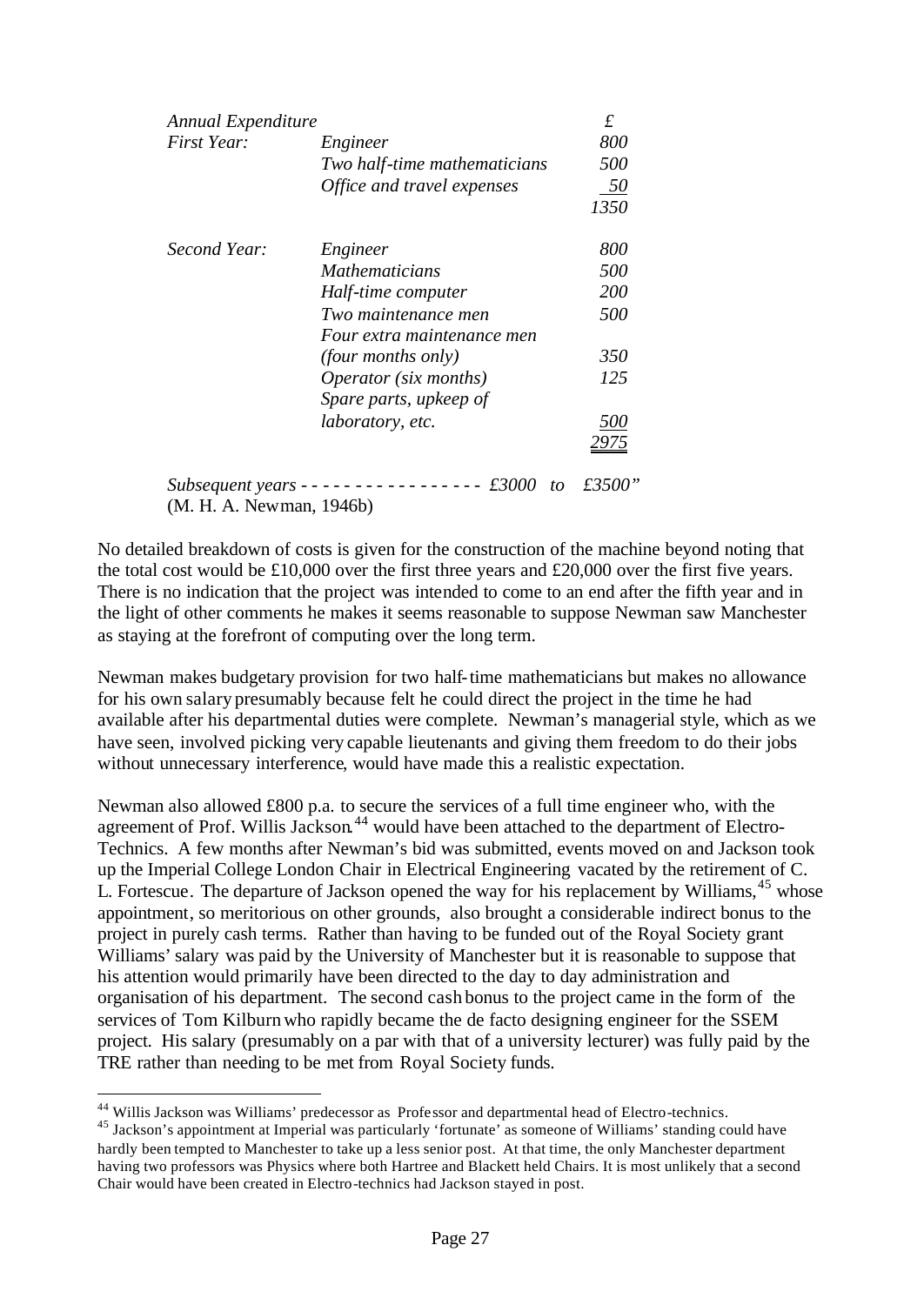Kilburn's immediate enrolment on the Turing-Wilkinson lecture course was consistent with Newman's original idea of educating the designing engineer in the known techniques in the computing field by spending some time at NPL.

Whereas Newman had expected to spend £1300 during the first year of the project to cover salaries he ended up needing only £500. In addition, approximately £300 was spent on sending Rees to the Moore School lectures (Royal Society, 1946b). Allowing another £50 for miscellaneous spending, this would have brought the first year's actual expenditure up to c.£850. TRE's contribution would have been around £500 for Kilburn's salary and a further £100 (approximately) in donated components. It is difficult to place an firm cash value on the hardware TRE supplied as it was mostly surplus stock which if it had appeared on the open market would have had a serious effect on prices Consequently, it would almost certainly have been destroyed if it had not been given to Manchester<sup>46</sup>. The department of Electro-Technics contributed some test equipment which they built in-house and a quantity of small consumables from their own stores. Additionally they provided infrastructure e.g., floor space, drawing office facilities, workshop facilities. In total we might nominally value this contribution as being worth £150.

Newman made no explicit provision for spare parts, or the cost of components during the first year. This may seem surprising at first glance and may be taken as indicating that he did not anticipate making speedy progress or that his intention was to meet the expense from the capital budget. However a more likely explanation is that Newman anticipated being able to draw on a ready supply of components from the Colossus project. In order to establish what would be needed Professor Willis Jackson was accompanied by Newman to Bletchley Park in the summer of 1945. Writing on the  $8<sup>th</sup>$  August (M. H. A. Newman, 1945), Newman formally endorsed Jackson's recommendation that the material from two complete Colossi, plus "a few thousand miscellaneous resistances and condensers of other machines" should be made unrecognisable and shipped to Manchester. Only the counter racks and 'bedsteads' were to be left intact. A supplemental request that a punch and reader (Creed or Teletype) might also be included "if available", was also made. $47$  On the  $6<sup>th</sup>$  December 1945, an escorted consignment comprising between seven to nine tons of components was sent from Bletchley Park by lorry (and trailer) arriving the following day at Manchester University where it was met by Newman and Jackson. Indisputably, at least some Colossus components were eventually incorporated into the SSEM<sup>48</sup> and perhaps also in other Manchester computers. However the real historical significance of this episode transcends any mundane internalist concerns over the precise extent to which Colossi components came to be reused in later developments. Much more important is the mere fact of Jackson's visit to Bletchley Park. Jackson's presence there and his access to Colossi in situ would have needed clearance in advance at the very highest level and conclusively establishes that there was official sanction for Newman to transplant knowledge gained from the Colossus development into the civilian world. This runs counter to much received wisdom and critically undermines a key aspect of the two-project myth. I shall return in greater detail to the myth of secrecy below.

During the first year of the project's life Newman spent around 63% of his estimated budget.

<sup>46</sup> I am indebted to Prof. Simon Lavington for bringing this to my attention.

<sup>&</sup>lt;sup>47</sup> I am indebted to Prof. Brian Randell for drawing this to my attention The original source material is to be found in the National Archives ref HW64/59.

<sup>&</sup>lt;sup>48</sup> Racks, previously used on Colossus machines, are clearly identifiable in some of the early photographs of the SSEM.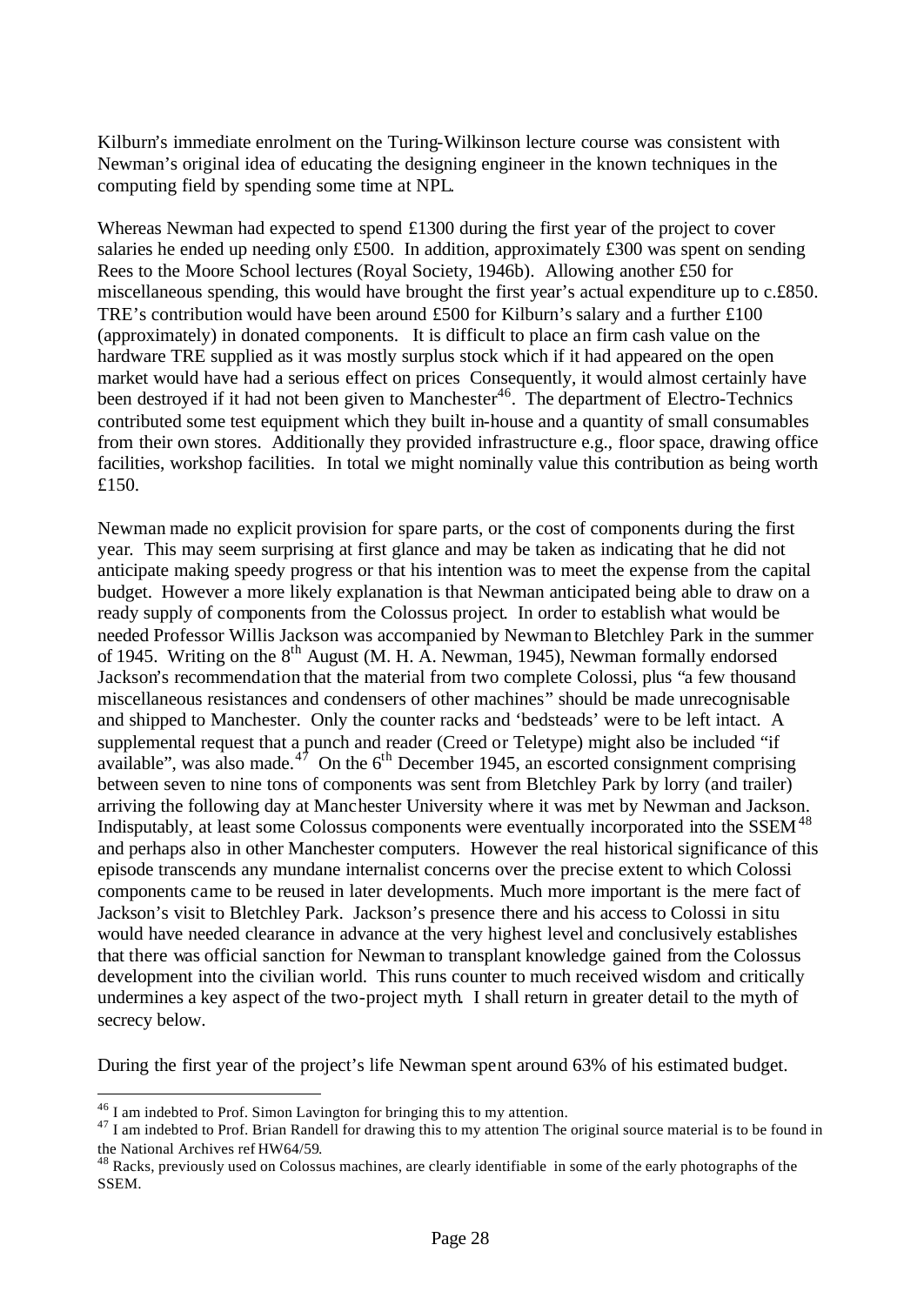The difference between anticipated and actual spending was entirely the result of Kilburn's salary being covered by TRE whose additional generosity in donating components had no further beneficial effect on Newman's first year projections since he hadn't allowed for them in any case. There is no reason to believe that Newman would not have covered Kilburn's wages had the TRE proved reluctant, since he had allowed for the cost of an engineer and had obtained the necessary funds. It is extremely unlikely that the Royal Society, or any other grant awarding body, would have looked kindly on any attempt by Newman to pay Kilburn's salary when alternative funding had unexpectedly appeared. In fact, it should be said that the Royal Society showed great latitude in allowing the £20,000 originally intended for capital development to be spent post hoc on a building. It is also worth mentioning that had the Royal Society instead clawed back the capital grant, matching funds would have had to be found from the budget supporting further computer development at Manchester. The Royal Society can reasonably be thought of as major investors in the development of the machines that followed the SSEM. However, despite the financial scale and political importance of the contribution made by the Royal Society to the SSEM and to its successors, the part it played has received little acknowledgement from historians.

What is the origin of the financial myth and what, if anything, does it reveal about the source of the two-project myth? I have tried to present the Royal Society computing project as Newman might have seen it. However, viewed from the perspective of the department of Electro-Technics it is possible to see things very differently. No funds made their way from the Royal Society directly to the department of Electro-Technics and it might, in consequence, be possible to come to the conclusion that the Royal Society were not supporting financially the development of the SSEM. While this would help motivate one half of the financial myth it would give grounds for the other as it is equally true that no funds were received from the TRE into Electro-Technics unless some notional allowance is made for components supplied by TRE and used to support project work being undertaken by a Ph.D. student in the department.

If the finances of the project are viewed from the personal perspective of Kilburn, the resulting picture looks remarkably like the financial myth. As a Ph.D. student, Kilburn would presumably have had little detailed appreciation of financial arrangements not directly touching on him. Kilburn would, presumably, not have been aware at the time that the salary costs and travel expenses of staff from another department were being paid for out of Royal Society funds. Indeed, even if the arrangements had been known to him, it is easy to imagine how this might not have appeared as constituting a meaningful contribution to the work on which he was personally engaged. Furthermore, no-one in Electro-Technics is likely to have taken a markedly different view.

In fairness, the arrangements put in place by the university for effecting payment from the Royal Society grant to the SSEM project were hardly straightforward. For example, the salaries of Good and Rees were not paid directly from Royal Society funds but were 'back-filled'. Thus, the costs were borne, in the first instance, by the mathematics department which was subsequently granted leave to employ a replacement full-time member of staff, the salary being met out of the Royal Society grant.<sup>49</sup>

While the financial contribution of TRE was, from the point of view of university, merely nominal departmental or project funding it was, by contrast, very important from Kilburn's

l  $^{49}$  I am grateful to Mary Croarken for bringing this point to my attention.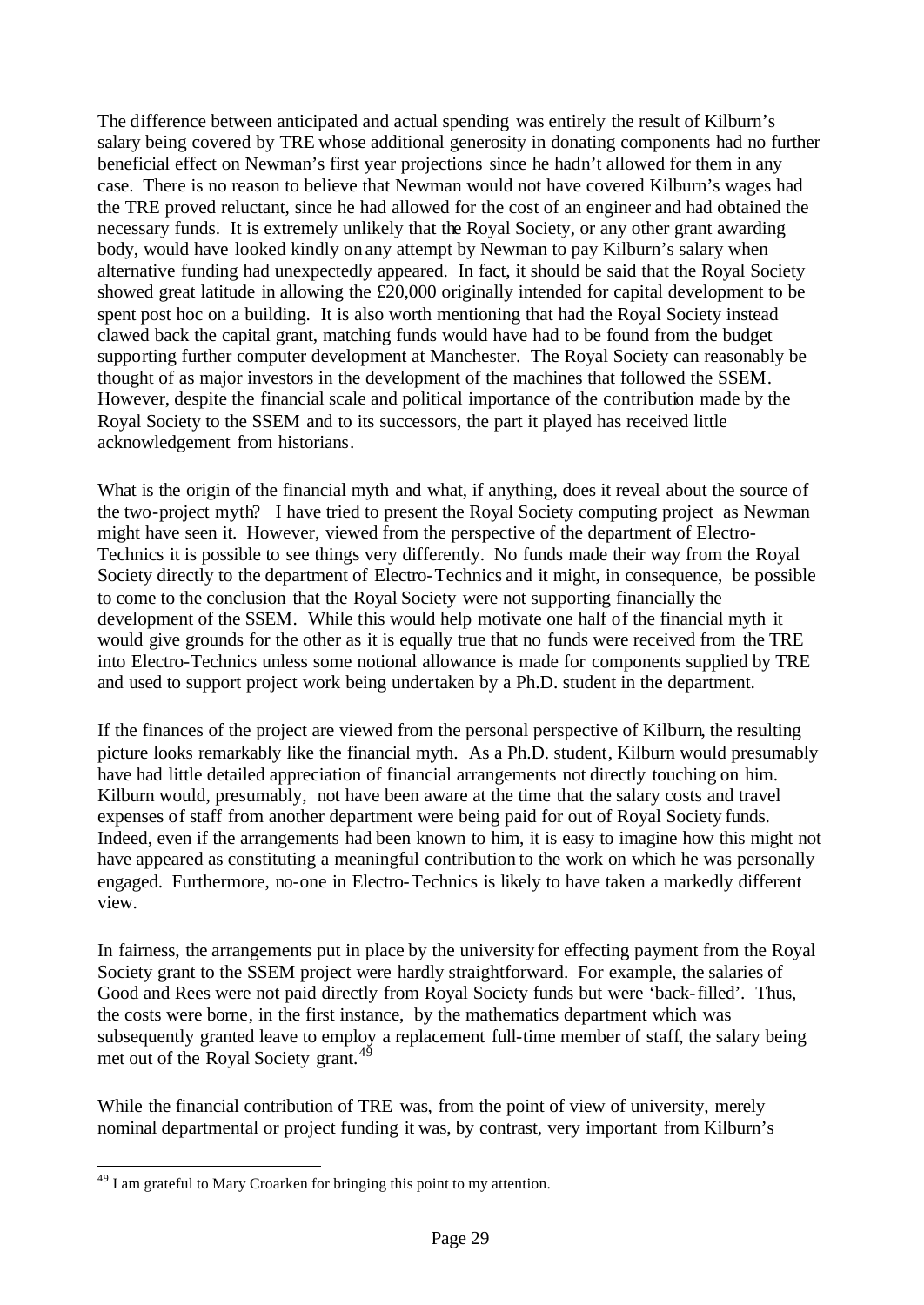perspective. TRE were directly paying Kilburn's salary and providing components on which his work was dependent. In these circumstances, it was entirely reasonable that Kilburn should think of the support of the TRE as being more important than any other assistance. In October 1948, Kilburn's salary started being paid out of Royal Society funds, but by then the SSEM was already up and running and the future of the development was not in doubt. So, by the time Kilburn might have perceived himself as a direct beneficiary of Royal Society support, it could all too easily have appeared, as Napper puts it:

*"That 'Professor Newman had a grant' was true, but in effect it was not used until it was not required."* (Napper, 1998)

This bald statement of the financial myth describes a perspective which is unique to Kilburn and it is his viewpoint alone rather than the departmental or project perspective which is privileged in the financial myth.

#### *Contextualizating the Two-project Myth*

One of the principal defects in the account suggested by the two-project myth is that it ignores the wider context in which Newman, Williams and Kilburn were working. As has been noted already, Williams' predecessor Jackson, had already expressed an interest in the Royal Society Computing Project and had offered "to have the electrical staff on the strength of his laboratory" (M. H. A. Newman, 1946b). Certainly Williams had his own agenda and interests but when he arrived at Manchester he was not operating in a vacuum. The Royal Society award had marked out Manchester as an important centre for the development of new technology. Such a large grant from so prestigious a source would, presumably, have carried great political significance within the University and it would outside. Consequently, there would have been considerable pressure on Williams to continue Jackson's policy of supporting Newman's Royal Society project even if he had personally been disinclined to do so. Indeed, Williams' attitude to the project is just the sort of issue which his appointments panel, may well have explored during interview. Had the panel generally or Newman and Blackett in particular got any sense that Williams intended to set up a rival computing project in the department of Electro-Technics it is extremely unlikely they would have supported his appointment.

In fact, Williams had no interest in developing computers as such. He was focused on the narrower engineering challenge presented by the CRT store and, as we have seen, was perfectly happy to acknowledge an almost complete ignorance of computing per se. It would have been much to Williams' advantage to be seen to be contributing to a large externally-supported interdepartmental project particularly as such an involvement would have given his own work a greatly enhanced significance and would have served greatly to improve his political stock at the University. Working relatively independently on the engineering side of Newman's project gave Williams the advantage of an alliance with Blackett and Newman, opened up a useful source of ideas and intellectual assistance courtesy of the mathematicians and provided a guarantee of financial support for his work, should he have needed it.

By contrast, setting up a rival project would have represented a high-risk strategy - even assuming that the University would have been prepared to let him embark on it. By dividing the intellectual resources available at Manchester he would have lessened the chances of either project succeeding and almost certainly alienated Blackett, Newman and the Royal Society. Williams would have realized that even had a rival project been entirely successful there would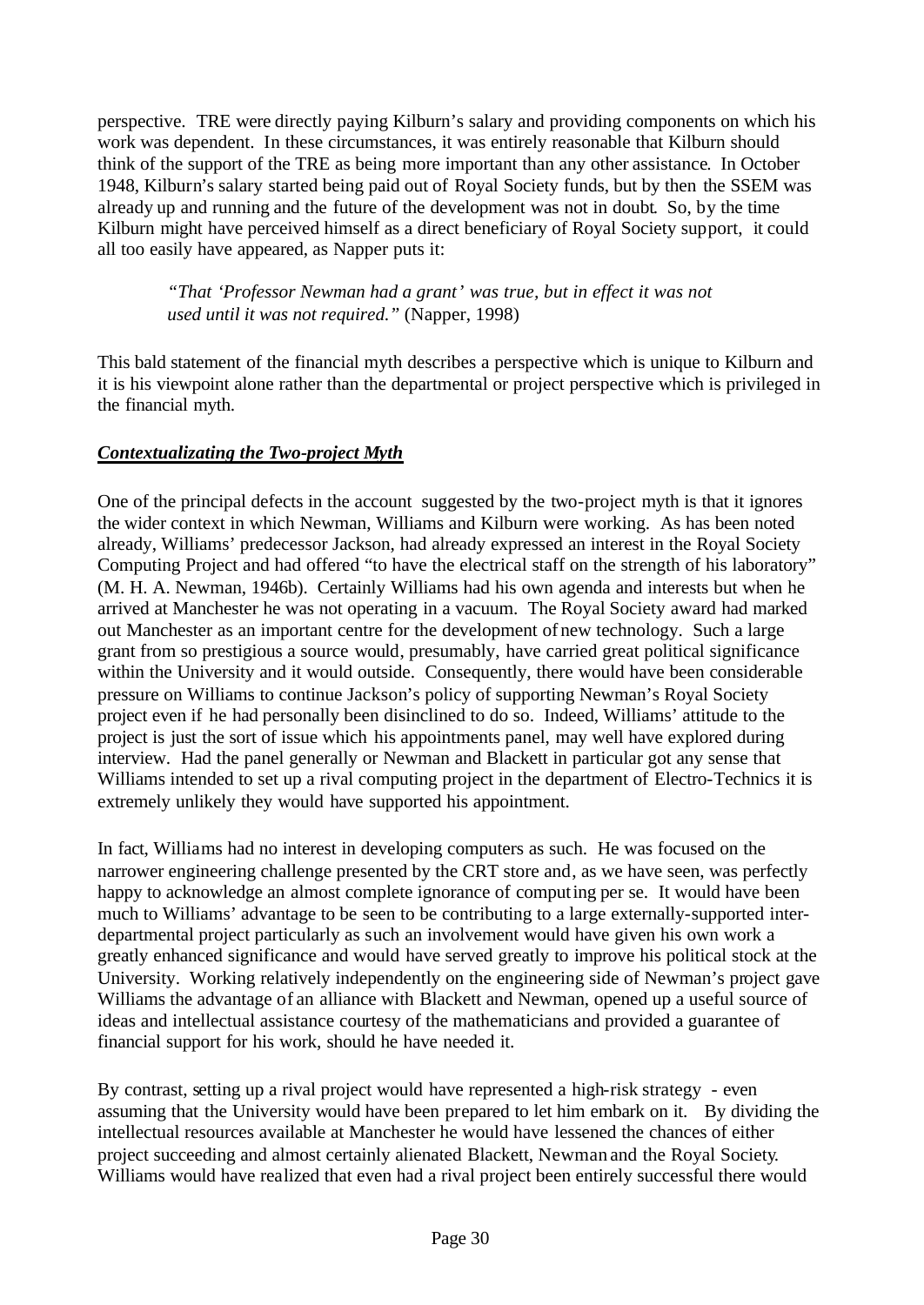have been nothing gained which could not have been achieved at far less political risk by working within the Royal Society context. Failure would, of course, have left him very exposed.

The two-project myth implies that Williams was prepared, immediately on appointment, to jeopardize his position by instigating an independent computing project. No plausible explanation is offered for his alleged behaviour. It is only by decontextualizing Williams' supposed actions that they can be made to appear reasonable. However, once Williams is placed back in the correct historical context, the notion of his setting up a second computing project in Manchester looks a much less credible, as in consequence, does the two-project myth itself.

#### *Post-war Knowledge Transfer*

In 1975, Donald Michie, a member of Newman's section at Bletchley Park, made the tantalizing suggestion that:

*"An enormous amount was transferred in an extremely seminal way to the post war developments of computers in Britain. It wasn't appreciated that the transference was taking place and people, say at Manchester, who listened to Newman's early post war lectures on the possibilities of computing and on computer design were quite unaware that this was based on an earlier period of systematic war work but as to the transmission, this transmission was very real and on quite a large scale ....* 

*Newman set about quite deliberately and consciously for a period of years to see that what had been learnt was enabled to be transplanted and should flourish in the environment in Manchester over which he had very considerable influence as a very much respected senior Professor of Mathematics… "* (Evans, 1976c)

It is certainly clear that the fundamental abstract ideas of which the Manchester Baby was the earliest physical embodiment were developed by Alan Turing around 1935-6. Fully aware of Turing's ideas, and perhaps partly instrumental in inspiring them, Newman led the development of the world's first working electronic digital computer in conditions of great secrecy at Bletchley Park. It is also apparent that Colossus changed forever the lives and careers of many of the people who encountered it and a number of them became involved, directly after the end of hostilities, in projects intended to produce stored program digital computers. Association with Colossus appears to have engendered, in a key group of people a new research agenda, which Mike Mahoney correctly characterises as an agreement about what ought to be done:

"a consensus concerning the problems of the field, their order of importance or priority, the means of solving them, and perhaps most importantly, what constitutes a solution" (Mahoney, 2002)

One of the priority-enabling tasks in which they were engaged was spreading the main ideas of digital computing. These were, in essence, a more accessible explanation of the theoretical insights developed by Turing combined with the practical insights gained developing and using Colossus. There is indisputable evidence of an active process of knowledge transfer of abstract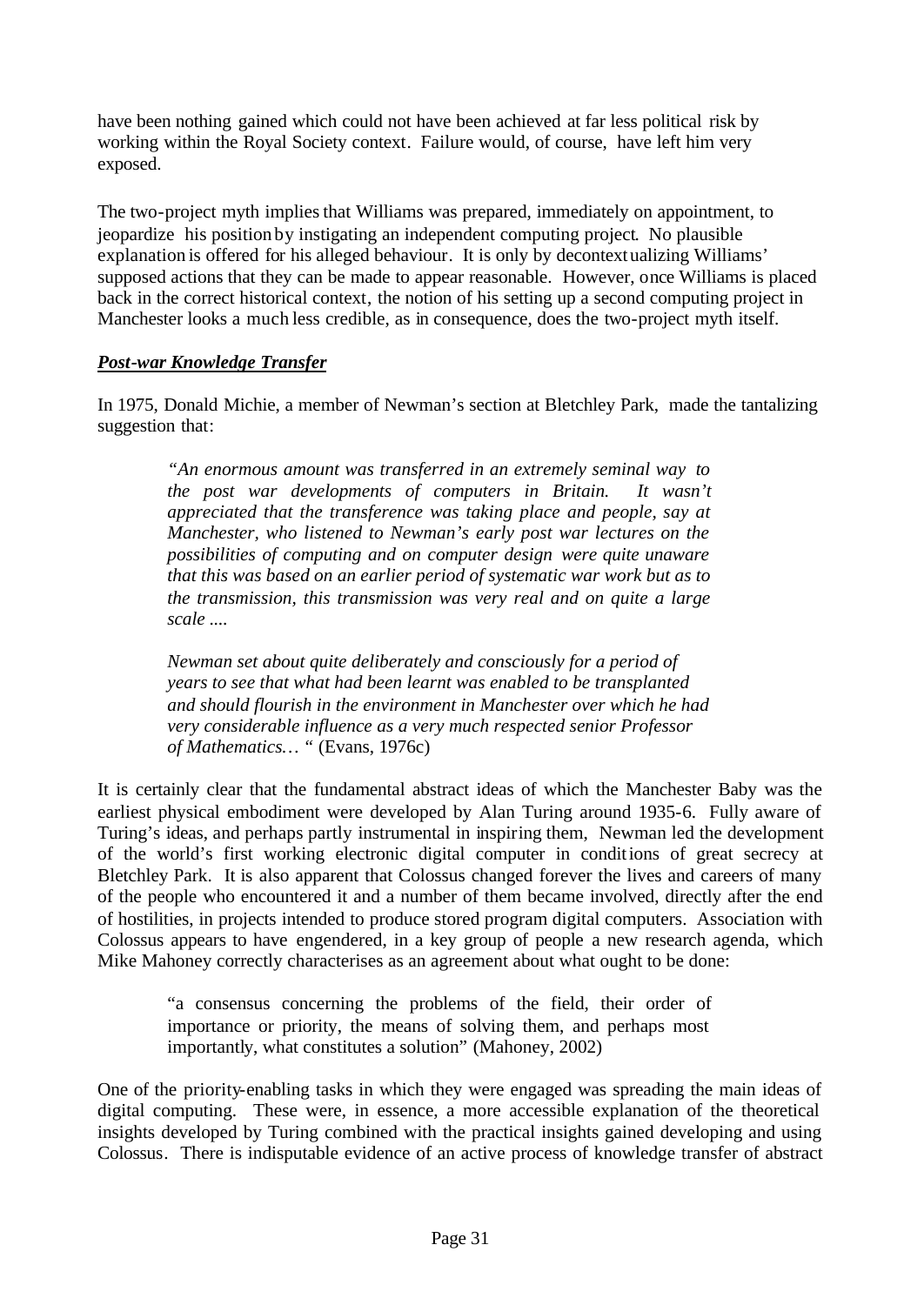ideas tempered by practical experience derived at Bletchley Park into civilian computing projects.

## **The Myth of Secrecy<sup>50</sup>**

In the course of this paper I have looked in some detail at what I have called the two-project myth and the financial myth. A third myth, both more widespread and better founded than either of the others is the myth of secrecy, according to which Colossus, although chronologically the first working electronic digital computer was completely without influence in the development of the stored program computer because it was kept a closely guarded secret.

It is certainly true that the work of the Bletchley code breakers was highly classified. No-one working at Bletchley was allowed, without permission, to discuss their work with anyone working in another hut, much less outside. It is also true that great priority was attached to ensuring that no detailed word of the techniques employed to crack enemy codes should leak out. Indeed, the Germans were not even supposed to know that their traffic had been intercepted, let alone deciphered and read.

However, there was no general restriction placed on divulging generic scientific knowledge acquired at Bletchley. An example of this is Good's treatise on probability (Good, 1950) which was based in its entirety on work carried out jointly with Turing at Bletchley and used routinely both in Enigma and Fish work. Nothing about Bletchley appears in the published version and the unique Bletchley nomenclature e.g., "decibans"<sup>51</sup> is replaced by other terminology.

Newman must have interpreted the existence of a computer at Bletchley as 'generic scientific knowledge' because he was prepared to speak of it although he quite circumspect in how he expressed himself. Writing to von Neumann in 1946, Newman revealed not only that his interest in computers went back to 1943-44 and was independent of any American efforts but that he had some personal experience of computing gained in the context of his war work the details of which were classified. Interestingly, he indicates a preparedness to speak more freely in person than he may write in a letter:

*"My more particular reason for writing at the moment is computing machines. I have just heard through Hartree, that you are starting up a machine project in Princeton. I am also hoping to embark on a computing machine section here, having got very interested in electronic devices of this kind during the last two or three years. By about eighteen months ago I had decided to try my hand at starting up a machine unit when I got out. It was indeed one of my reasons for coming to Manchester that the set-up here is favourable in several ways. This was before I knew anything of the American work, or of the scheme for a unit at the National Physical Laboratory. Later I heard of the various American machines, existing and projected, from Hartree and Flowers.*

*… I don't expect to get started, even on paper, in less than a few months, and then the first thing will be for whole unit to try and learn something in detail about what has already been done. I am of course a complete* 

<sup>&</sup>lt;sup>50</sup> I am very greatly in the debt of Donald Michie for patiently explaining the precise nature and extent of the secrecy restrictions placed on BP personnel. This section owes much to Donald's tutelage.

 $51$  The units by which log odds were measured.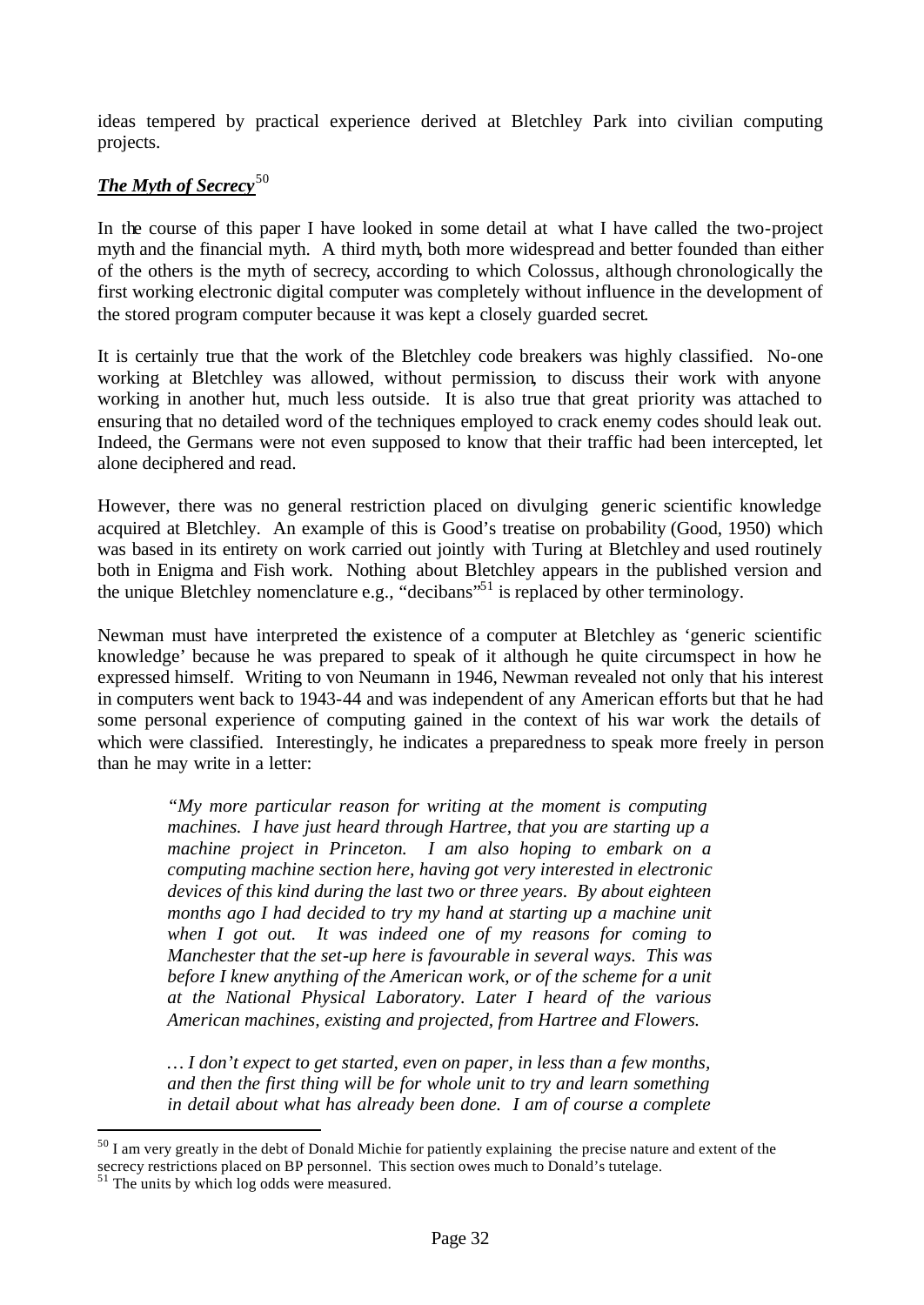*beginner, though I have had certain relevant experience. What I should most like is to come out and talk to you (for one thing I am still a bit cramped in discussing the past, and I have to ask you not to put 2 and 2 together too accurately, and not to pass it on if you do.) I don't see much prospect of raising the wind for that yet, but something might turn up later."* (M. H. A. Newman, 1946a)

Given the general constraints placed on talking about work undertaken at Bletchley, it must be assumed that Newman was absolutely confident that it was permissible for him to talk, in suitably decontextualised ways, about his experience of electronic digital computing. It has already been noted that, in 1945, Newman accompanied Jackson to see the Colossi in situ and from this I have inferred that Newman must have been acting with official sanction. Newman also discussed some aspects of the Colossus with Williams who, understanding from Newman exactly where they had come from, used (at the very least) some recycled Colossus racks in the SSEM (Randell, 1975).

Background evidence of the enthusiasm of the authorities to see the most advanced techniques utilised in peacetime developments can be found in a DSIR Interdepartmental Technical Committee Report produced in 1944 which found there to be a strong case for a Central Mathematical Station which would:

- *"(1) Undertake research into new computing methods and machines.*
- *(2) Encourage the development of new computing methods and instruments and the dissemination of knowledge of them and of existing methods."* (Report of Interdepartmental Technical Committee on a Proposed Central Mathematical Station., 1944)

The committee had representatives from the NPL, the Admiralty, the Ministry of Supply, the Ministry of Home Security, the Ordnance Survey Department and the War Office as well as the Department of Scientific and Industrial Research (DSIR) itself. That such a group were keen to see the latest developments disseminated suggests strongly that a climate existed in which a controlled knowledge transfer from Bletchley to post war computing projects would have been supported.

By the time that Newman applied to the Royal Society for a grant to support his proposal to build a computer at Manchester it was possible to him to reveal in writing that:

*"We have on the staff mathematicians (besides myself) who have acquired an interest and relevant experience in these problems during the war.*

*…Some fast electrical counters and other equipment have been loaned to me by a Government Department, in case they should be of use for this project, and are now in Manchester.*

*…The Post Office Research Station at Dollis Hill, with which I was fortunate in making contact during the war, are also interested in the project."* (M. H. A. Newman, 1946b)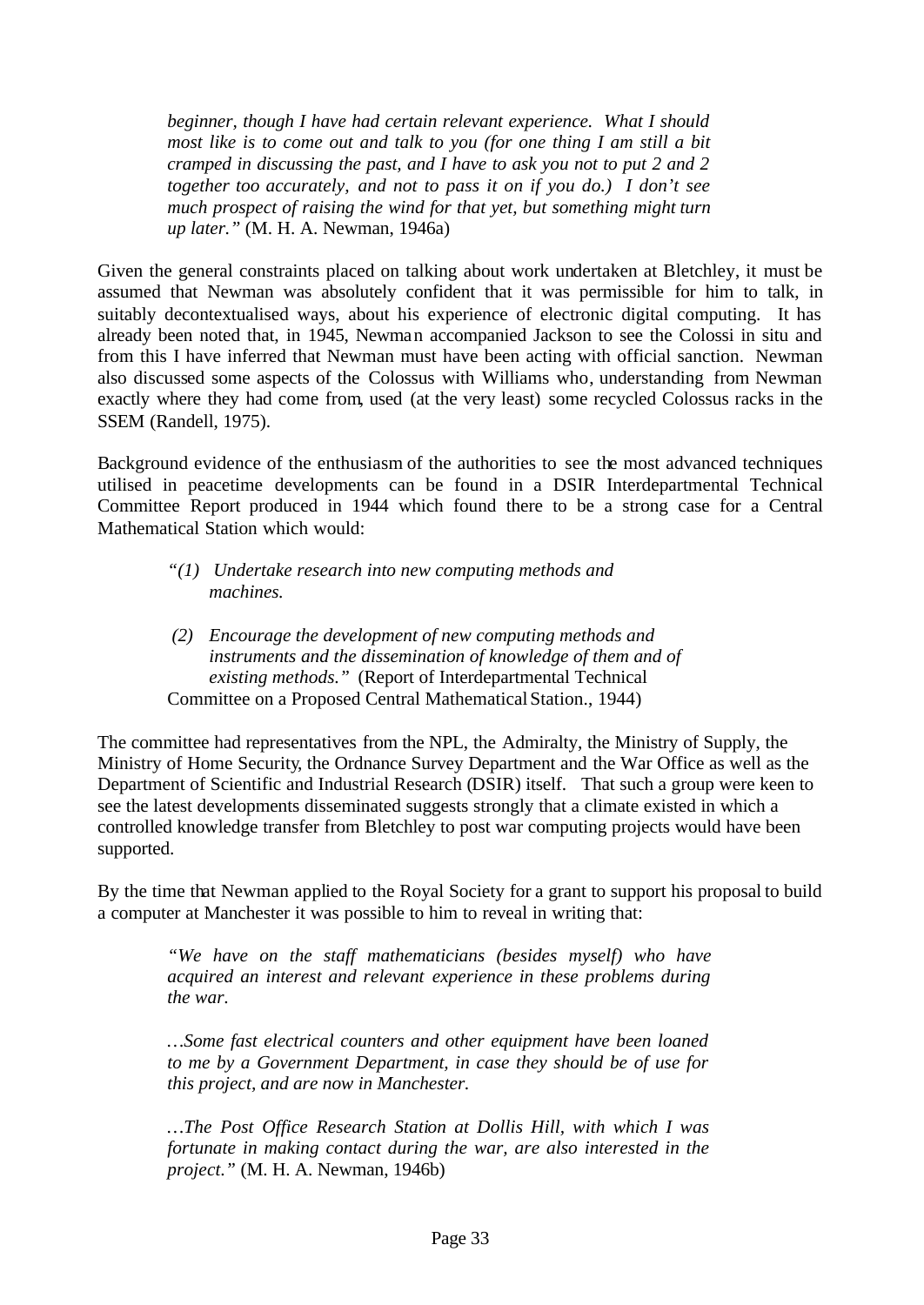It may have been possible to infer, on the basis of Newman's comments, that the Post Office research station at Dollis Hill, Newman himself and others now in the Mathematics department at Manchester had wartime experience touching on digital computing. Much more importantly, Newman was also sending a clear signal that there was government support for the transfer of the experience gained during the war to utilised in the proposed development at Manchester.

A sub-committee of the Royal Society was formed to advise on the merits of Newman's proposals. It comprised Patrick Blackett, Douglas Hartree, Sir Charles Darwin, William Hodge, and Henry (J.H.C.) Whitehead (Royal Society, 1946a). Apparently, as part of the process, Hartree may have been taken to see a Colossus in situ at Bletchley Park (Kahn, 1976)<sup>52</sup>.

In giving their support to Newman, the Royal Society made the following observation:

*"The committee considers that NEWMAN himself, because of his mathematical background and wartime experience, is particularly well qualified for directing this project."*((Royal Society, 1946c p.69)

In summary, it may said that Newman was prepared to discuss, in a carefully decontextualised way, the existence, and probably some aspects of the design, of a digital computer developed during the war at Bletchley Park. He was prepared to indicate that he and others in his department at Manchester had personal experience of this machine. He was prepared to indicate that some aspects of the development were subject to secrecy restrictions which could have been inferred to include the use to which the machine was put. The authorities sanctioned Newman's limited disclosure and actively facilitated the transfer of computing knowledge gained at Bletchley into (at least) the Manchester SSEM development. The extent to which other early British computing projects were also assisted and the means by which this may have been accomplished is a fascinating subject but one which falls outside the scope of the current discussion. While it is true that there was a great deal of very effective security surrounding the work which took place in Bletchley Park it would be a mistake to think that this served to prevent Colossus being influential in the development of computers in peace time Britain. Indeed, there is reason to believe Michie's claim that Newman was engaged in knowledge transfer is only one aspect of a larger story of knowledge transfer implicitly, and perhaps explicitly, supported by the government.

#### *The Direct Influence of Turing's Work and the Assessment of his Peers*

l

There are two main routes by which Turing may have influenced directly the early development of computing: either by his writing or through his personal involvement with people and projects. Turing's *'On Computable Numbers, with an Application to the Entscheidungsproblem'* is almost universally thought of today as being the single most important paper in the history of computing. As D.W. Davies put it in 1975:

*"Well, I think his discovery … was really greater than that of Babbage or of Princeton University or von Neumann or anybody. Because the…I mean, von Neumann's contribution at this stage was a particular kind of* 

 $52$  Good's unsupported account of a visit by Hartree, which might otherwise seem questionable, is given support by the well-documented visit of Jackson to see and, presumably examine in some detail, the Colossi in 1945.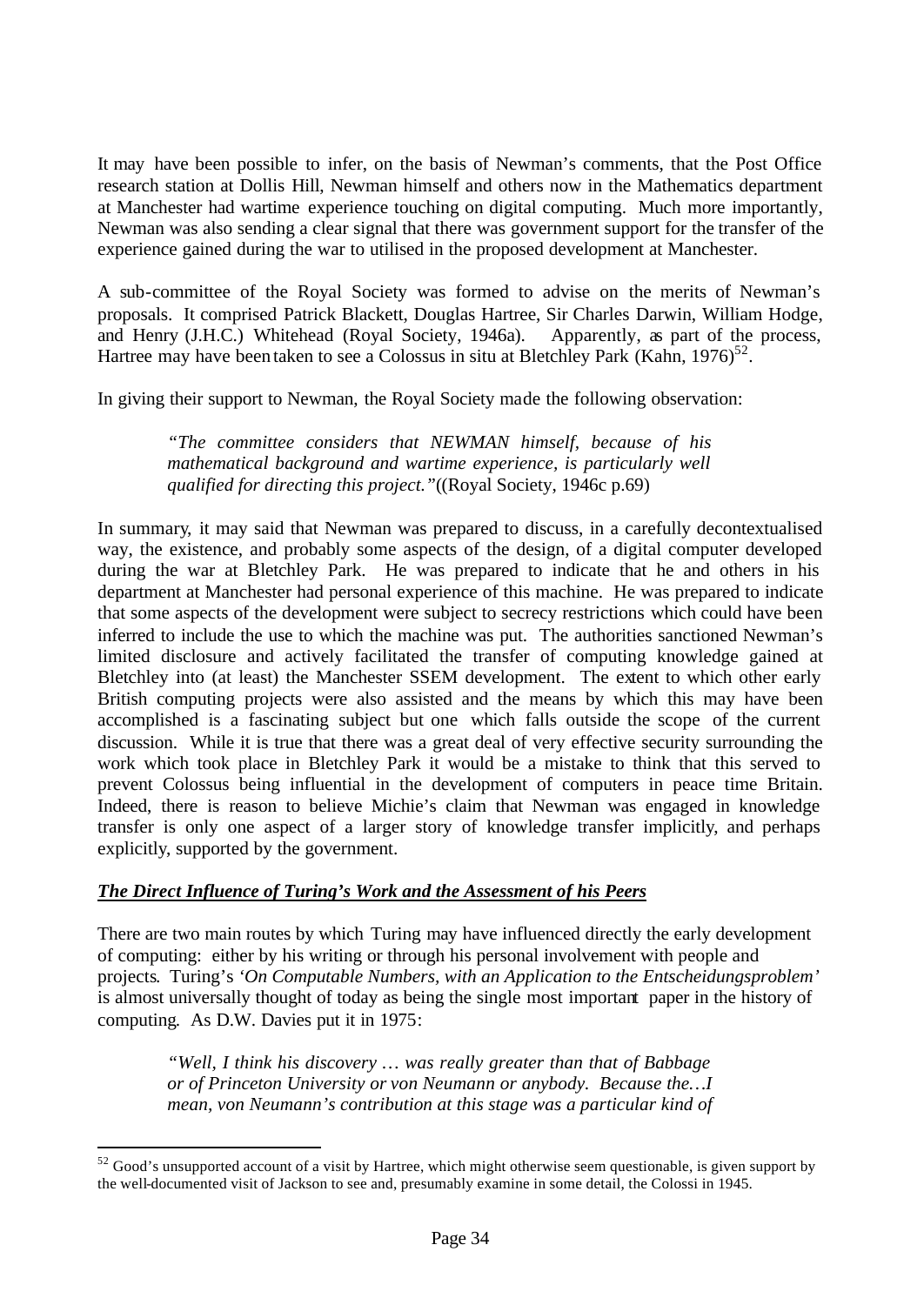*machine architecture which has served us very well but it was only one of many which would have worked equally… equally well. Turing produced a key idea on which every stored program machine was based. I think probably computer scientists generally haven't understood or appreciated the depth of Turing's contribution, partly because it's in unfamiliar language and it doesn't correspond exactly to any of the concepts that have grown up since"* (Evans, 1976d)

Jack Good echoes this theme:

*"…his original work about 1936 is regarded as quite fundamental. The notion of a Turing machine was an especially useful idea in mathematical logic and the foundations of mathematics because it made the concept seem so much more concrete to have them expressed in terms of exact mechanical processes instead of just formal logic which is rather tricky. "* (Evans, 1976h)

Good's is a judgment uttered in retrospect, for while he knew of Turing by reputation at Cambridge he had not read his work. (Evans, 1976h)

Turing's paper was published in the Proceedings of the London Mathematical Society and was targeted at, and would have been read by, mathematicians. Newman would, of course, have been intimately familiar with Turing's work and possibly his thinking was shaped thereby in ways which turned out to be very productive in the Bletchley Park context. However it would be a mistake to think that Newman, when drawing up the specification for Colossus, was consciously attempting a direct implementation of Turing's thinking. The debt owed to Turing's ideas seems clear when looking from the perspective of the early  $21<sup>st</sup>$  century, but according to Newman, at the time:

*"I think we were not conscious of any dependence on those – I think it's a bit far fetched you know, because the main idea of… Turing … that you must put in something which tells the machine to do one thing if the answer is 0 and another if the answer is 1… we didn't have that you see."* (Evans, 1975)

It has already been remarked that von Neumann probably became aware of the *Entscheidungsproblem* paper no later than the summer of 1938 and, like Good, considered Turing to have been responsible for the fundamental conception of computing. However, while we may feel confident that von Neumann was influenced by Turing's work it is more difficult to be quite certain about the precise extent and nature of the influence.

Discerning a direct line of influence from Turing's writing to the engineers is even harder to establish. Responding to Chris Evans' question about the effect which Turing's *Entscheidungsproblem* paper had on the scientific world at the time of its publication, Newman was fairly sceptical:

*"I should say practically none at all. I don't think the engineers at that time were reading the kind of periodical that it came out in and Turing himself, right from the start, said it would be interesting to try and make such a machine but he realised, of course, that it would operate, if it was*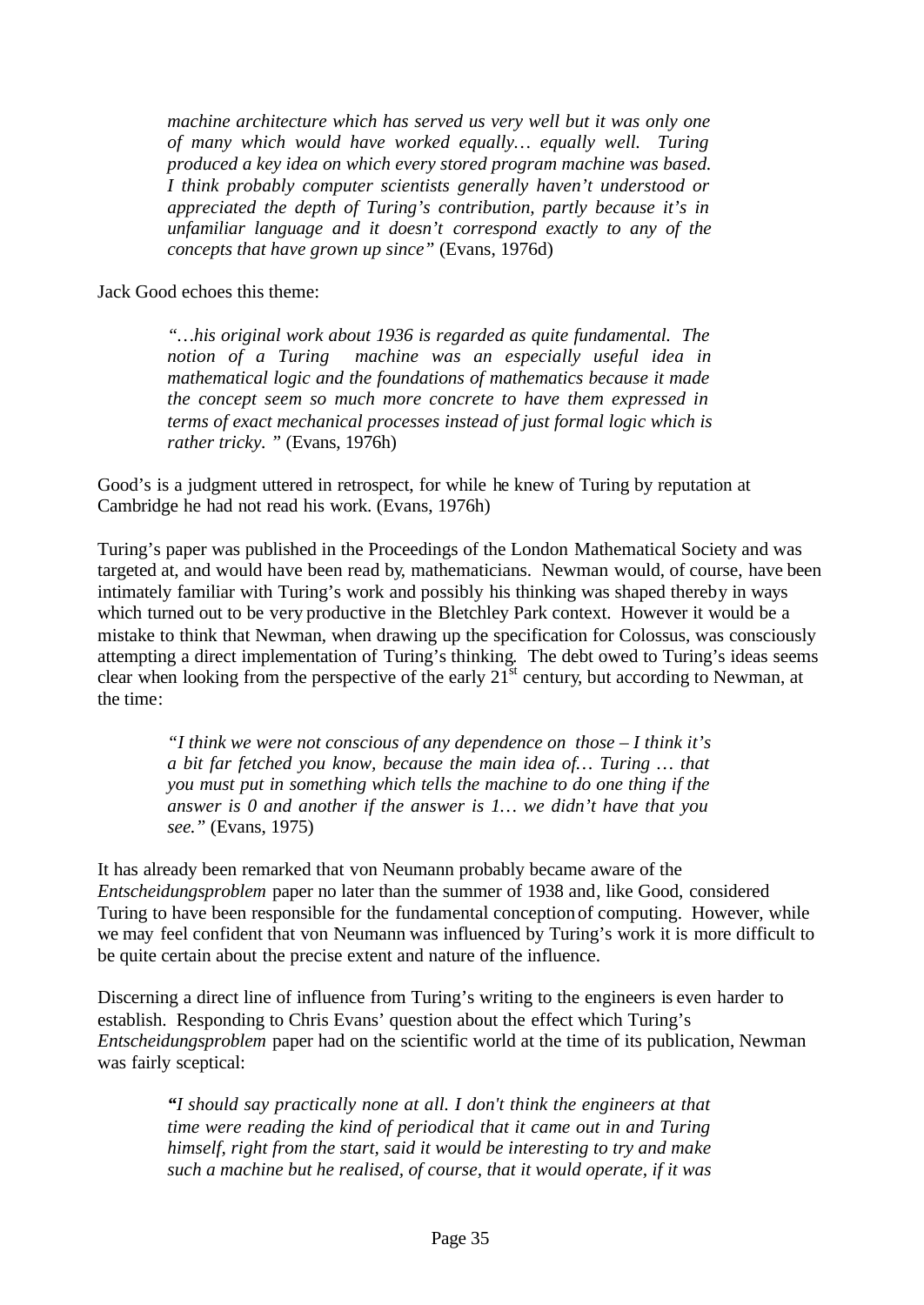*made like his design, so slowly, that it would have no relation to any practical problem."* (Evans, 1975)

Tommy Flowers acknowledged Turing's influence but in that case it was more as a result of personal contact than through familiarity with Turing's published work:

*"I was introduced to the… to the working people, the first of whom was Alan Turing and Alan Turing had the reputation of being practically incoherent in explanation. The astonishing or interesting thing was that we never had any difficulty. I think perhaps we could talk the same language, I am not a very good mathematician but some of the other people were better and Turing was anything but an engineer but somehow or other we could talk to one another and he could tell us what he wanted and we could tell him what we could do. … the rapport was really quite remarkable. We never seemed to get at cross purposes and we always seemed to understand one another. I don't know why but… that did happen"* (Evans, 1976j)

Another of the Bletchley Park engineers, A.W.M. Coombs recalled later that:

*"Turing was the guiding light. Turing was a brilliant mathematician but he was a rotten engineer you know. His ideas for making the machine, the engineering ideas, God help us! that machine would never have worked if they'd tried to use those but he was brilliant as a philosopher and a mathematician and… as a seer of the future but not as an engineer"* (Evans, 1976a)

The characterization of Turing as an engineer of questionable ability is also offered by A.D. Booth:

*"I mean to put it crudely, he was a brilliant man but he had got very eccentric ideas about engineering as I happen to know and I mean this is fact, He wanted to run mercury delay lines using a thing called a supragenerative amplifier as the recycling amplifier. Now anybody who has anything to do with supra-generative amplifiers will realise that it is the last thing you could ever use as it simply wouldn't work and this was one of the causes of trouble."* (Evans, 1976b)

However, despite not being a trained engineer, Turing had, earlier than anyone else in Britain, some very clear ideas on how to build an electronic digital stored program computer. As Mike Woodger remembered:

*"… it's quite astonishing now looking back on it to see how highly developed his notion was of what he had to do at NPL. In fact, before he even knew he was coming to NPL he had been drafting the design of an electronic computer since he knew of electronics at Bletchley Park during the war and his code breaking activities and he already had pretty clear ideas in his mind as to how to go about it, how big it would be not yet what the storage media... medium would be. That was the big*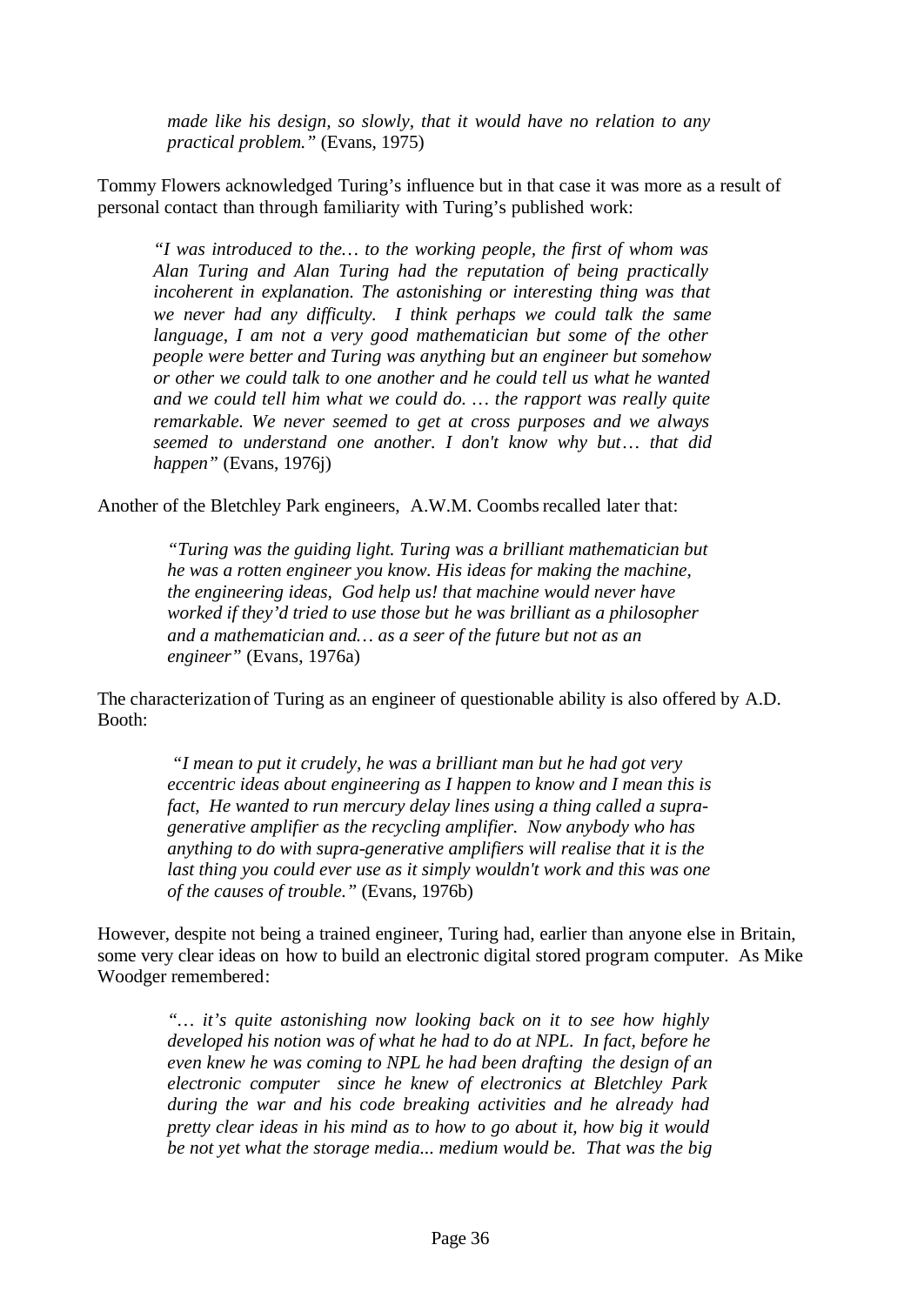*gap but he had drafted several preliminary designs for such a machine which he numbered later on versions 1 to 5."* (Lavington, 1976)

Despite generally having a poor reputation in the area, Turing's engineering insight was often very great. F.C. Williams famously used the 'regeneration' principle' as the theoretical basis on which the CRT store was founded. The process involves storing binary digit in the form of an electrical charge on the phosphor screen of a cathode ray tube. Due to the tendency of the charge to leak away it was necessary to arrange matters so that the charge was read and quickly rewritten (regenerated) in order to preserve the information over usefully long periods of time. This process represented a brilliant insight but, as Hodges noted in 1992:

*"No-one at the time or since seems to have noticed that [Turing] thought of it earlier, just one example of the refusal of people to believe he could do anything practical."* (Hodges, 1992 p.558)

History favours winners and had NPL taken advantage of the lead which Turing had given them and pressed ahead rapidly with the construction of the ACE it is entirely probable that Turing would today enjoy a considerably greater reputation as an engineer than is actually the case. Turing's computer design ideas, quite a few of which were workarounds necessitated by the limitations of acoustic line delay memory, were certainly very interesting and his design produced the very best performance possible within the severe limits imposed by the technology.

Wilkinson goes some way to explaining why Turing, often so much in advance of his contemporaries, was not appreciated as much as he should have been:

*"Turing was perhaps the most distinguished person that we have had at the Lab during my time, a brilliant brain but not a very easy man to collaborate with and also his plans for the ACE were very ambitious. He wanted to build a very large computer and I don't think he would have ever agreed, or wholeheartedly supported the construction of such a small machine….. Turing was head and shoulder above us all, I mean he was a great genius perhaps a genius of his type was not what you wanted at that stage in the game."* (Evans, 1976i)

Huskey's assessment of Turing is both generous and reflective:

*"Turing, he is in a different class and I think that if I could place myself back in that position, you see, I think we didn't appreciate him as much as we should have. We certainly recognised his ability and respected the things he could do and he was a very high powered mathematician so for example, if a question came up about how a delay line work or something, he would write down the equations and work it out mathematically and say this is what it would do you see. Well, we weren't that sure about whether his equations really represented that delay line properly or not so I think we weren't really comfortable with his answers to some of these questions but there was no question about his ability and if we just had faith about the connection between his theoretical capability and the real physics of the delay line, or whatever it was, then we would have been probably even more respectful than we were."* (Evans, 1976f)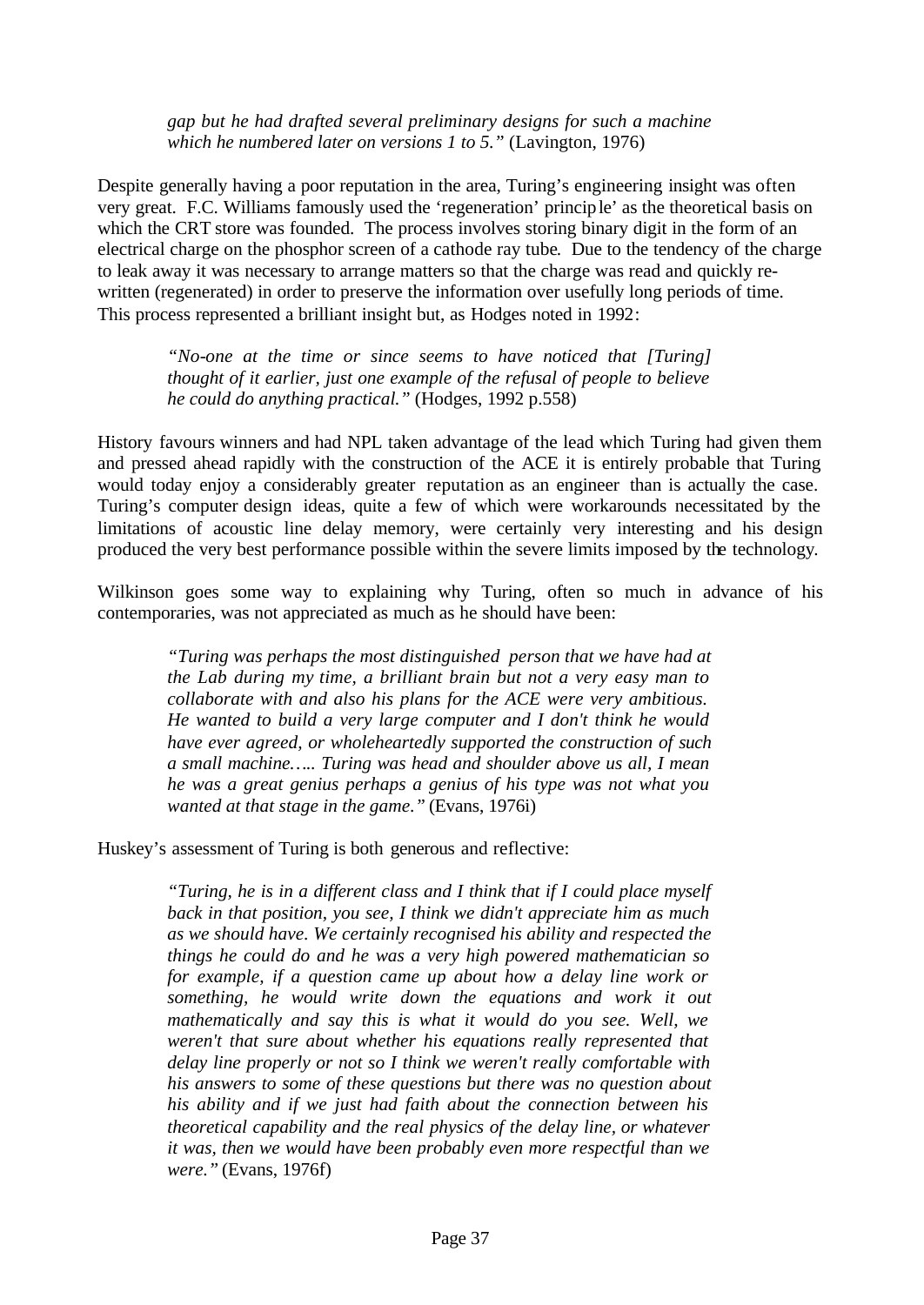The balance of the evidence available suggests that Turing's 1936 paper, considered so important today, had almost no readership among contemporary engineers and, in consequence, had little or no direct effect on their thinking when it came to the development of digital electronic stored program computers.<sup>53</sup> There is little reason to believe that even the Colossus owed anything directly to "On computable numbers". None of the Post Office engineers who, at the suggestion of Newman, came into contact with Turing's *Entscheidungsproblem* paper could make much of it and neither they nor the mathematicians who had read Turing had his ideas knowingly at the front of their minds nor were they trying to implement a Turing machine. In the United States, Turing was read by von Neumann but there is little hard evidence concerning the nature and extent of any effect produced in his thinking thereby.

By the time Turing was appointed as a Reader at Manchester<sup>54</sup> there was little scope for him to influence the design of the Manchester machine in any direct way, but in light of the discussion above, Kilburn surely went too far when he suggested in 1975 that *"the mathematics group, I think they would agree, contributed very little [to the design]"*(Evans, 1976k)

Turing did have some direct impact on the course of British post-war computing. His ACE report of 1945 was read or its contents were communicated directly to a wide cross-section of the engineers working on the development of computers in the immediate post-war period. The series of lectures which he delivered with Wilkinson at the London headquarters of the Ministry of Supply were initiated because it was considered more efficient that he deliver a course to a large group rather than continue the process of explaining his ideas to individuals (Womersley J.R. 1946). The MOSAIC, built by Coombs and Chandler came about directly as a result of these lectures although Wilkes and Kilburn, who also attended the lectures, appear not to have found them valuable. We have already seen how Kilburn later recalled that before attending the course he already knew how to build a computer. However, it has not been possible to independently verify this suggestion. Wilkes, who had already attended the Moore School lectures and come back with clear ideas on how to go about building a computer, had a more particular and very well founded concern:

*"[Turing] outlined his ideas for the logical design of the Automatic Computing Engine (ACE), as the NPL computer was to be called. These ideas were quite different from anyone else's. If sometime in 1950, a new and superior type of memory had suddenly appeared either in Manchester of Cambridge, then it would have been possible – with somewhat of a struggle, since all digital engineering involved a struggle in those days – to connect it in place of the CRT or mercury memory. In either case the interface between the memory and the rest of the machine was such that the programmers would have known no difference. Not so with the ACE, which was predicated wholly on the mercury memory around which everything was built. The programmer juggled with a set of tank numbers and timing numbers in order to get pulse trains representing the various numbers to come together at the right place and be in step. It was entirely in accordance with Turing's turn of mind that the programming for such a computer should have involved a knowledge of the way that the hardware was organized.*

<sup>&</sup>lt;sup>53</sup> Obviously the ACE and its derivatives must be excepted from this comment.

<sup>54</sup> October 1948.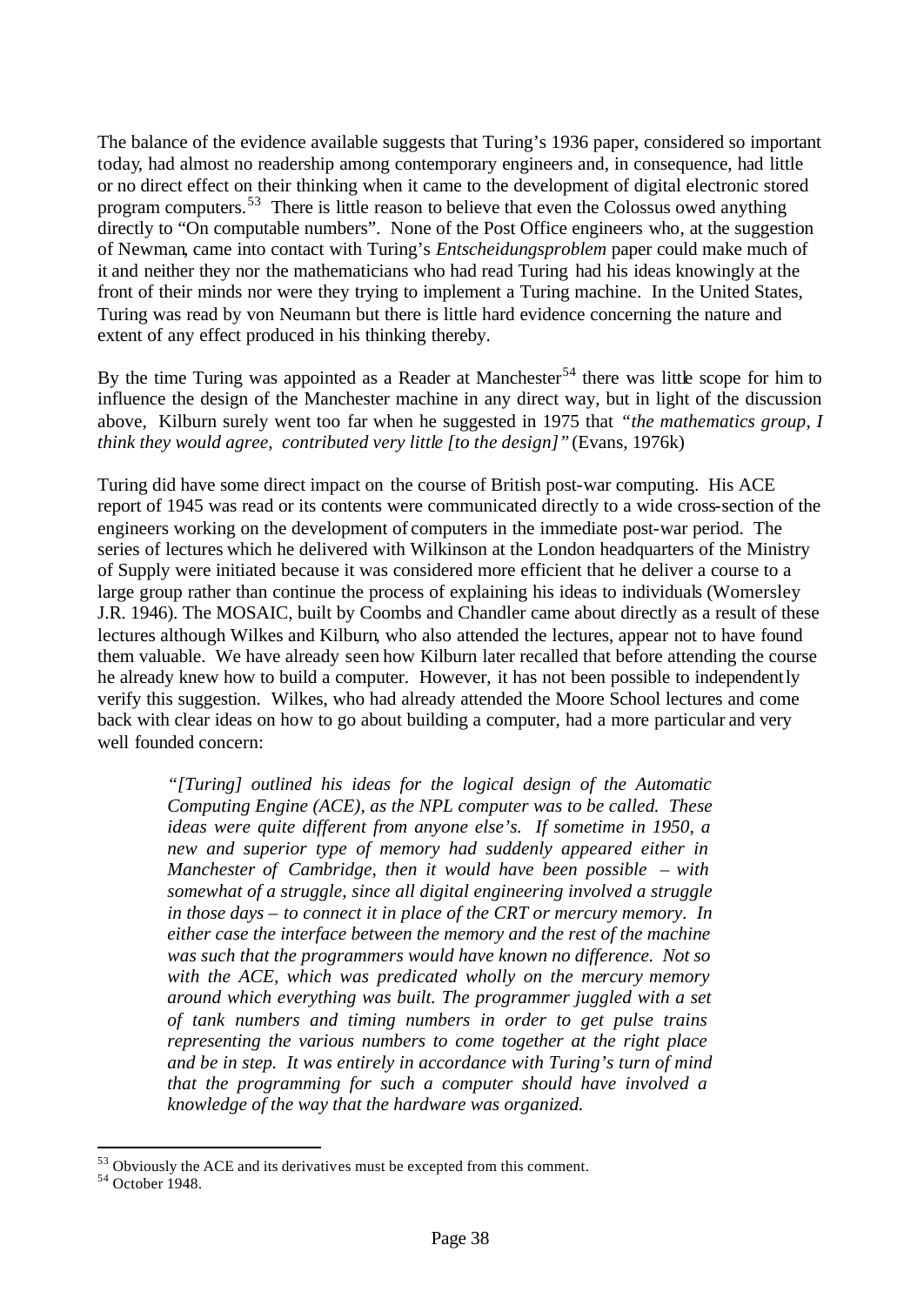*I did not believe that computers would develop along the lines that Turing was advocating, and for this reason I stopped going to his lectures"* (Wilkes, 1985 p.136)

To the extent that Turing was influential he was so mostly by indirect means. His ideas, which were directly unknown to almost all of those who might have profited by them and considered incomprehensible to most of the rest, needed to be mediated by others in order to be useful. In this capacity the role of Max Newman crucial. From the outset, Newman was involved in helping shape Turing's ideas and was instrumental in many aspects of Turing's professional life Fully aware of Turing's ideas as expressed in "On computable Numbers" Newman went on the lead the development of the Colossus at Bletchley Park. Deeply affected by the possibilities opened up by the world's first working electronic digital computer, Newman and a small group of like-minded mathematicians, physicists and engineers conceived the idea of building storedprogram computers – universal Turing machines – in the peace time context. It was Newman who, with Blackett's help, secured the backing of the Royal Society to build at Manchester what would turn out to be the first electronic digital stored-program computer. It was Newman and Blackett who brought Williams and, through him, Kilburn into the project. It was Newman who took on the bulk of the computing education of the Manchester engineers that put them into the position to tackle the construction of the SSEM and two young mathematicians from his department Jack Good and David Rees made contributions to the logical design of the machine and must be considered instrumental in its final success. Newman conceived of building a stored program computer while he was still at Bletchley Park and this led, by the route I have indicated, to the development of the Manchester Baby.

While the conception of the Baby may thus be traced back to Bletchley Park it was by no means a one-man effort. The Manchester machine was a by-product of the theoretical genius of Alan Turing and the embodiment of principles enunciated by him in 1936. However it would not have come about without the drive and skill of Max Newman. The role of Patrick Blackett has been alluded to on a number of occasions during this paper and his contribution to the development of computing in Britain after the war warrants careful study. On the implementation side, the contribution made by Freddie Williams in developing the CRT memory was absolutely crucial and the accomplishments of Tom Kilburn were, if anything, even more important. The development of the SSEM was a team effort involving many people by no means all of whom have been mentioned in this paper. The words of Herman Goldstine, made in the context of the ENIAC project, would have equal applicability here:

*"I think that if one were trying to be impartial about it he would just have to distribute credit to the whole group. I've mentioned or alluded to the fact that there was a lot of controversy about who did what but… there's really about an infinite amount of credit to be distributed and therefore everybody who contributed, I think, did a remarkable job."* (Evans, 1976g)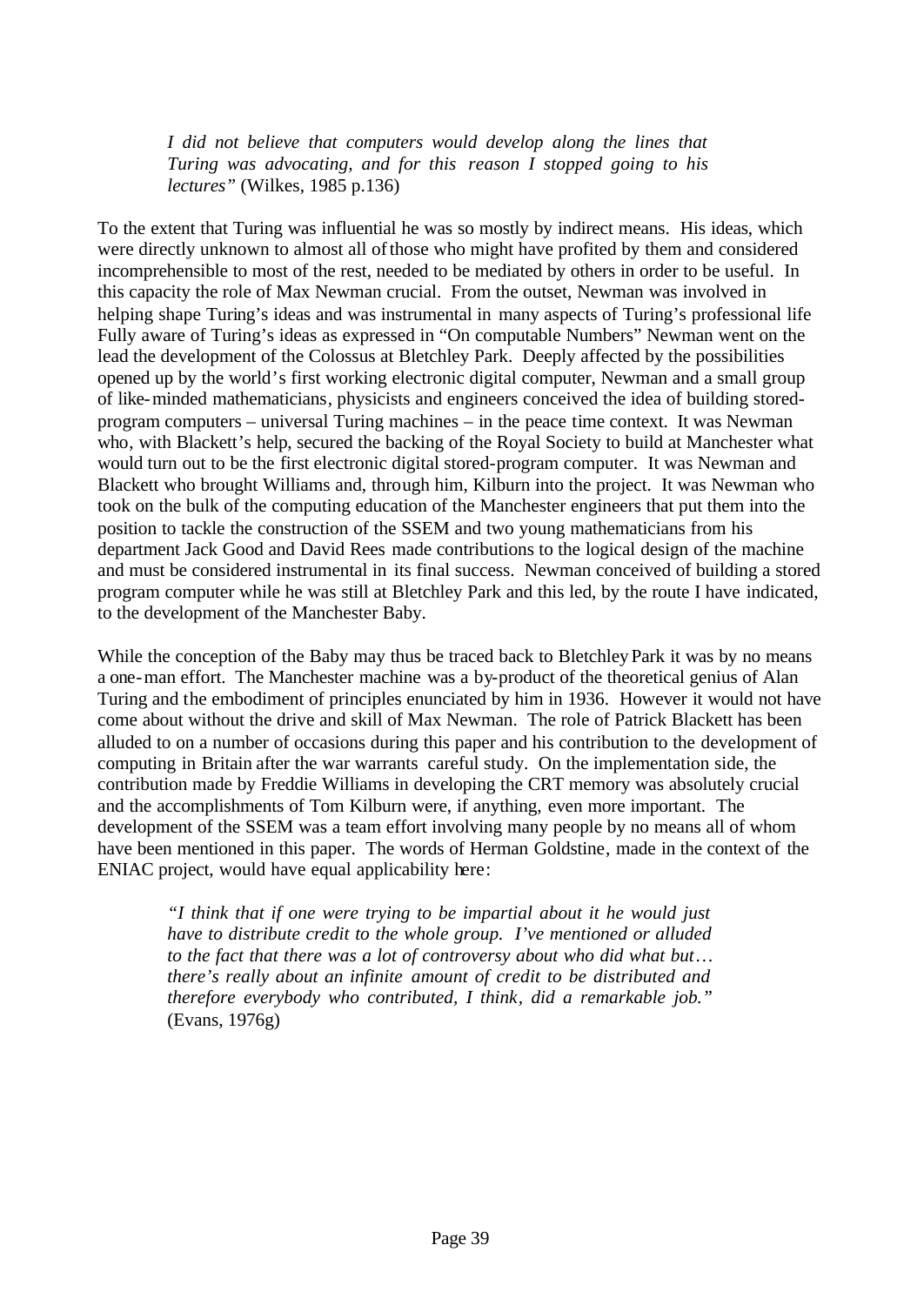#### *Acknowledgements*

I should like to thank Janet Delve and Jeff Paris for their tireless work organising the Turing 2004 conference and the often Herculean efforts they have made as editors for the proceedings.

Thanks are also due to the University of Manchester, the British Society for the History of Mathematics, the British Logic Colloquium and the British Computer Society for the support which they lent to the Turing 2004 conference

I would like to acknowledge the support of the Masters and Fellows of St. John's College, Cambridge in the creation of the Newman Digital Archive (http://www.cdpa.co.uk/Newman/) documents from which played an invaluable part in the preparation of this paper.

My contribution owes much to the family of Christopher Riche Evans, the National Physical Laboratory (Teddington) and the Science Museum, London who have generously permitted me to make extensive use of the quite remarkable series of interviews which Chris Evans' conducted with leading pioneers of computing.

I am hugely indebted to Janet Delve, J.V. Field, Mary Croarken, Ivor Grattan-Guinness, Donald Michie, Brian Randell, Jim Reeds and Doron Swade for their many insightful and helpful comments on draft versions of this paper.

I am further indebted to William Newman, Jack Good, Harry Huskey, J.A.N. Lee, Martin Davis, Andrew Hodges, Chris Burton, Hans Pufal, Brian Napper, Martin Campbell-Kelly, Jonathan Harrison, Clara Anderson for their help.

I should like to express particular gratitude to Donald Michie whose assistance, patience, inspiration and exigency served greatly to inspire and enhance not only this work but my research more widely.

In 2005, Professor B.J. Copeland, who has for many years served as a sounding board for my ideas, received, read very meticulously, but did not make detailed comment on a near-final draft of this paper.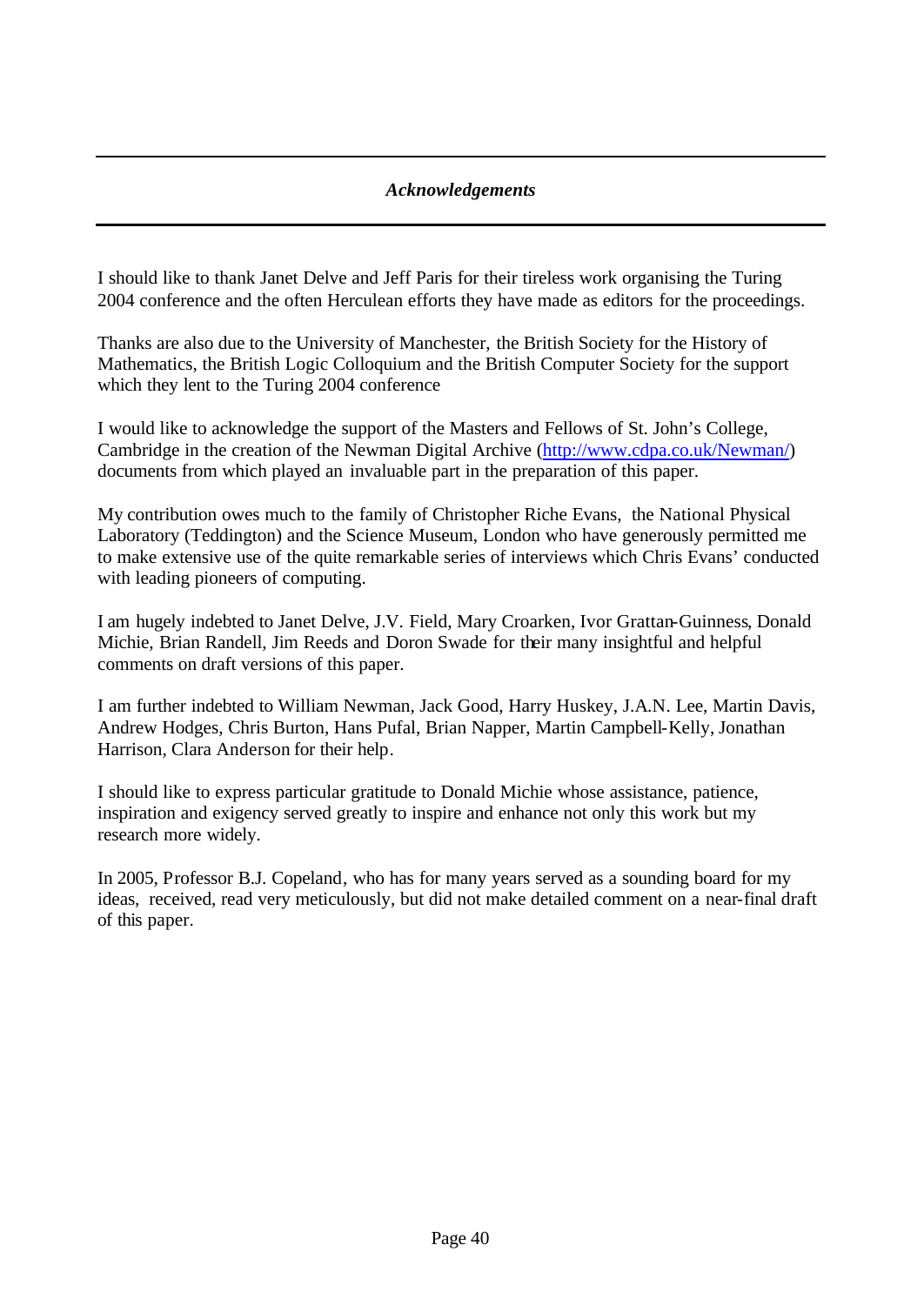# *Appendix 1 Early Block Diagrams*



Fig 1 "Possible Block Diagram" by I.J. Good (3<sup>rd</sup> June 1947) given to Kilburn (10th June 1947)

- AC Act Counter. (Contains the address of the current or next instruction)
- T Tree (for the memory). Operated by 12 inputs and having 4096 outputs
- CR Control Register. Contains one-word instruction
- I/P Input
- M Memory
- IT Instruction Tree. For interpreting the code numbers of different types of instructions
- W Works. The circuits which perform the possible types of instruction.
- A Accumulator
- R (Arithmetic) Register
- O/P Output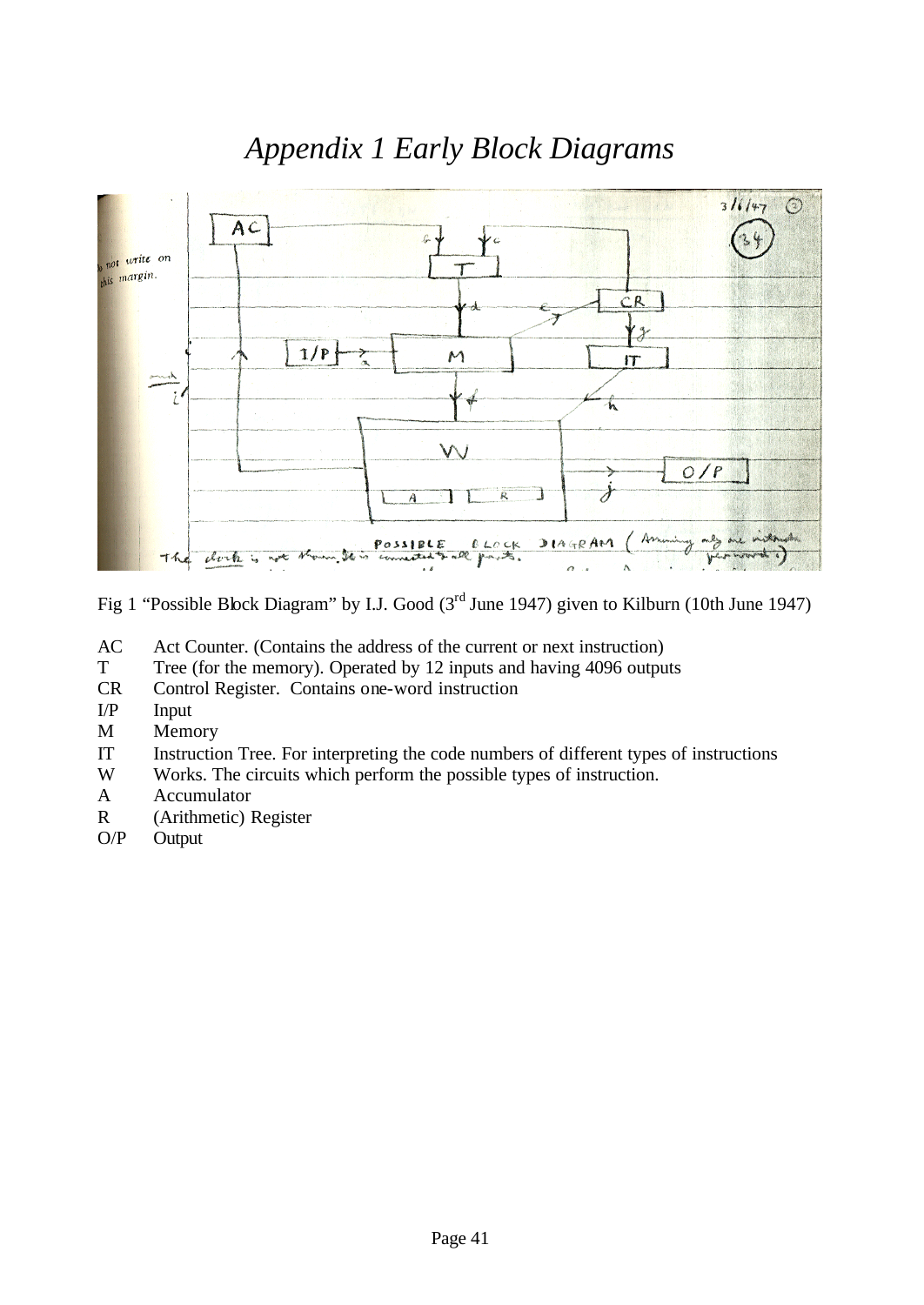

Fig 2 "Simplified Diagram of a Machine" from Kilburn's report (1<sup>st</sup> December 1947)



Fig 3 "The Baby as built" Courtesy of Hans Pufal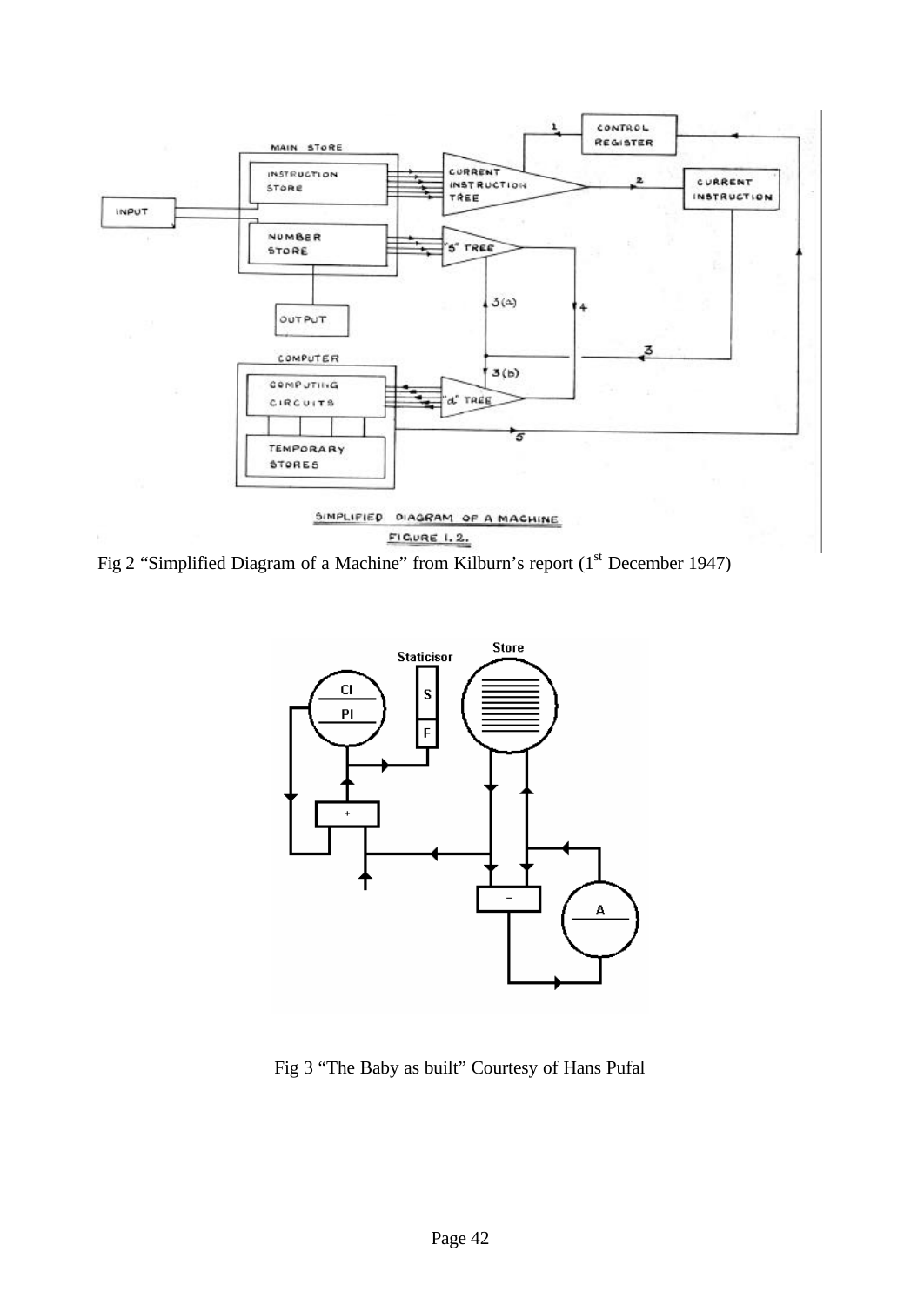#### *References*

- Anderson, D. P. (2007). Patrick Blackett: Physicist, Radical, and Chief Architect of the Manchester Computing Phenomenon. *IEEE Annals of the History of Computing, 29*(3), 82-85.
- Banks, D. L. (1996). A Conversation with I. J. Good. *Statistical Science, 11*(1), 1-19.
- Barrow-Green, J. (1999). A Corrective to the Spirit of too Exclusively Pure Mathematics': Robert Smith (1689 1768) and his Prizes at Cambridge University. *Annals of Science, 56*(3), 271-316.
- Blackett, P. M. S. (1942). Letter to John Godfrey Director Naval Intelligence.
- Bowker, G., & Giordano, R. (1993). Interview with Tom Kilburn. *IEEE Annals of the History of Computing, 15*(5), 17-32.
- Burton, C. P. (2005). Replicating the Manchester Baby: Motives, Methods, and Messages from the Past. *IEEE Annals of the History of Computing, 27*(3), 44-60.
- Cambridge University Reporter. (1939).
- Church, A. (1936). An unsolvable problem of elementary number theory. *American Journal of Mathematics, 58*, 346-363.
- Church, A. (1937). (in Reviews) On Computable Numbers, with an Application to the Entscheidungsproblem. *The Journal of Symbolic Logic, 2*(1), 42-43.
- Clark, R. M. (2007, 8th May 2007). The birth and development of scientific intelligence. *Scientific and technical intelligence analysis* Retrieved 4th October 2005, from https://www.cia.gov/library/center-for-the-studyof-intelligence/kent-csi/docs/v19i1a06p\_0001.htm
- Copeland, B. J. (1998). Turing's O-machines, Searle, Penrose and the brain. *Analysis, 58*, 128-138.
- Copeland, B. J., & Proudfoot, D. (1999). Alan Turing's Forgotten Ideas in Computer Science. *Scientific American, 280*(4), 98-103.
- Croarken, M. (1993). The Beginnings of the Manchester Computer Phenomenon: People and Influences. *IEEE Annals of the History of Computing, 15*(3), 9-16.
- Davis, M. (1982). *Computability and Unsolvability* (3rd ed.). New York: Dover.
- Davis, M. (2004). The myth of hypercomputation. In C. Teuscher (Ed.), *Alan Turing: Life and legacy of a great thinker* (pp. 195-212). Heidelberg: Springer.
- Davis, M. (2006). Why there is no such discipline as hypercomputation. *Applied Mathematics and Computation, 178*(1), 4-7.
- Evans, C. R. (1975). Interview with Maxwell Herman Alexander Newman. Unpublished Interview (Transcript by David P. Anderson). Science Museum / National Physical Laboratory.
- Evans, C. R. (1976a). Interview with Allen William Mark 'Doc' Coombs. Unpublished Interview (Transcript by David P. Anderson). Science Museum / National Physical Laboratory.
- Evans, C. R. (1976b). Interview with Andrew Donald Booth. Unpublished Interview (Transcript by David P. Anderson). Science Museum / National Physical Laboratory.
- Evans, C. R. (1976c). Interview with Donald Michie. Unpublished Interview (Transcript by David P. Anderson). Science Museum / National Physical Laboratory.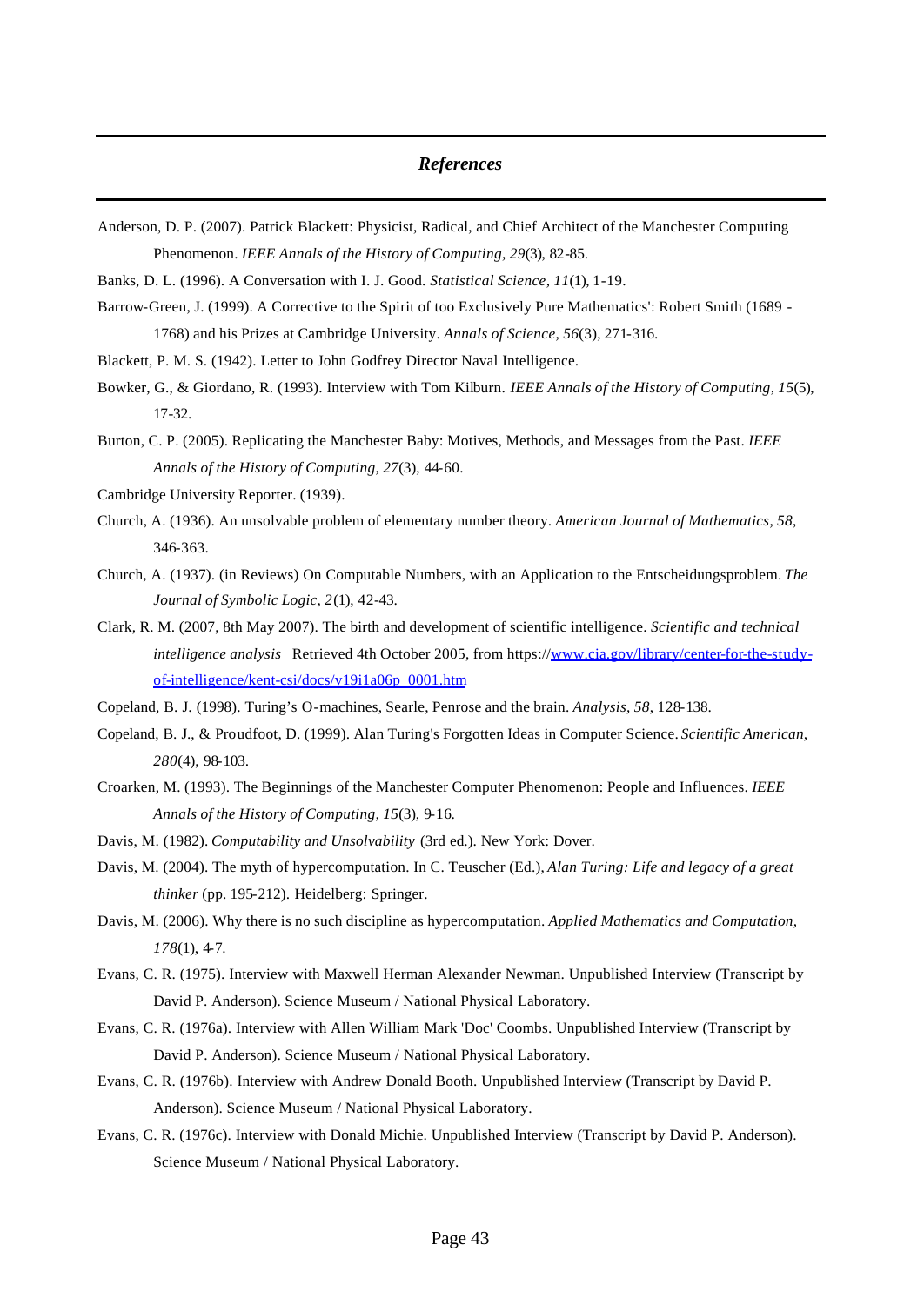- Evans, C. R. (1976d). Interview with Donald Watts Davies. Unpublished Interview (Transcript by David P. Anderson). Science Museum / National Physical Laboratory.
- Evans, C. R. (1976e). Interview with Frederic Calland Williams. Unpublished Interview (Transcript by David P. Anderson). Science Museum / National Physical Laboratory.
- Evans, C. R. (1976f). Interview with Harold Douglas Huskey. Unpublished Interview (Transcript by David P. Anderson). Science Museum / National Physical Laboratory.
- Evans, C. R. (1976g). Interview with Herman Heine Goldstine. Unpublished Interview (Transcript by David P. Anderson). Science Museum / National Physical Laboratory.
- Evans, C. R. (1976h). Interview with Isidore Jacob (Jack) Good. Unpublished Interview (Transcript by David P. Anderson). Science Museum / National Physical Laboratory.
- Evans, C. R. (1976i). Interview with James Hardy Wilkinson. Unpublished Interview (Transcript by David P. Anderson). Science Museum / National Physical Laboratory.
- Evans, C. R. (1976j). Interview with Thomas Harold Flowers. Unpublished Interview (Transcript by David P. Anderson). Science Museum / National Physical Laboratory.
- Evans, C. R. (1976k). Interview with Tom Kilburn. Unpublished Interview (Transcript by David P. Anderson). Science Museum / National Physical Laboratory.
- Frankel, S. (1972). Private communication with Prof. Brian Randell.
- Good, I. J. (1945-8). Early Notes on Electronic Computers. (with an introduction dated 23rd March 1972).
- Good, I. J. (1950). *Probability and the weighing of evidence*. London: C. Griffin.
- Hilbert, D., & Ackerman, W. (1928). *Grundzüge der theoretischen Logik* . Berlin: Springer-Verlag.
- Hodges, A. (1992). *Alan Turing: The Enigma.*: Vintage.
- Hodges, A. (1999). The Professors and the Brainstorms. Retrieved 5th November 2004, from http://www.turing.org.uk/philosophy/sciam.html
- Hodges, A. (2004). Alan Mathison Turing (1912-1954). *Oxford Dictionary of National Biography* Retrieved 5th November 2004, from http://www.oxforddnb.com/view/article/36578
- Hodges, A. (2007). Alan Turing: The logical and physical basis of computing. from http://www.bcs.org/server.php?show=nav.00100v005003001003
- Jones, R. V. (1978). Private communication with Andrew Hodges: 7th February 1978. Unpublished Letter.
- Kahn, D. (1976). Transcript of interview with Professor I.J. Good.
- Kilburn, T. (1947). *A Storage System for Use with Binary Digital Computing Machines*: Telecommunications Research Establishment.
- Lavington, S. H. (1976). Interview with Mike Woodger. Unpublished Interview (Transcript by David P. Anderson). Science Museum / National Physical Laboratory.
- Lavington, S. H. (1998). *A History of Manchester Computers* (2nd ed.): British Computer Society.
- Lavington, S. H. (2005). Personal communication with David Anderson. Unpublished e-mail.

Lindeberg, J. W. (1922). Eine neue Herleitung des Exponentialgesetzes in der Wahrscheinlichkeitsrechnung *Mathematische Zeitschrift, 15*(1), 211-225.

Mahoney, M. S. (1988). The history of computing in the history of technology. *IEEE Annals of the History of Computing, 10*(2), 113-125.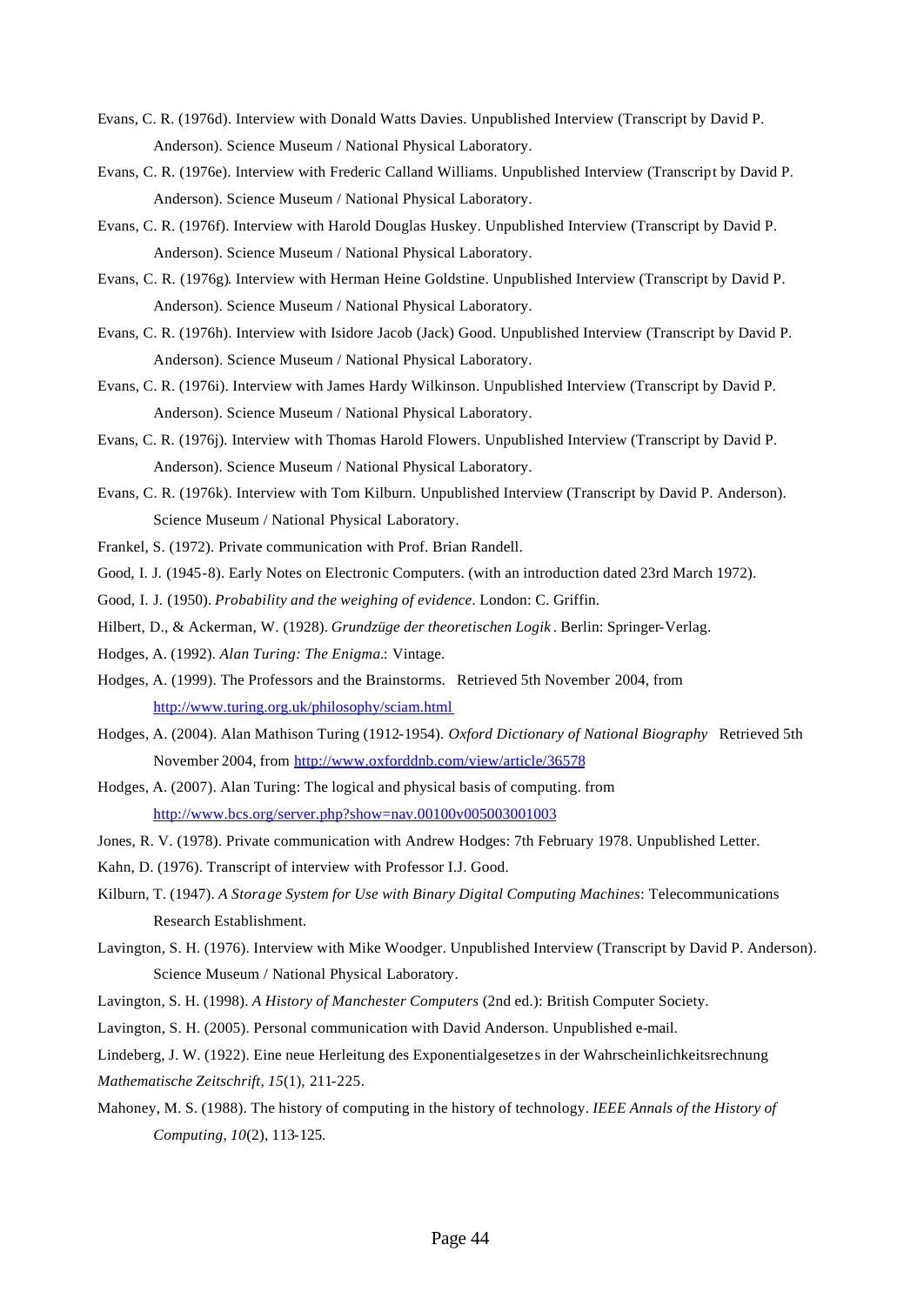- Mahoney, M. S. (2002). Software as Science Science as Software. In U. Hashagen, R. Keil-Slawik & A. Norberg (Eds.), *History of Computing: Software Issues*. Berlin: Springer-Verlag.
- Matiyasevich, Y. (1970). Enumerable sets are Diophantine. *Doklady Mathematics (Doklady Akademii Nauk). , 11*(2), 279-282.
- Michie, D. (2001). Personal Communication with David Anderson, 12th February 2001. Unpublished e-mail.
- Napper, R. B. E. (1998). Newman's Contribution to the Mark 1 Machines. Retrieved 6th December 2005, from http://www.computer50.org/mark1/newman.html
- Napper, R. B. E. (2004, 1st June). Comment on "The Moore School Lectures and the British Lead in Stored Program Computer Development (1946 -1953)". Retrieved 11th December 2005, from http://www.virtualtravelog.net/entries/2003/10/the\_moore\_school\_lectures\_and\_the\_british\_lead\_in\_stored \_program\_computer\_development\_1946\_1953.html
- Neumann, J. v. (1945). First Draft of a Report on the EDVAC. In N. Stern (Ed.), *From ENIAC to UNIVAC: An Appraisal of the Eckert-Mauchly Computers* (pp. 296): Digital Press (1981).
- Newman, L. (1945). Letter to Hella Weyl. Unpublished Letter.
- Newman, L. (1948). Letter to Antoinette, Viscountess Esher. Unpublished Letter.
- Newman, M. H. A. (1945). Letter to Colonel Wallace, D.D.(A), Government Communications Headquarters, Bletchley Park, 8th August 1945 Unpublished letter.
- Newman, M. H. A. (1946a). Letter to John von Neumann, 8th February 1946. Unpublished Letter.
- Newman, M. H. A. (1946b). Project for a Calculating Machine Laboratory in Manchester University. Unpublished Letter to the Secretary of the Royal Society.
- Newman, M. H. A. (1949). Progress of Computing Machine Project. Unpublished Report included as Appendix A: Minutes of the Council of the Royal Society, 13th January 1949.
- Newman, W. (2002). Married to a mathematician: Lyn Newman's life in letters. *The Eagle, St. John's College Cambridge*, 47-55.
- Randell, B. (1972). On Alan Turing and the Origins of Digital Computers. *Machine Intelligence, 7*, 3-22.
- Randell, B. (1975). Interview with Professor M.H.A. Newman 1st November 1975. Unpublished Interview transcript.
- *Report of Interdepartmental Technical Committee on a Proposed Central Mathematical Station.* (1944).): Department for Scientific & Industrial Research.
- Royal Society. (1946a). Meeting of the Government Grant Board B, 11th April 1946. Unpublished Minutes.
- Royal Society. (1946b). Meeting of the Government Grant Board B, 11th July 1946. Unpublished Minutes.
- Royal Society. (1946c). Meeting of the Government Grant Board B, 16th May 1946. Unpublished Minutes.
- The National Archives. (1943). Photographs of Colossus. Catalogue reference: FO 850/234) with captions by Benjamin.
- Turing, A. M. (1936). On computable numbers, with an application to the Entscheidungsproblem. *Proceedings of the London Mathematical Society, Series 2*(42), 230-265.
- Turing, A. M. (1946). Proposed electronic calculator. Unpublished report for the National Physical Laboratory.
- Turing, E. S. (1959). *Alan M. Turing: Mathematician and Scientist*. Cambridge: Heffer.
- Ulam, S. (1999). Letter to Andrew Hodges, 16th April 1979. Unpublished letter.
- Whitehead, J. H. C. (1946). Letter to M.H.A. Newman, 27th January 1946. Unpublished Letter.